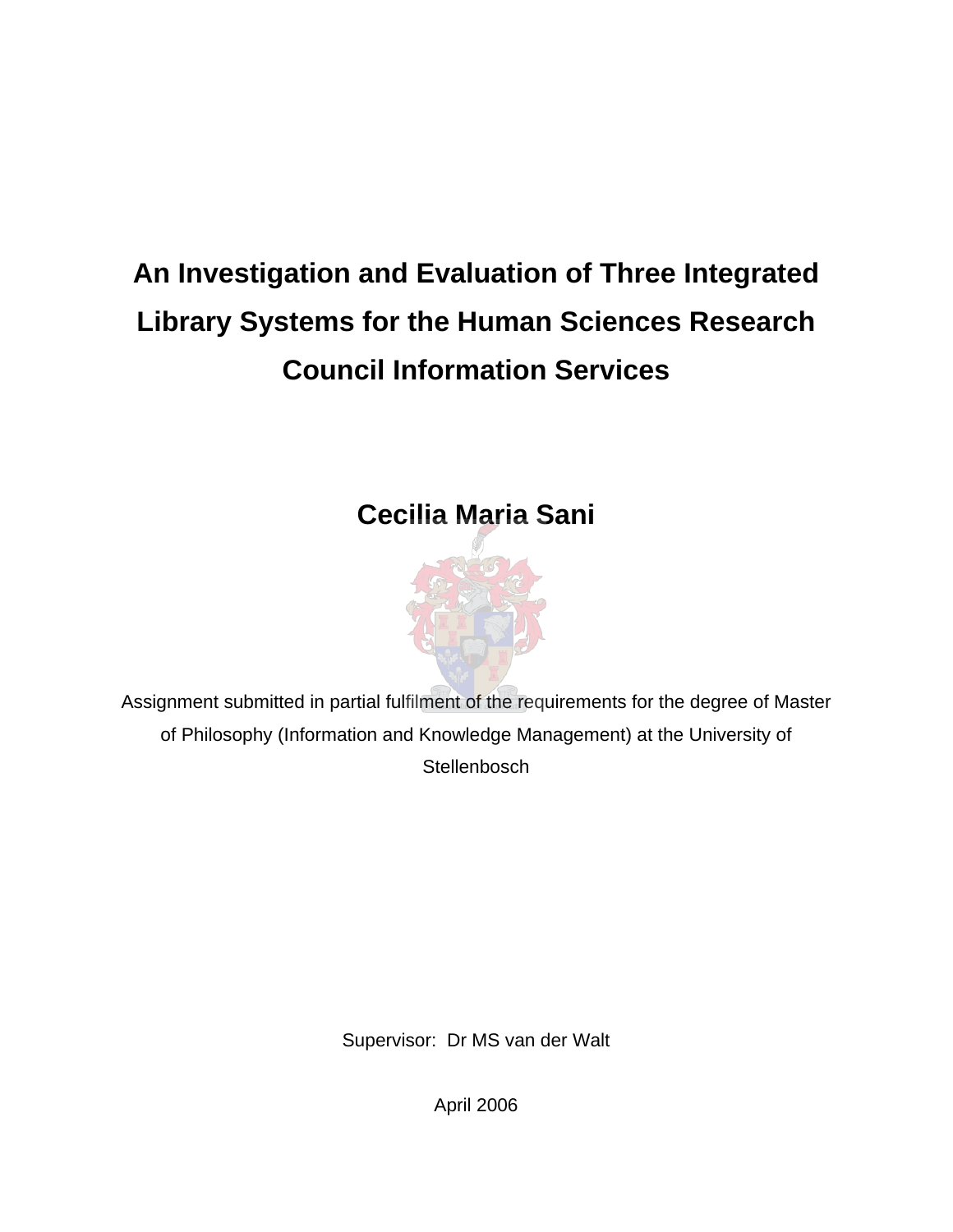# **Declaration**

I, the undersigned, hereby declare that the work contained in this assignment is my own original work and that I have not previously in its entirety or in part submitted it at any university for a degree.

**Signature: ………………………………………….. Date: …………………………..** 

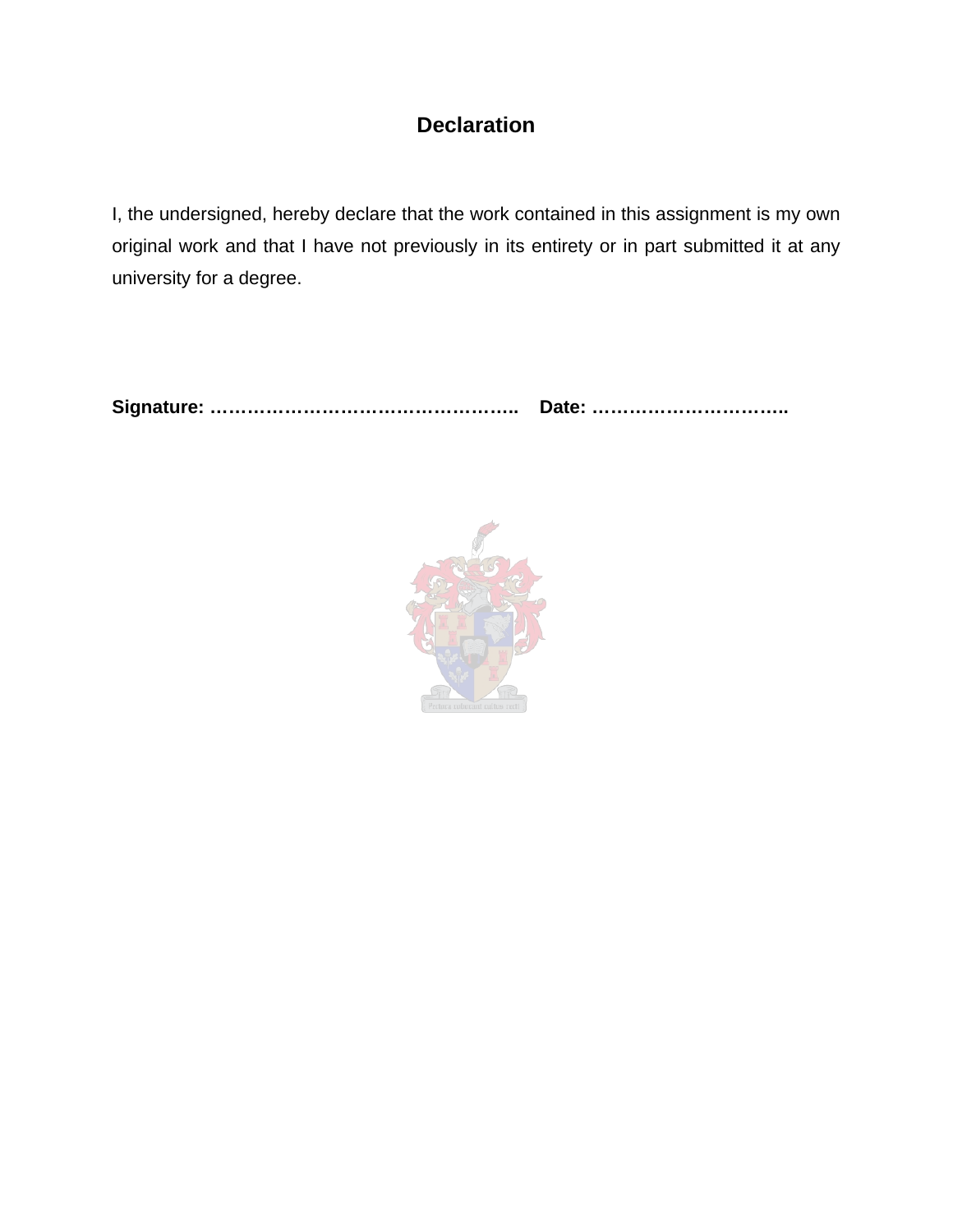#### **Abstract**

The Human Sciences Research Council (HSRC) is South Africa's statutory research agency dedicated to the social sciences. Information Services (IS) plays a significant role in advancing social science research through the provision of its proactive desk research and its library service. HSRC IS is looking at implementing a library solution that will better serve its users. The existing library system no longer meets the needs of the HSRC Library staff or the research staff. The functionality and efficiency of an ILS is critical to the smooth operation of IS in fulfilling its mandate within the HSRC, i.e. to provide access to information, in an efficient, useful, and timely manner, the focus being on ease of accessibility to a whole range of library and other online resources. The ILS must be able to handle many formats, accommodate searching on the Internet, provide a variety of functions including manipulating electronic data, working with graphics and expediting resource sharing. IS identified the following three ILS solutions, together with their add-on components 1) Innovative Interfaces' Millennium solution, 2) SIRSI's Unicorn solution and 3) Ex Libris's ALEPH solution. The user and system requirements for ILS at the HSRC are sketched. The unique requirements, as well as the requirements the HSRC shares with other research organisations, are pointed out. The three ILS are evaluated against the criteria established. All three the ILS suppliers specialise exclusively in library automation software and have many years of experience in the provision and support of ILS, Innovative Interfaces Inc and Ex Libris for 25 years each and SIRSI for 15 years. Innovative Interfaces Inc has the largest customer base in South Africa. Ex Libris has one academic consortium as a client (CALICO) and some smaller utilisers, while SIRSI is just breaking into the South African market. All three systems comply fully with all the Cataloguing, Serials and Acquisitions modules requirements, that is, the more traditional library functionalities. When it comes to the more 'non-traditional' functionalities, such as full-text searching and discussion forum functionality, these systems still fall short. It is either not supported at all, or additional modules or add-ons are required. The various systems requirements are aligned to the current information technology environment at the HSRC. The conclusion is that the actual differences between the systems are few and far between, but that there are some specific requirements and add-on possibilities which makes Millennium the most attractive choice.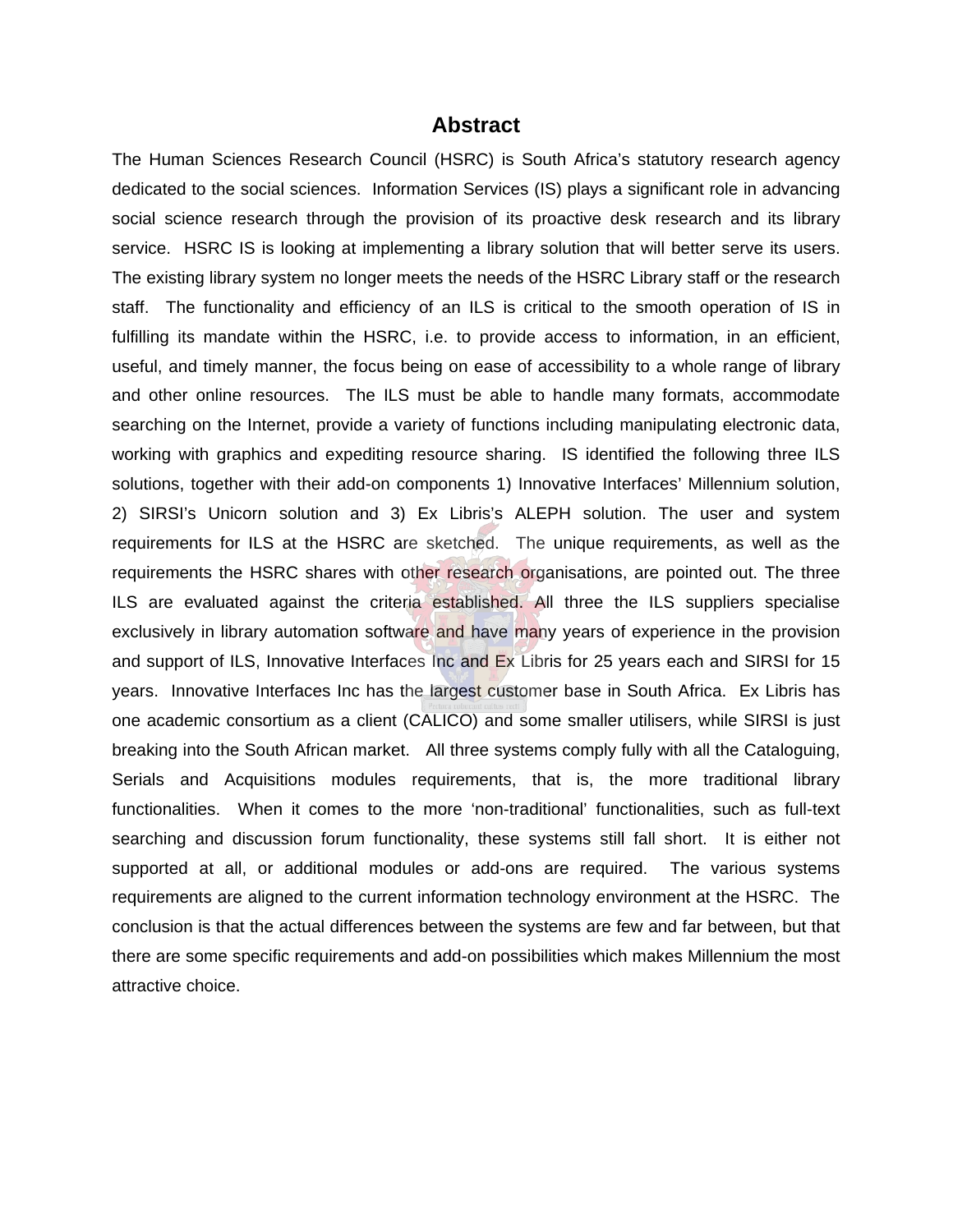#### **Opsomming**

Die Raad vir Geesteswetenskaplike Navorsing (RGN) is die statutere navorsingsagentskap in Suid-Afrika wat toegewy is aan die sosiale wetenskappe. Inligtingsdienste (ID) speel 'n belangrike rol in die bevordering van sosiaalwetenskaplike navorsing deur die voorsiening van 'n pro-aktiewe vak-spesifieke navorsingsdiens en biblioteekdiens. Die RGN ID ondersoek die implementering van 'n biblioteekoplossing wat gebruikers beter sal bedien. Die bestaande biblioteeksisteem voorsien nie langer in die behoeftes van die RGN se biblioteekpersoneel of navorsers nie. Die funksionering en doeltreffendheid van 'n geïntegreerde biblioteeksisteem is uiters belangrik vir die gladde werking van ID ter vervulling van sy mandaat binne die RGN. Dit is om toegang tot inligting te verseker op 'n doelgerigte, bruikbare, en tydige manier, met die klem op maklike toegang tot 'n hele reeks biblioteek- en ander hulpbronne. Die geïntegreerde biblioteekdiens moet baie formate kan hanteer, soektogte op die Internet akkommodeer, voorsiening maak vir 'n verskeidenheid funksies, insluitende verwerking van elektroniese data, werk met grafieke, en moet hulpbrondeling vergemaklik. ID het drie geïntegreerde biblioteeksisteme geïdentifiseer saam met hulle meegaande komponente: 1) Innovative Interfaces se Millennium sisteem, 2) SIRSI se Unicorn sisteem en 3) Ex Libris se ALEPH sisteem. Die gebruiker- en sisteembehoeftes van 'n geïntegreerde biblioteeksisteem by die RGN word geskets. Die unieke behoeftes, sowel as die behoeftes wat die RGN deel met ander navorsingsorganisasies, word uitgewys. Die drie geïntegreerde biblioteeksisteme word vervolgens geëvalueer ten opsigte van die belangrikste behoeftes. Al drie die voorsieners spesialiseer eksklusief in geoutomatiseerde biblioteekprogrammatuur en het baie jare ondervinding in die voorsiening en onderhoud van geïntegreerde biblioteeksisteme, Innovative Interfaces en Ex Libris vir 25 jaar elk, en SIRSI vir 15 jaar. Innovative Interfaces het die grootste kliëntebasis in Suid-Afrika. Ex Libris het een akademiese konsortium as kliënt (CALICO), terwyl 'n paar kleiner organisasies dit ook gebruik. SIRSI het pas begin met bemarking in die Suid-Afrikaanse mark. Al die sisteme beantwoord volledig aan al die behoeftes vir katalogisering, vervolgpublikasies en aankope, d.w.s die meer tradisionele biblioteekfunksies. Ten opsigte van die meer nie-tradisionele funksies, soos voltekssoektogte en die aanbied van gespreksforums, het al die sisteme tekortkominge. Dit word of glad nie voorsien nie, of addisionele modules word benodig. Die onderskeie sisteembehoeftes word gemeet aan die huidige inligtingtegnologie-omgewing by die RGN. Die gevolgtrekking is dat werklike verskille tussen die sisteme eintlik min is, maar dat daar spesifieke redes is waarom Millennium die mees aantreklike keuse is.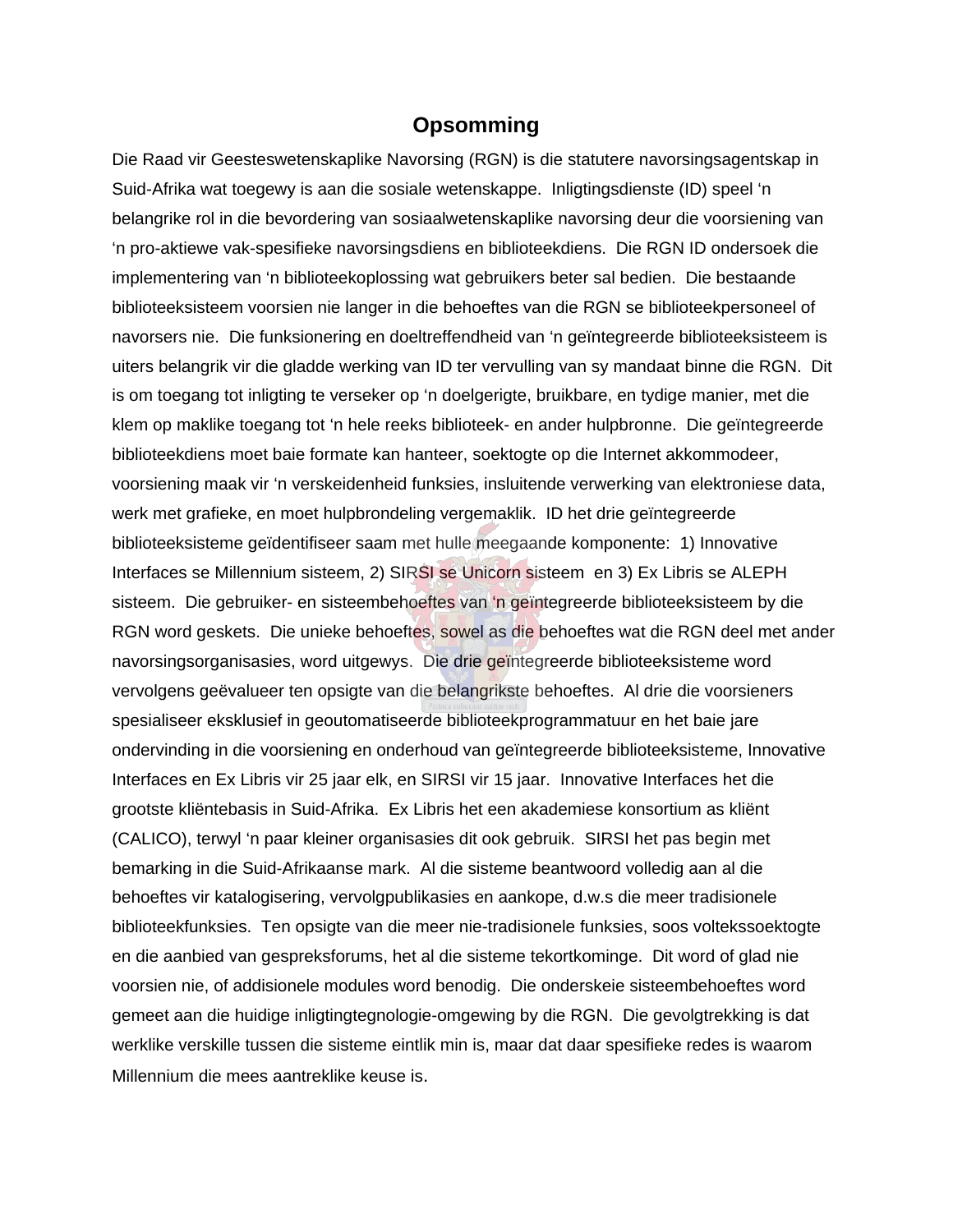# **Dedication**

To my parents, Willem and Cecilia Saayman, for their unconditional love and support.

To my husband, Eddie Sani, for always believing in me.

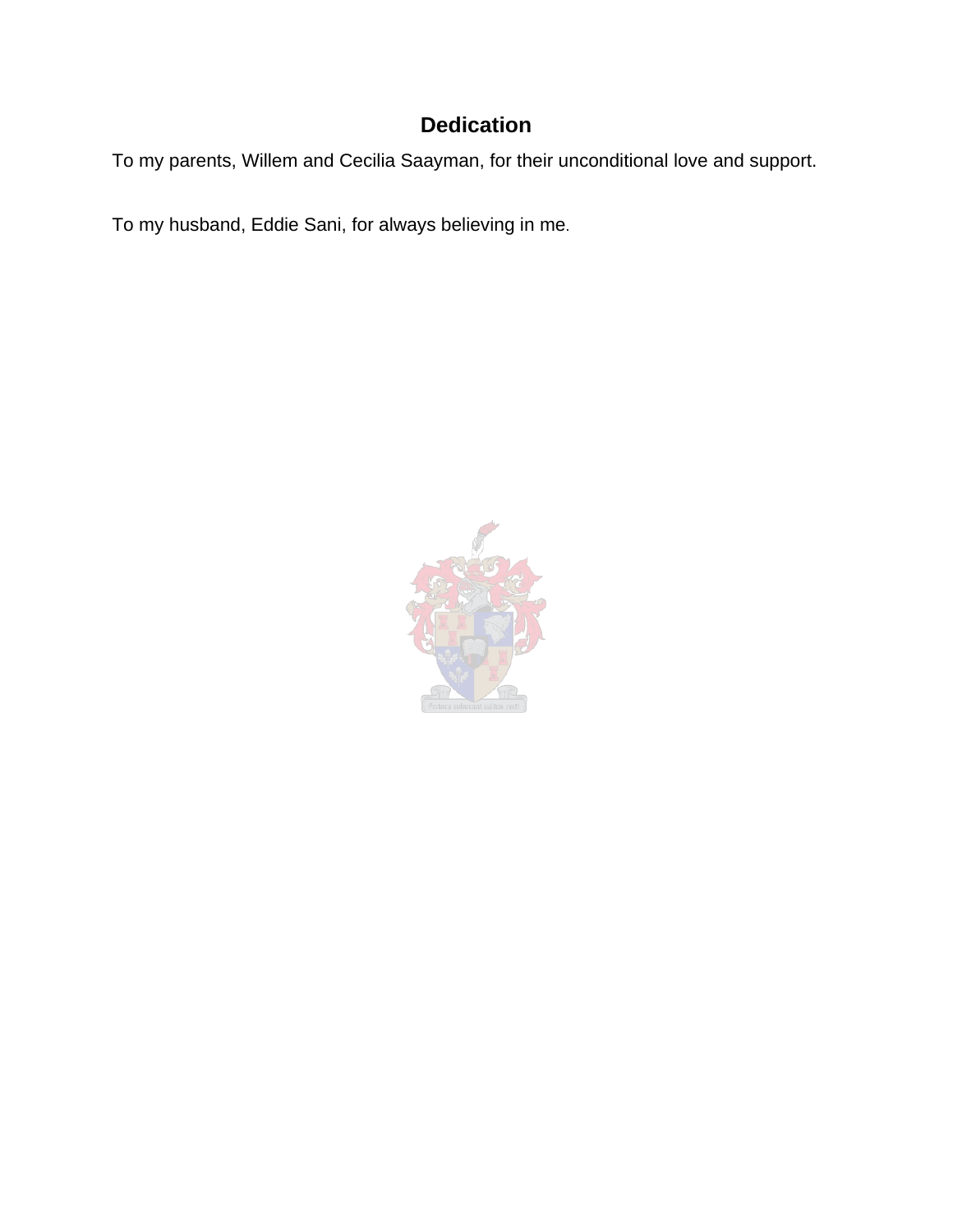# **Contents**

|                              |                  |                           |                                                         | Page |
|------------------------------|------------------|---------------------------|---------------------------------------------------------|------|
| <b>INTRODUCTION</b>          |                  |                           |                                                         | 1    |
| <b>List of Abbreviations</b> |                  |                           |                                                         | 4    |
|                              |                  |                           | <b>CHAPTER 1 HUMAN SCIENCES RESEARCH COUNCIL (HSRC)</b> | 4    |
| 1.1                          |                  | Background to the HSRC    |                                                         | 4    |
|                              | 1.2              | <b>Present situation</b>  |                                                         | 5    |
|                              |                  |                           | 1.3 The future vision of the HSRC                       | 6    |
|                              | 1.4              | Information Services (IS) |                                                         | 7    |
|                              |                  |                           | <b>CHAPTER 2 INTEGRATED LIBRARY SYSTEMS (ILS)</b>       | 10   |
| 2.1                          |                  | What is an ILS            |                                                         | 10   |
|                              | $2.2\phantom{0}$ |                           | Why the Need for and Integrated Library System?         | 12   |
|                              |                  |                           |                                                         |      |
|                              |                  |                           | <b>CHAPTER 3 REQUIREMENTS FOR AN INTEGRATED LIBRARY</b> |      |
| <b>SYSTEM</b>                |                  |                           |                                                         | 14   |
| 3.1                          |                  |                           | HSRC user needs and requirements                        | 15   |
|                              | 3.2              | System requirements       |                                                         | 22   |
|                              |                  | 3.2.1                     | The information technology environment at the           |      |
|                              |                  |                           | <b>HSRC</b>                                             | 22   |
|                              |                  | 3.2.2                     | General system requirements                             | 23   |
| 3.3                          |                  |                           | Some issues to be decided                               | 31   |
|                              |                  | 3.3.1                     | Overall suite of features                               | 31   |
|                              |                  | 3.3.2                     | Sofware support                                         | 31   |
|                              |                  | 3.3.3                     | Data migration                                          | 32   |
|                              |                  | 3.3.4                     | Standards-bases interoperability of systems             | 32   |
|                              |                  | 3.3.5                     | Potential of local customisation                        | 33   |
|                              |                  | 3.3.6                     | Software architecture                                   | 33   |
|                              |                  | 3.3.7                     | Staff training                                          | 34   |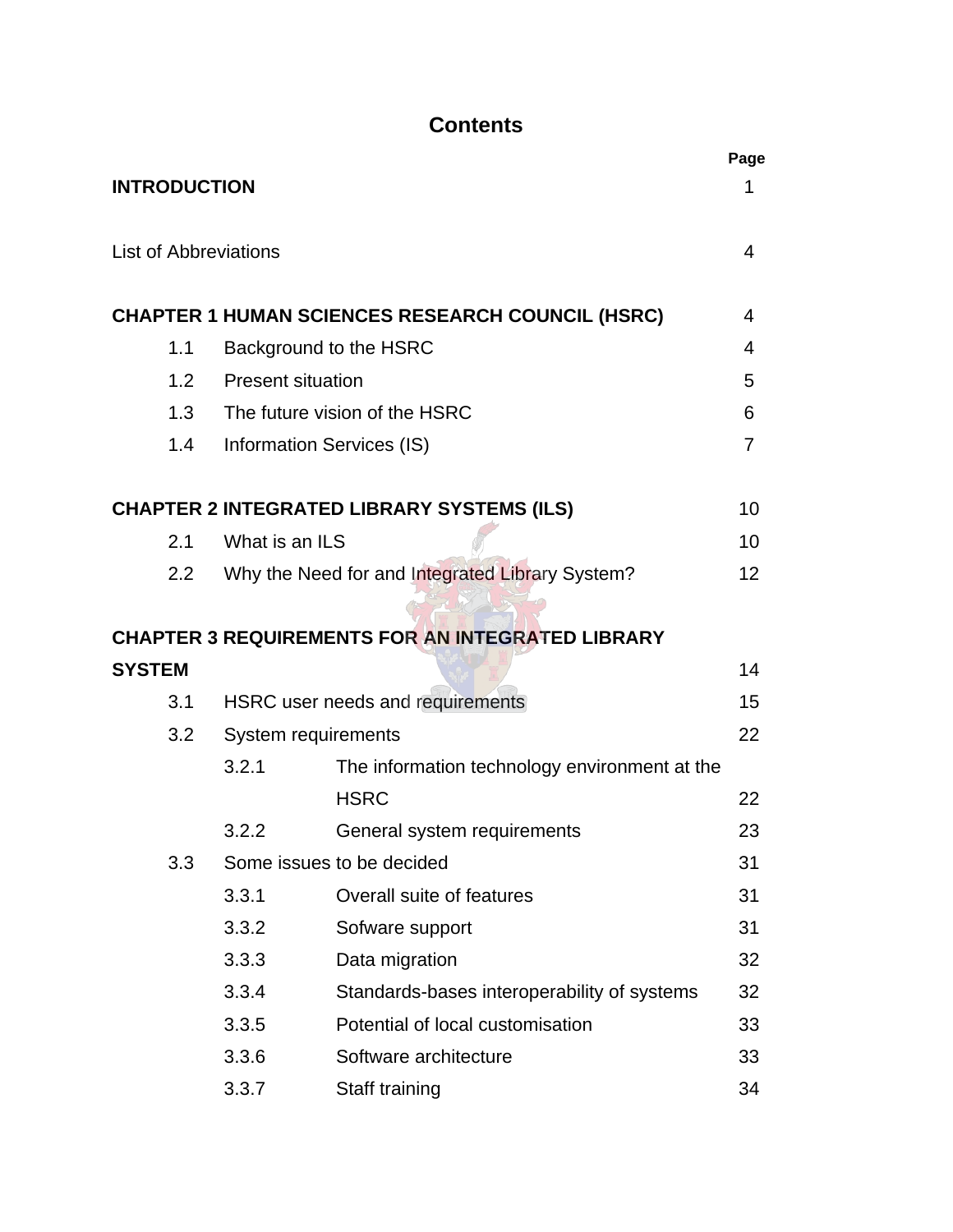|     | 3.3.8             | Indexing and display capabilities | 34  |
|-----|-------------------|-----------------------------------|-----|
|     | 3.3.9             | Searching capabilities            | -35 |
|     | 3.3.10            | Hardware and software             | 35  |
| 3.4 | Change management |                                   | 36  |

# **CHAPTER 4 INVESTIGATING THREE POSSIBLE INTEGRATED LIBRARY SYSTEMS** 37

| 4.1 |                      | Innovative Interfaces: Millennium        | 38 |
|-----|----------------------|------------------------------------------|----|
|     | 4.1.1                | Innovative Interfaces Inc                | 38 |
|     | 4.1.2                | Millennium                               | 40 |
| 4.2 |                      | SIRSI: Unicorn Library Management System | 42 |
|     | 4.2.1                | <b>SIRSI Limited</b>                     | 42 |
|     | 4.2.1                | <b>Unicorn Library Management System</b> | 44 |
| 4.3 | Ex Libris: ALEPH 500 |                                          | 45 |
|     | 4.3.1                | Ex Libris                                | 45 |
|     | 4.3.2                | ALEPH 500                                | 46 |
| 44  | Conclusion           |                                          | 47 |
|     |                      |                                          |    |

# **CHAPTER 5 EVALUATING THE THREE POSSIBLE INTEGRATED LIBRARY SYSTEMS** 48

| 5.1 | User requirements   |                        | 48 |
|-----|---------------------|------------------------|----|
| 5.2 | System requirements |                        | 50 |
|     | 5.2.1               | General system design  | 50 |
|     | 5.2.2               | Services and support   | 51 |
|     | 5.2.3               | Reports and statistics | 51 |
|     | 5.2.4               | Responsiveness / R&D   | 52 |
|     |                     |                        |    |

| <b>CHAPTER 6 CONCLUSION</b> |  |
|-----------------------------|--|
|                             |  |

#### **REFERENCES** 57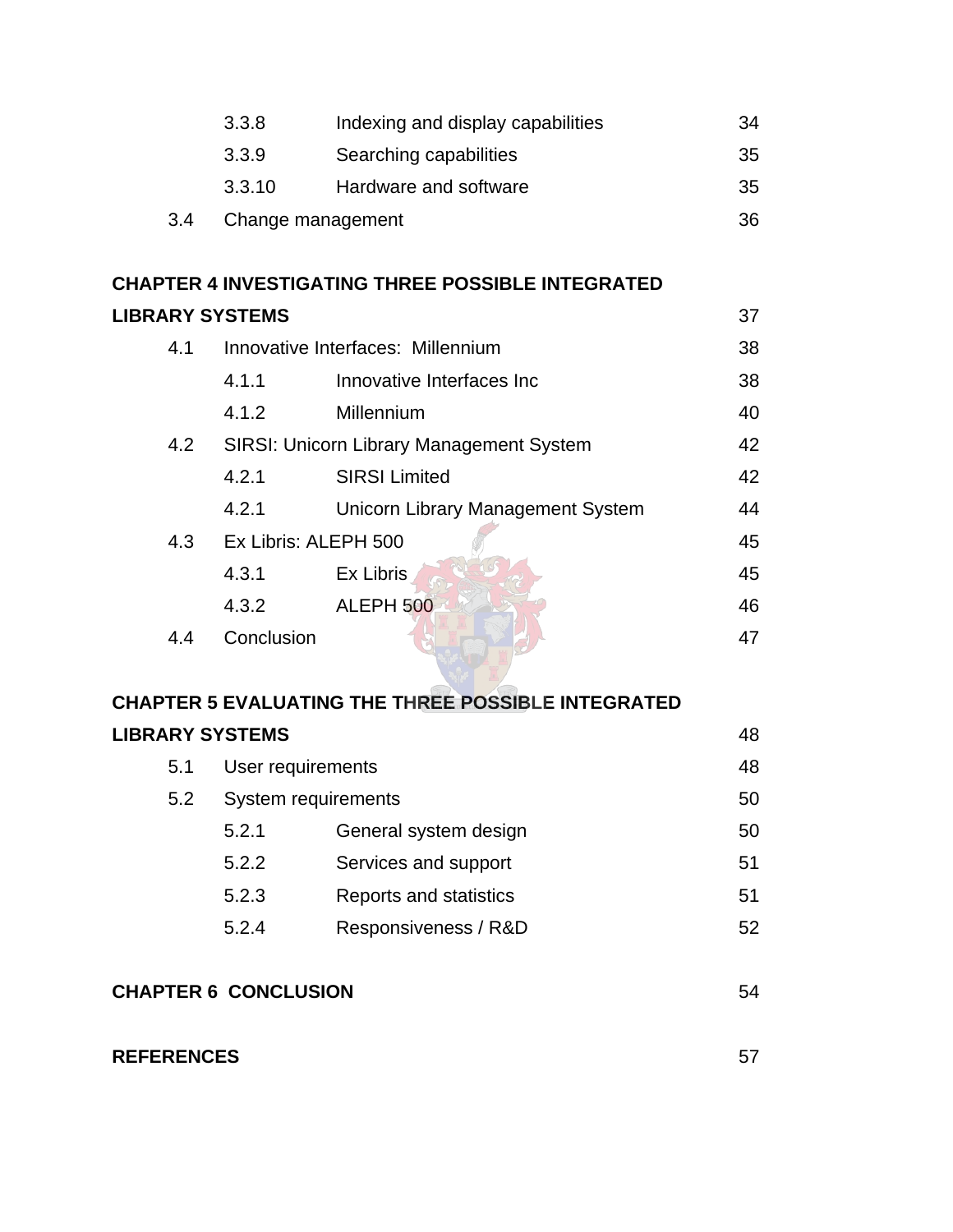# **List of Tables**

| Table 1 | <b>Four Components of Information Services</b> | page 8  |
|---------|------------------------------------------------|---------|
| Table 2 | List of User Requirements                      | page 17 |
| Table 3 | List of System Requirements                    | page 26 |
| Table 4 | Non-compliance with user requirements          | page 49 |

# **List of Figures**

| Figure 1 | Integration of all ILS modules | page 16 |
|----------|--------------------------------|---------|
|----------|--------------------------------|---------|

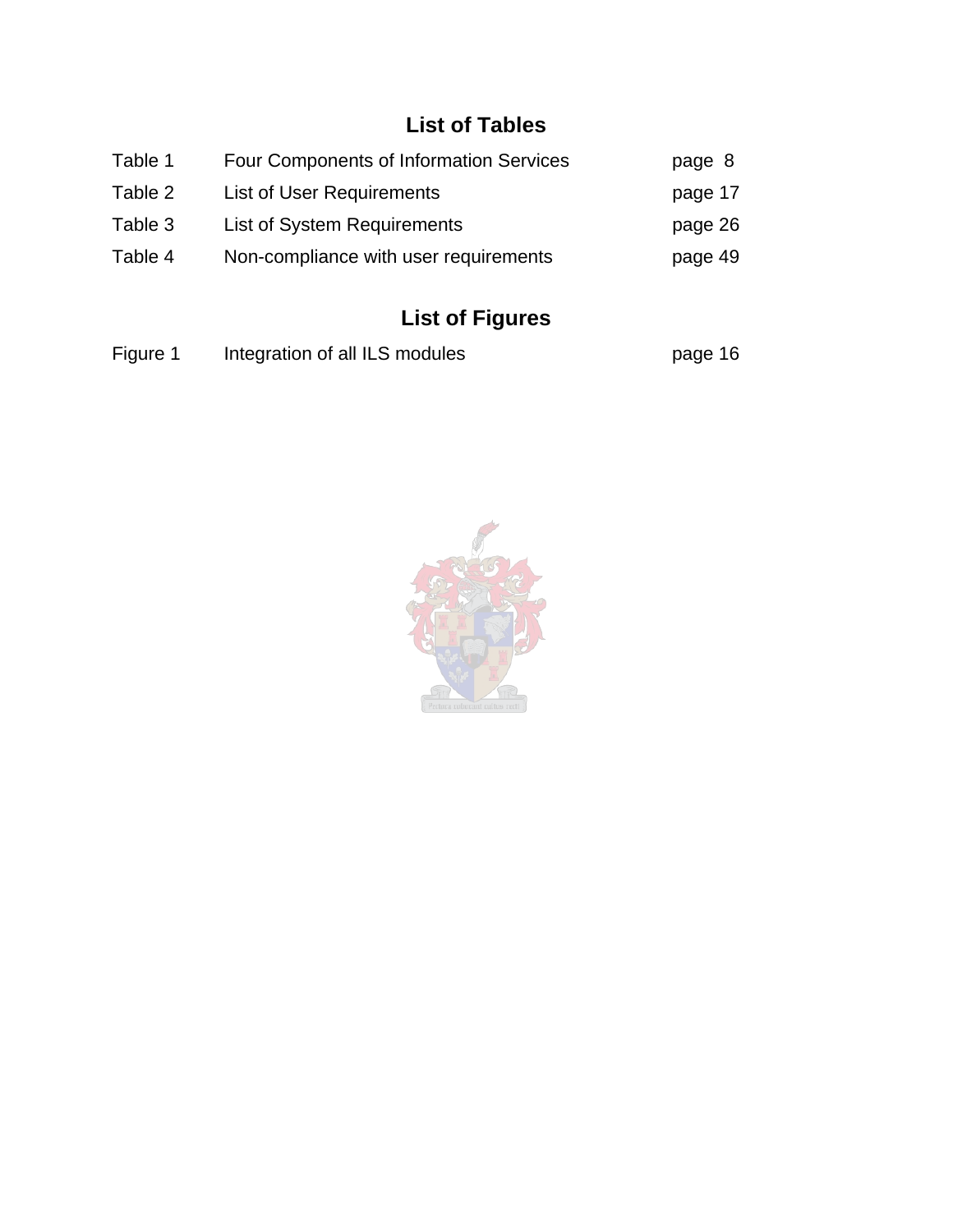# **List of Abbreviations**

| <b>ALA</b>    | American Library Association                        |
|---------------|-----------------------------------------------------|
| <b>API</b>    | application processing interfaces                   |
| <b>ARL</b>    | <b>Association of Research Libraries</b>            |
| <b>CALICO</b> | Cape Library Consortium                             |
| <b>CRM</b>    | customer relations management                       |
| <b>GAELIC</b> | Gauteng and Environs Library Consortium             |
| <b>GUI</b>    | graphical user interface                            |
| <b>HSRC</b>   | Human Sciences Research Council                     |
| <b>HTTP</b>   | Hyper-Text Transfer Protocol,                       |
| ILL           | inter-library loans                                 |
| <b>ILS</b>    | integrated library systems                          |
| <b>IOLS</b>   | integrated online library systems                   |
| IS            | <b>Information Services</b>                         |
| <b>ISO</b>    | <b>International Standards Organization</b>         |
| IT            | <b>Information Technology</b>                       |
| <b>LDAP</b>   | <b>Lightweight Directory Access Protocol</b>        |
| <b>LIASA</b>  | Library and Information Association of South Africa |
| <b>LMS</b>    | library management systems                          |
| <b>NIPR</b>   | National Institute for Personnel Research           |
| <b>NISO</b>   | National Information Standards Organization         |
| <b>NLSA</b>   | National Library of South Africa                    |
| <b>OAI</b>    | <b>Open Archives Initiative</b>                     |
| <b>ODBC</b>   | open database connectivity                          |
| <b>OPAC</b>   | online public access catalogue                      |
| R&D           | research and development                            |
| <b>RDBMS</b>  | relational database management systems              |
| <b>RFID</b>   | radio frequency identification                      |
| <b>RMS</b>    | research management system                          |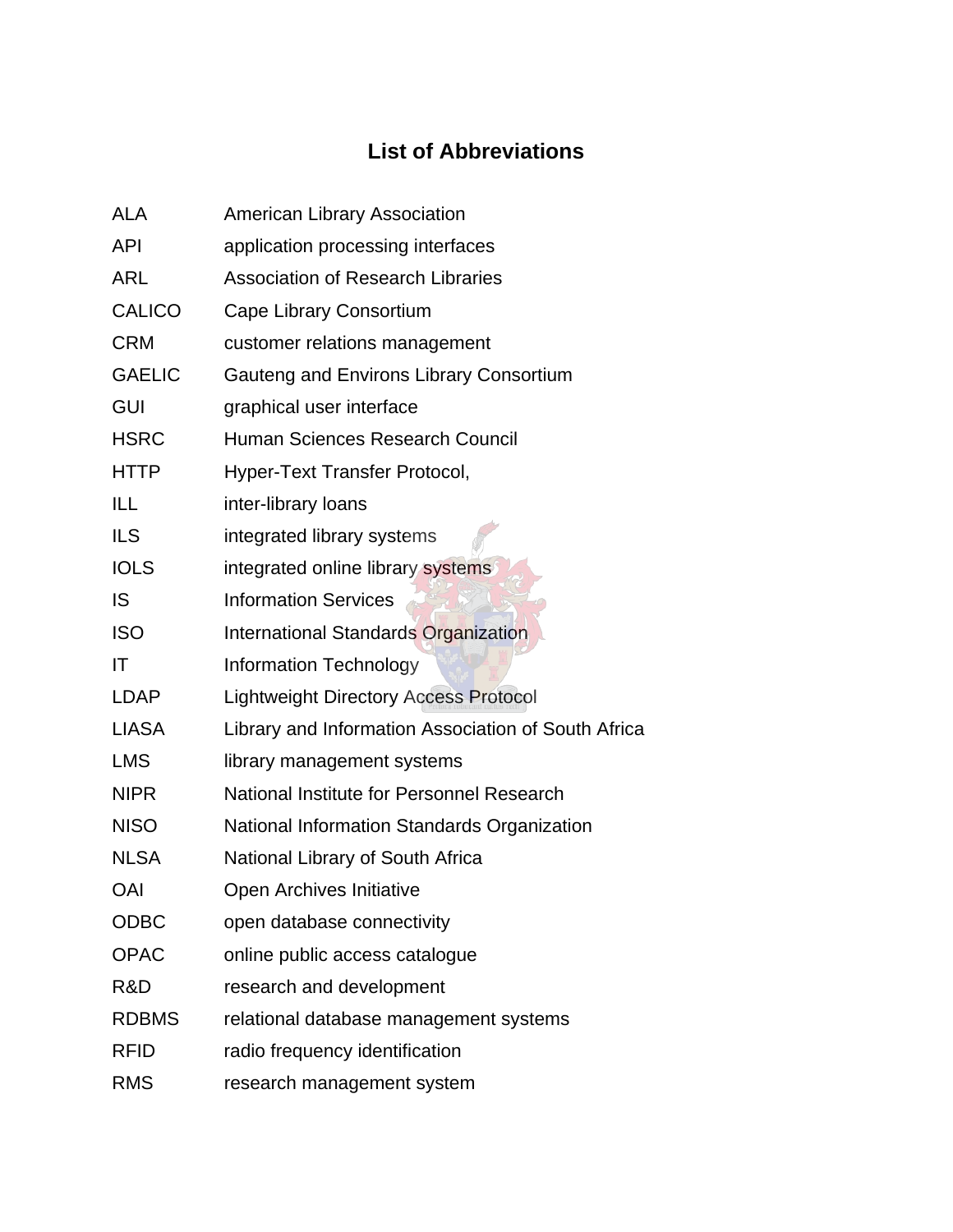- SABINET South African Bibliographic Network
- SADC Southern African Development Community
- SAOUG South African Online User Group
- SAP South African Party
- SLIG Special Libraries Interest Group
- SLIS Special Libraries Information Services
- TCP/IP Transmission Control Protocol/Internet Protocol
- UKS Universal Knowledge Systems
- UNISA University of South Africa
- XML Extensive Mark-up Language

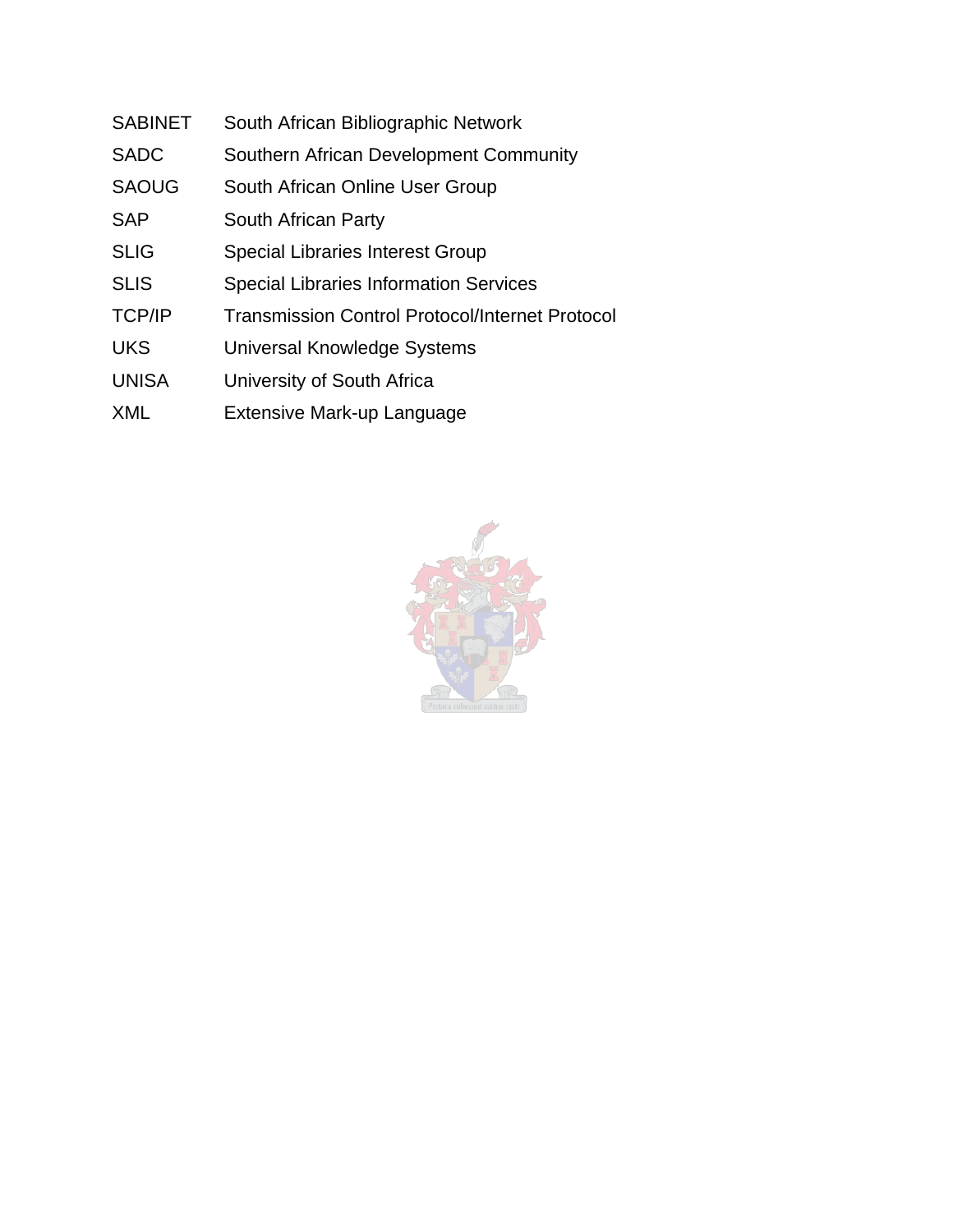#### **INTRODUCTION**

The Human Sciences Research Council (HSRC) is South Africa's statutory research agency dedicated to the social sciences. It is the largest social science research organisation in Africa and plays a leading role in the fourteen Southern African Development Community (SADC) countries, and elsewhere in Africa.

 Information Services (IS) plays a significant role in advancing social science research through the provision of its proactive desk research and its library service. IS supports research and scholarship and has had to adapt as research and learning behaviours change. The HSRC Information Services is looking at implementing a library solution that will better serve its users.

The existing library system no longer meets the needs of the HSRC Library staff or the research staff. There is no integration between the various modules within the current HSRC Library System; it cannot manage the HSRC's internal or external database resources; and it provides no customer relations management (CRM) functionalities, e.g. enabling users to maintain their own profiles. The functionality and efficiency of an integrated library system (ILS) is critical to the smooth operation of IS in fulfilling its mandate within the HSRC, i.e. to provide access to information, in an efficient, useful, and timely manner, the focus being on ease of accessibility to a whole range of library and other online resources.

Over the years, the face of the integrated online library systems (ILS) industry has dramatically changed. Once used primarily as a bibliographic storage and retrieval system for catalogue, circulation, serials and acquisitions records, integrated online library systems today are considered part of the "knowledge" or "information" software network that manages an institution's internal and external database resources. (Dzurinko, 1998) The purpose of an integrated library system is to process, share and provide access to information in an efficient, useful, and timely manner.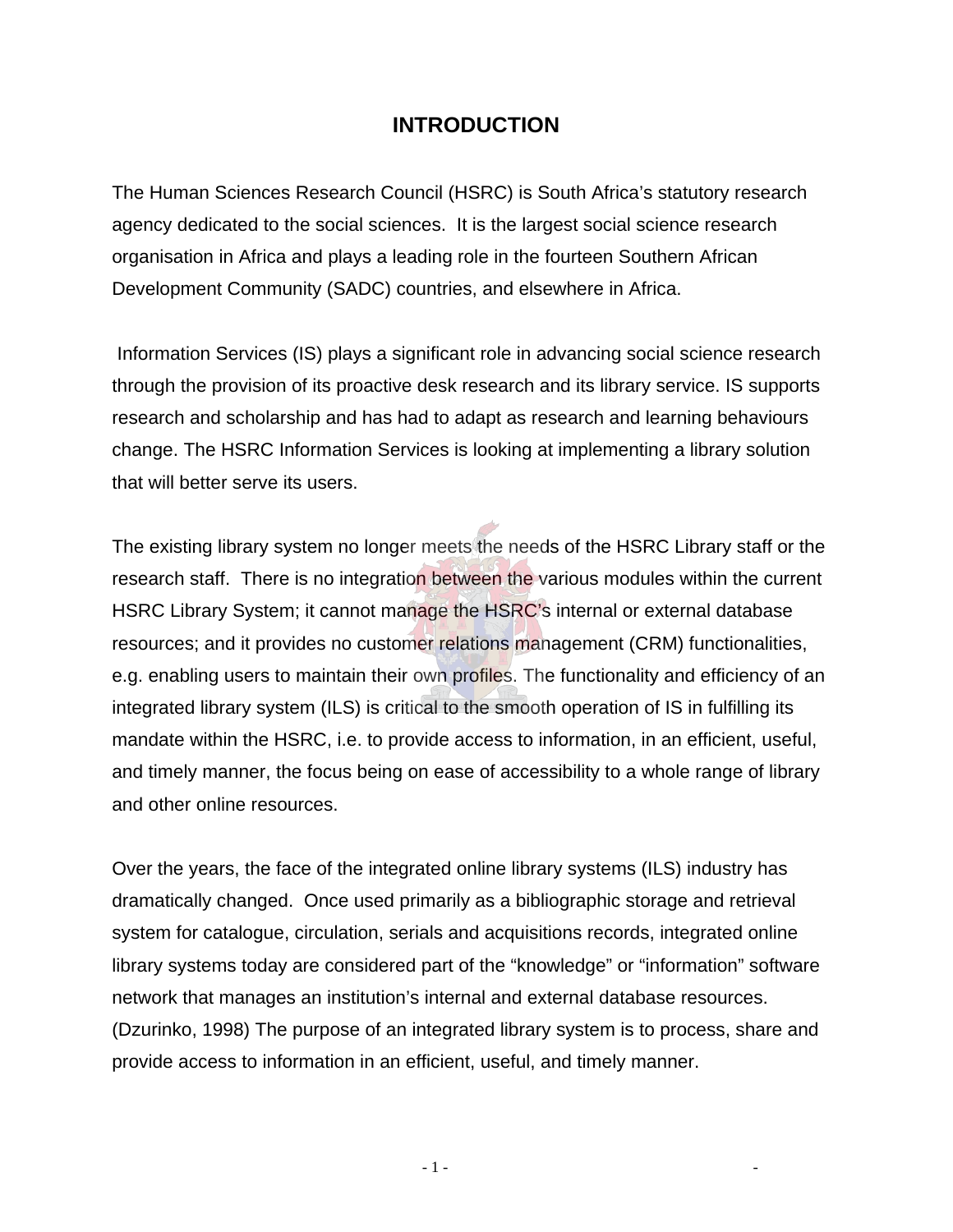The purpose of this research paper is to analyse the needs for the HSRC and Information Services, and to evaluate three integrated library solutions to establish which one best suit the needs of the HSRC.

The research methodology and approaches used for this research paper included a review of existing literature, Internet researching, demonstrations by ILS providers, interviews, and mini-workshops with HSRC staff.

No academic analysis of ILS needs and availability are freely accessible at present. The analysis of the HSRC ILS needs and evaluation of three ILS systems would therefore assist other libraries that are investigating converting to or upgrading existing ILS. More and more libraries are becoming aware of the need for and existence of more sophisticated ILS and this paper will provide a starting point for those libraries in analysing and determining their own needs

The first chapter explores the HSRC as an organisation, looking at issues such as what it does, its core business and how it operates, and its vision for the future. The issue of IS within the organisation is analysed, establishing its mandate within the HSRC and the role they should play within the organisation.

The second chapter defines integrated library systems and describes the need for an ILS within the HSRC.

The third chapter focuses on establishing the user requirements and the system requirements of the IS staff and the HSRC researchers. A complete list of user and system requirements is presented.

Chapter four focuses on the investigation into three existing integrated library systems. Where chapter three focuses on ILS in general, this chapter will investigate three specific ILS:

1. Innovative Interface's Millennium solution,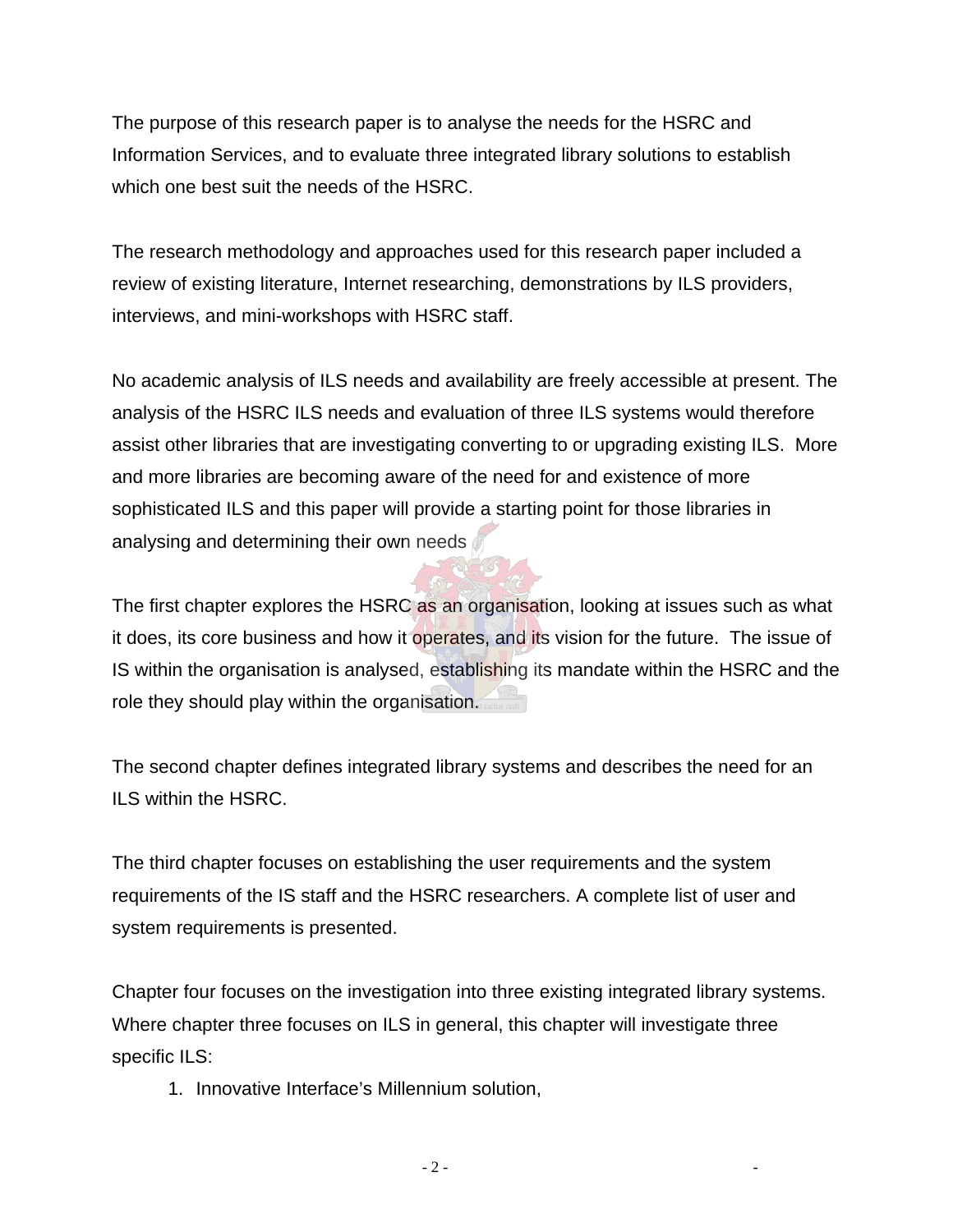- 2. SIRSI's Unicorn solution, and
- 3. Ex Libris's Aleph solution

Chapter five evaluates the three ILS against the criteria established in Chapter 3. A recommendation is made as to which system should be chosen.

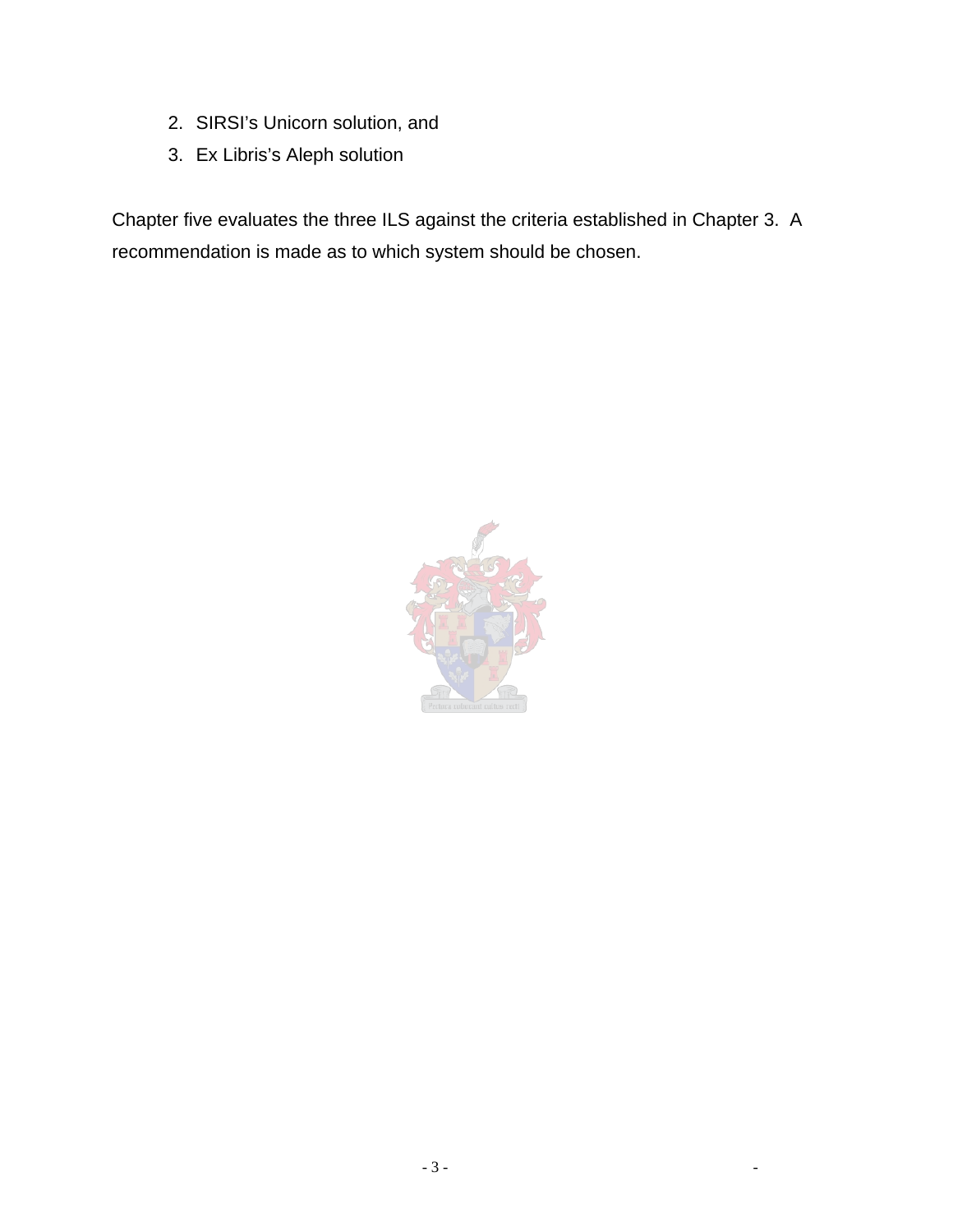#### **CHAPTER 1**

#### **HUMAN SCIENCES RESEARCH COUNCIL (HSRC)**

#### **1.1. Background to the HSRC**

The Human Sciences Research Council (HSRC) was established in 1968 as a research institution broadly supportive of government projects of that time. The Human Sciences Research Act of 1968 sets out the purpose of the HSRC, namely to "provide for the promotion of research and the extension of knowledge in the field of the human sciences" (HSRC, 1984:1). During the same time period the National Institute for Personnel Research (NIPR) also came into being. The HSRC was predominantly Afrikaans and in political terms Nationalist, while the NIPR was English and in political terms inclined to the then SAP (South African Party). According to Orkin (1986:35) the two research institutes existed side by side with very little love lost between them and little or no collaboration occurring, "pretty much like the rest of the English and Afrikaans speaking population at the time". This co-existence was altered with the implementation of the National Plan during the early eighties. One of the main recommendations of this Plan was that the HSRC would "obtain the co-operation of the universities, research institutes and government departments" (HSRC, 1984:1). Positive co-operation was "to be based on the principle of partnership and total autonomy of the participating parties" (HSRC, 1984:1). What this turned out to mean in practice was that in July 1985 the NIPR was officially incorporated into the HSRC. The HSRC still very much supported the ideologies of the government of that time and all research conducted during that time was done to support those (Orkin, 1986:39).

The radical political changes, which occurred since the early 1990s, obviously impacted on this reality. The HSRC could no longer play the role of supporting the outdated policy of apartheid. With the appointment of a new council in 1999, and a new CEO in

- 4 - -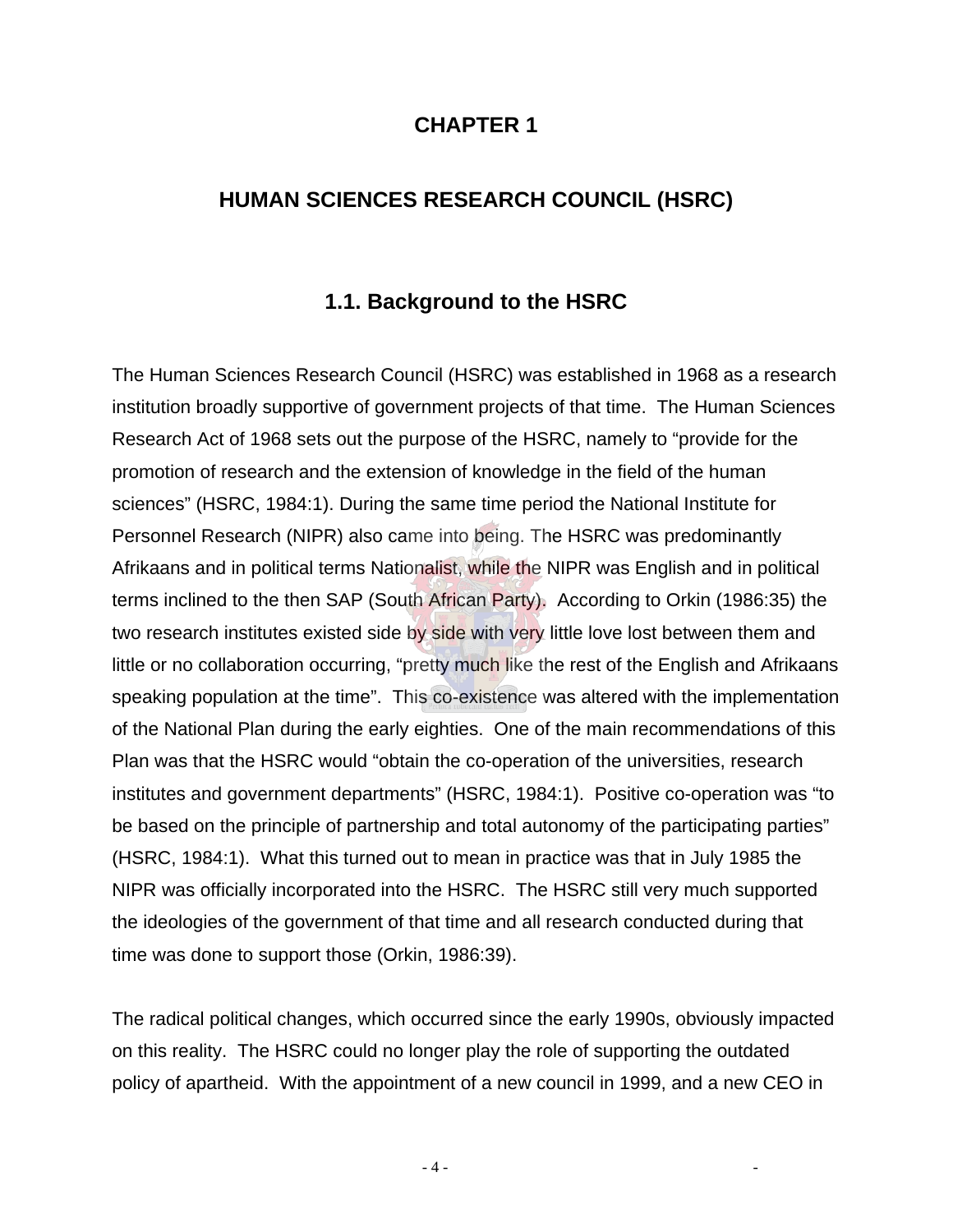2000, the HSRC has radically accelerated its transformation in response to the changing needs of major government users for policy-relevant social research. A rationalization of the staffing structure of the organization was undertaken. New priority areas of research were identified.

In his 2002 State of the Nation address President Mbeki identified poverty alleviation as the focus of national priorities such as employment, health, and education, in turn requiring a democratic culture, sound values, efficient government, and the use of modern technology. These priorities in turn generate needs for large-scale applied social research and monitoring.

#### **1.2 Present Situation**

Today the HSRC has become South Africa's statutory research agency dedicated to the social sciences. It is the largest social science research organisation in Africa and plays a leading role in the fourteen South African Development Community (SADC) countries, and elsewhere in Africa. The HSRC also seeks to contribute to the research and development strategy of the HSRC's parent Department of Science and Technology, especially through its mission to focus on the contribution of science and technology in addressing poverty. (HSRC, 2005a)

The research undertaken by the HSRC is concerned with all aspects of transformation, development and poverty alleviation in South Africa, the SADC region and in Africa. It undertakes policy-relevant and often large-scale research for government departments at national, regional and local levels, public entities and, local and international development agencies. The outputs of its research projects include reports for users, occasional papers, and scholarly articles in peer-reviewed journals or books. These are disseminated in print through an online bookshop and electronically (that is, for free download). (HSRC, 2005a)

The HSRC has been transforming its existing disciplinary strength into a more relevant, modern and comprehensive service function: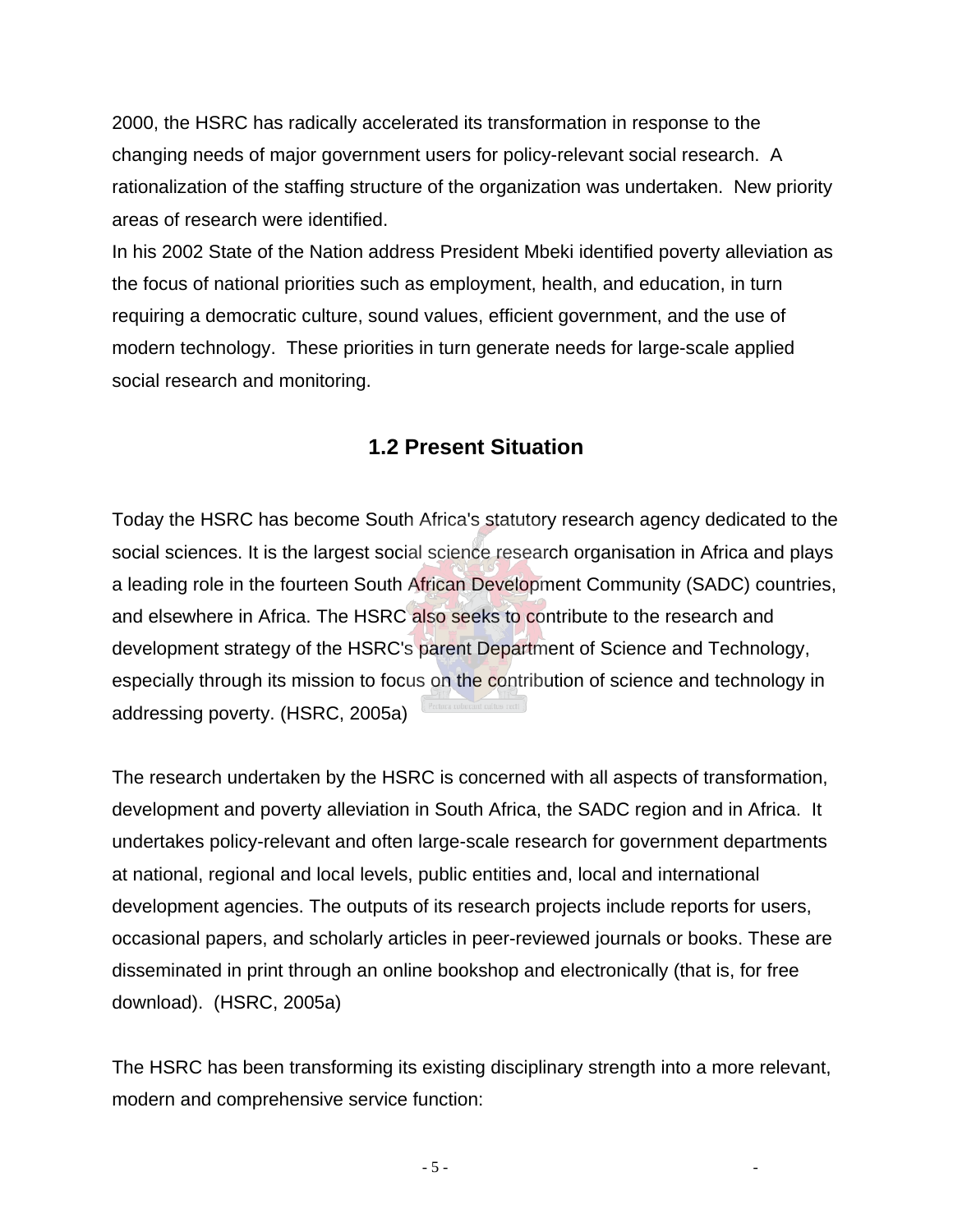- from social databases to social-scientific knowledge management
- from social research to national socio-economic research programmes
- from educational assessment to policy impact evaluation

The HSRC has a strong corporate support structure incorporating research and administrative support functions such as finances, human resources, a computer centre providing data management services for research and operational management, a modern library with dedicated information services, and a section supporting publications and product sales.

The organisation has a presence in Pretoria, Cape Town and Durban. Through its different offices, the HSRC is able to forge excellent links with local institutions of higher learning, government and non-government organisations and international donor organisations active in all the provinces of South Africa.

# **1.3 The future vision of the HSRC**

As of August 2005 with the appointment of a new CEO, the HSRC entered a next phase of strategic realignment to support its role as "knowledge hub", intended to help bridge the gap between research, policy and action; thus increasing the impact of research. According to Dr Olive Shisana, the new CEO of the HSRC, the Human Sciences Research Council (HSRC) intends to become a "knowledge hub" of research networks that researches, analyses, informs public policy debate, and proposes solutions. (HSRC, 2005b) This will be achieved through collaboration with key constituencies, including government, other research organisations, multinational agencies, universities, non-government organisations and donor organisations. Research programmes in the organisation have been consolidated and strengthened to achieve greater levels of synergy, efficiency, and collaboration. A Policy Unit has been established to create the infrastructure for the best minds in the country to collectively address research issues of national importance. (HSRC, 2005b)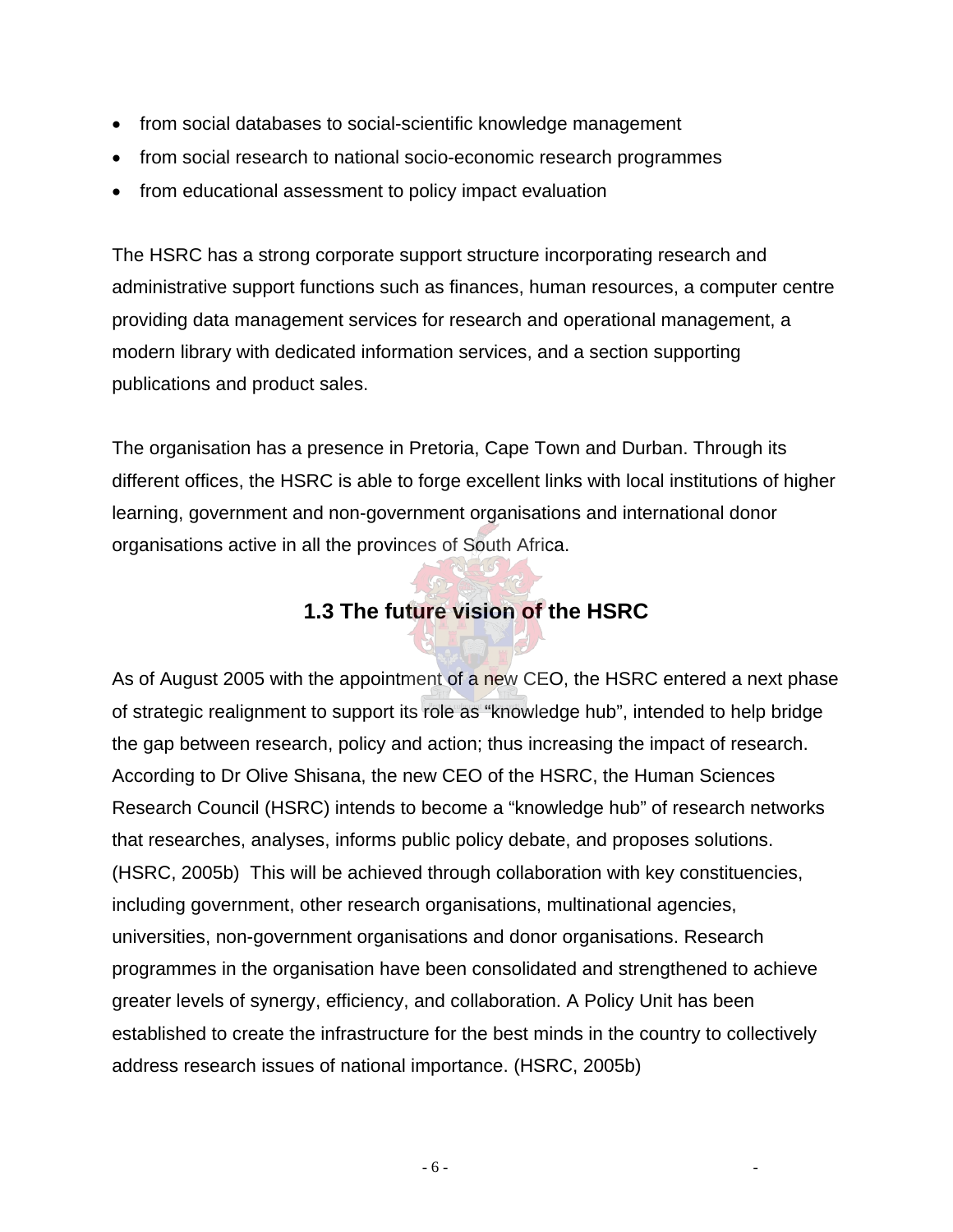Another vision for the HSRC is to engage with the rest of the African continent, not as colonisers or imperialists, but to gain knowledge from other countries;

- as a catalyst to encourage researchers in other countries to undertake research themselves;
- to do collaborative research;
- and to assist in capacity building initiatives in countries where there is such a need.

The HSRC supports Africa-wide networks with the intent to encourage Africans to jointly explore their history, and to understand how they as a people have historically dealt with their challenges and successes within their own political, social, economic and cultural milieu. The HSRC hopes to eventually become a hub of analysis and for exchanging of ideas, through the establishment of a programme of African visiting scholars, fellows and scientists. (HSRC, 2005b)

# **1.4 Information Services (IS)**

Information Services (IS) plays a significant role in advancing social science research through the provision of its proactive desk research and its library service. IS supports research and scholarship and has had to adapt as research and learning behaviours change. The HSRC IS Unit has therefore recently re-engineered itself into a modern knowledge centre that combines the traditional roles of academic library with the increasing importance of electronic information technologies and knowledge management practices. Comprising four components, viz. Library, Desk Research, Knowledge Sharing and Information Literacy (see Table 1 below), the unit values service, responsiveness to user information needs and accountability to its user community. IS is also responsible for the preservation of the HSRC's intellectual capital and the management of its research outputs. IS evolve and continue to evolve to the changing needs of the HSRC and its user community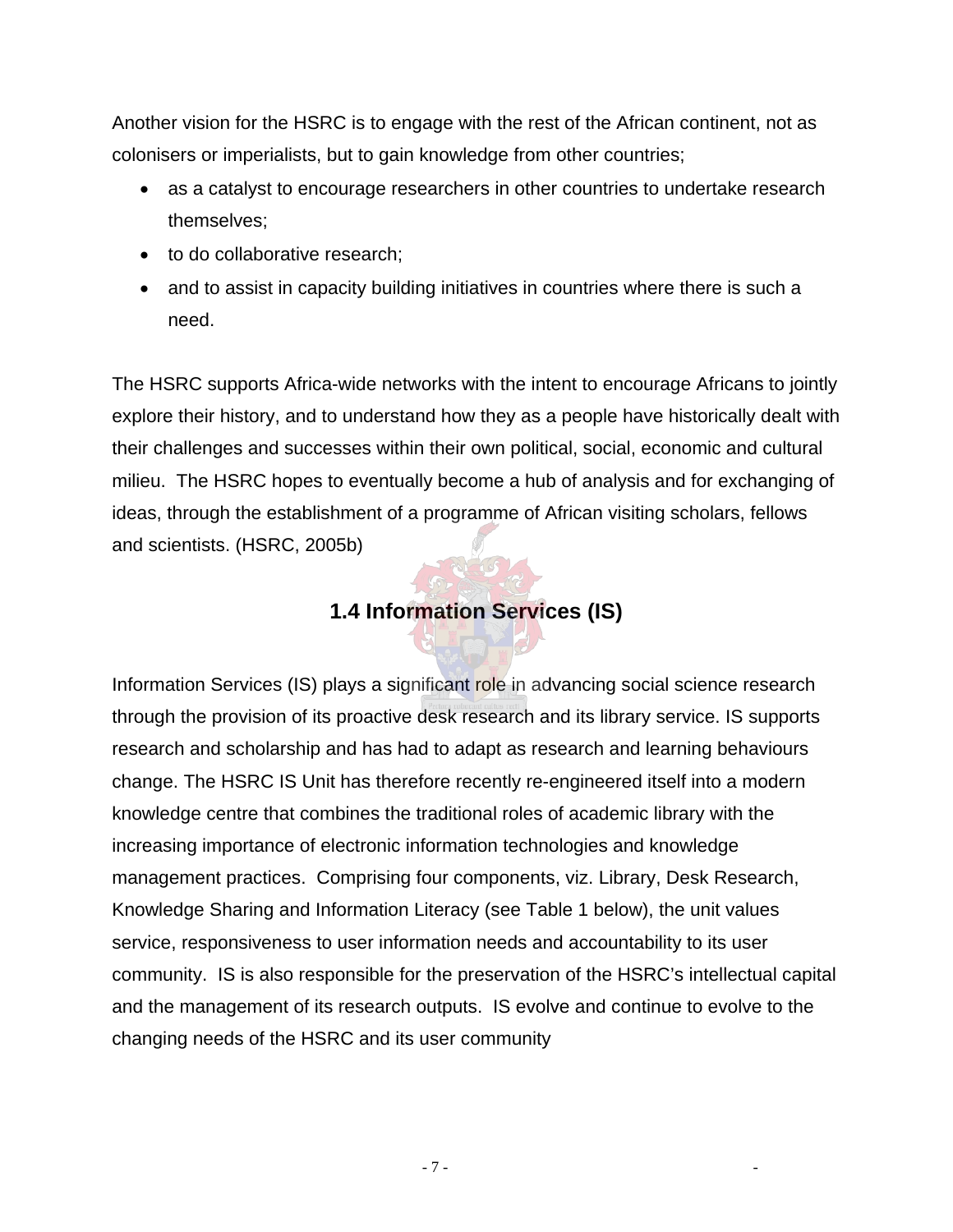# **Table 1**: Four Components of Information Services

|    | <b>Component</b>   | <b>Objective</b>                                                   |
|----|--------------------|--------------------------------------------------------------------|
| 1. | Library            | Included in this component is the maintenance of a hybrid          |
|    |                    | information collection as well as other activities traditionally   |
|    |                    | associated with libraries. Examples of some of these activities    |
|    |                    | are inter-library loans, circulations, as well as book purchasing, |
|    |                    | journal subscriptions and cataloguing.                             |
| 2. | <b>Desk</b>        | This is the 'frontline' service rendered to research staff through |
|    | <b>Research</b>    | the dissemination of information and research services on          |
|    |                    | request and/or in anticipation. Included in this component are     |
|    |                    | the Information Consultants who add value by providing an          |
|    |                    | ongoing and pro-active information service to staff of the HSRC    |
|    |                    | that forms an integral part of the research process. They          |
|    |                    | identify, analyse, package and deliver research information and    |
|    |                    | solutions<br>by conducting literature searches, compiling          |
|    |                    | information packages, alerting researchers to new information      |
|    |                    | and trends in their research areas, engage in collection building  |
|    |                    | and train staff to access information sources through the Virtual  |
|    |                    | Library.                                                           |
| 3. | <b>Knowledge</b>   | Included in this component are knowledge management                |
|    | <b>Sharing</b>     | activities that create, capture, exchange, use and communicate     |
|    |                    | the organisation's intellectual capital. Added to this is the      |
|    |                    | maintenance of the Virtual Library which serves as an important    |
|    |                    | vehicle to access a variety of information and knowledge           |
|    |                    | resources and services.                                            |
| 4. | <b>Information</b> | Information Literacy programme ensures that every<br>The           |
|    | Literacy           | newcomer to the HSRC is trained fully in all the information       |
|    |                    | products and resources. A trouble-shooting service is provided     |
|    |                    | for researchers who are struggling to use the Virtual Library.     |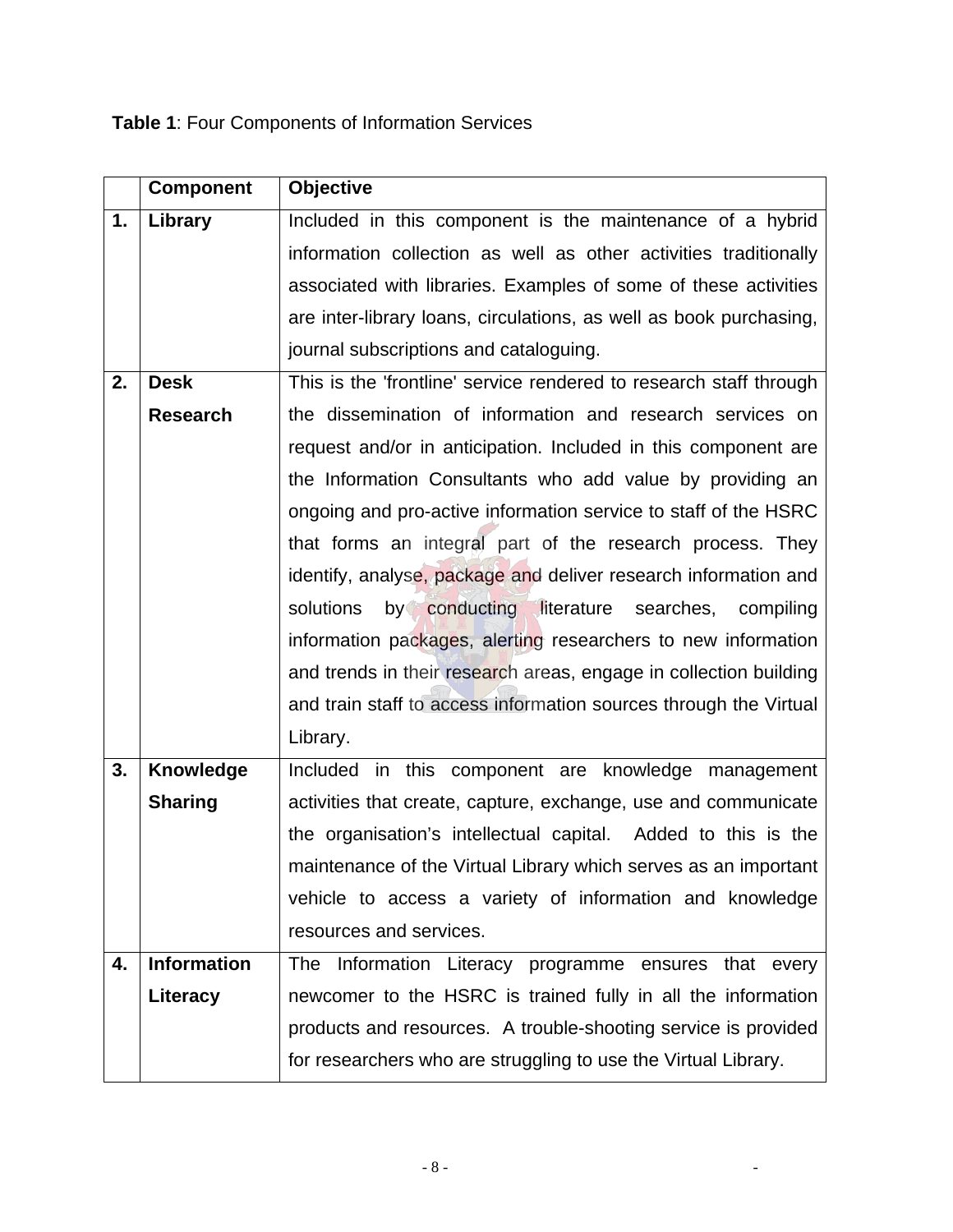The mission of Information Services is to get to the essence of customers' needs and bring them the highest qualitative, actionable and value-added strategic information and knowledge in a format customised to their particular requirements. Since the HSRC is increasingly seeing itself as a knowledge intensive organisation, rich in knowledge creation, it becomes important that there are systems and structures in place to support the organisation. The existing library system no longer meets the needs of the Library staff or the HSRC research staff. The functionality and efficiency of an integrated library system (ILS) is critical to the smooth operation of IS in fulfilling its mandate within the HSRC, i.e.

*to provide access to information, [for the HSRC researchers], in an efficient, useful, and timely manner, the focus being on ease of accessibility to a whole range of library and other online resources*.

The library contains 65 000 Monograph titles, 1800 Journal titles, 15 Newspaper titles, and subscribes to over 50 online databases. The HSRC IS is a member of the South Africa National Inter Library Loan Network, the British Library, Library of Congress, the Library and Information Association of South Africa (LIASA), Special Libraries Interest Group (SLIG), Special Libraries Information Services (SLIS) and South African Online User Group (SAOUG). Through an internet-supported virtual library service, staff from different campuses can make use of the library.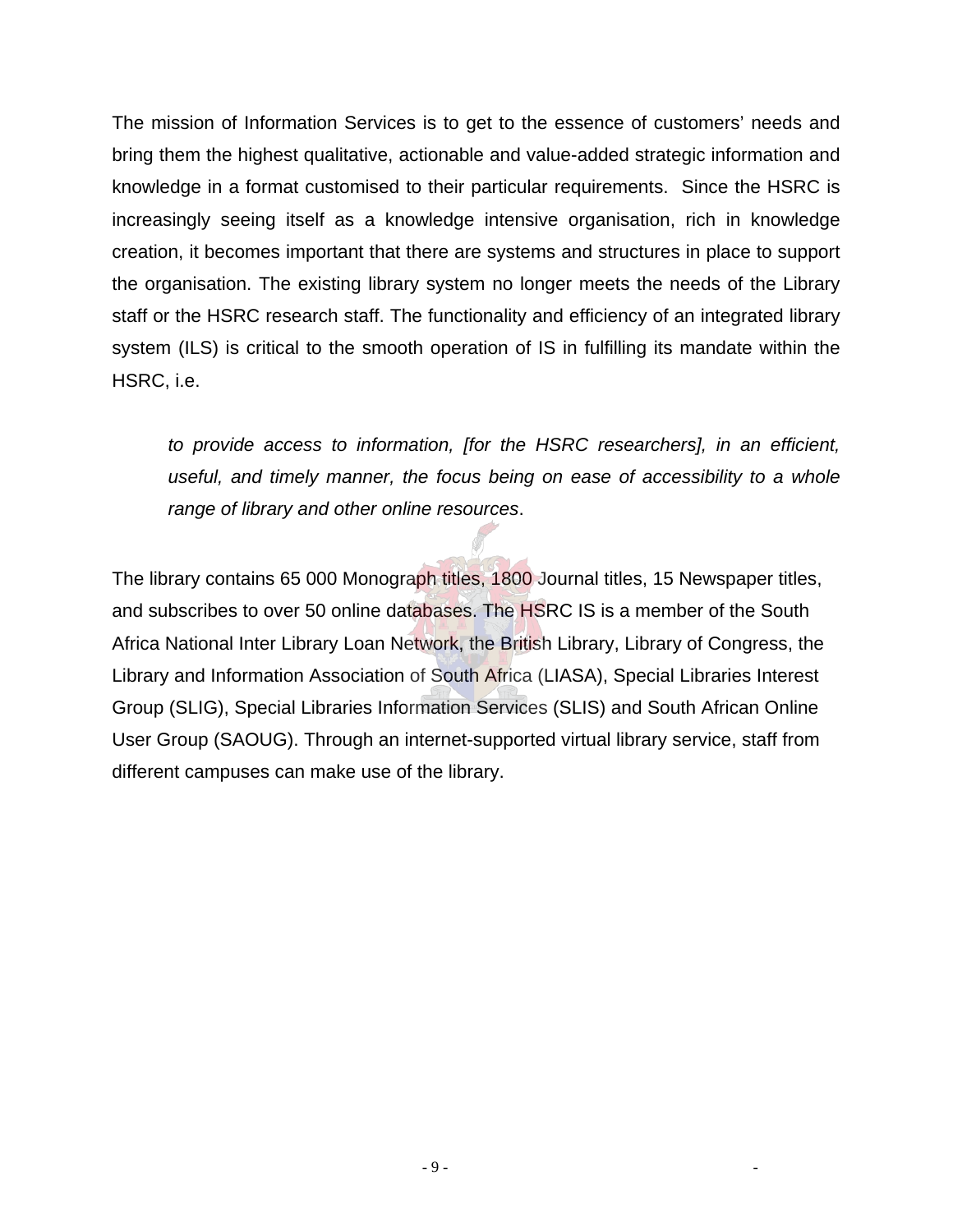#### **CHAPTER 2.**

#### **INTEGRATED LIBRARY SYSTEMS (ILS)**

#### **2.1 What is an ILS?**

The Online Dictionary for Library and Information Sciences (Reitz, 2004) defines an *ILS* as:

> "an integrated set of applications designed to perform the business and technical functions of a library, such as acquisitions, cataloguing, circulation, and the provision of public access."

The dictionary continues to state that *integrated access* is

"an information retrieval system that allows users to search for books, periodical articles, and electronic resources such as computer files and Web sites, in one operation using a single interface, instead of searching online catalogues, bibliographic databases, and Web search engines separately. Seamless access is a goal that remains to be realized in most libraries".

Early automated library systems usually consisted of a number of functional modules, such as acquisitions, circulation, cataloguing, serials and an online public access catalogue (OPAC). They basically aimed to provide an electronic version of the card catalogue and to automate the functions of the library concerning physical materials. These systems came quite close to delivering comprehensive automation for libraries. They centred on print media, established the basic model for a computerized bibliographic system, and made great efforts at creating standards. During this era, the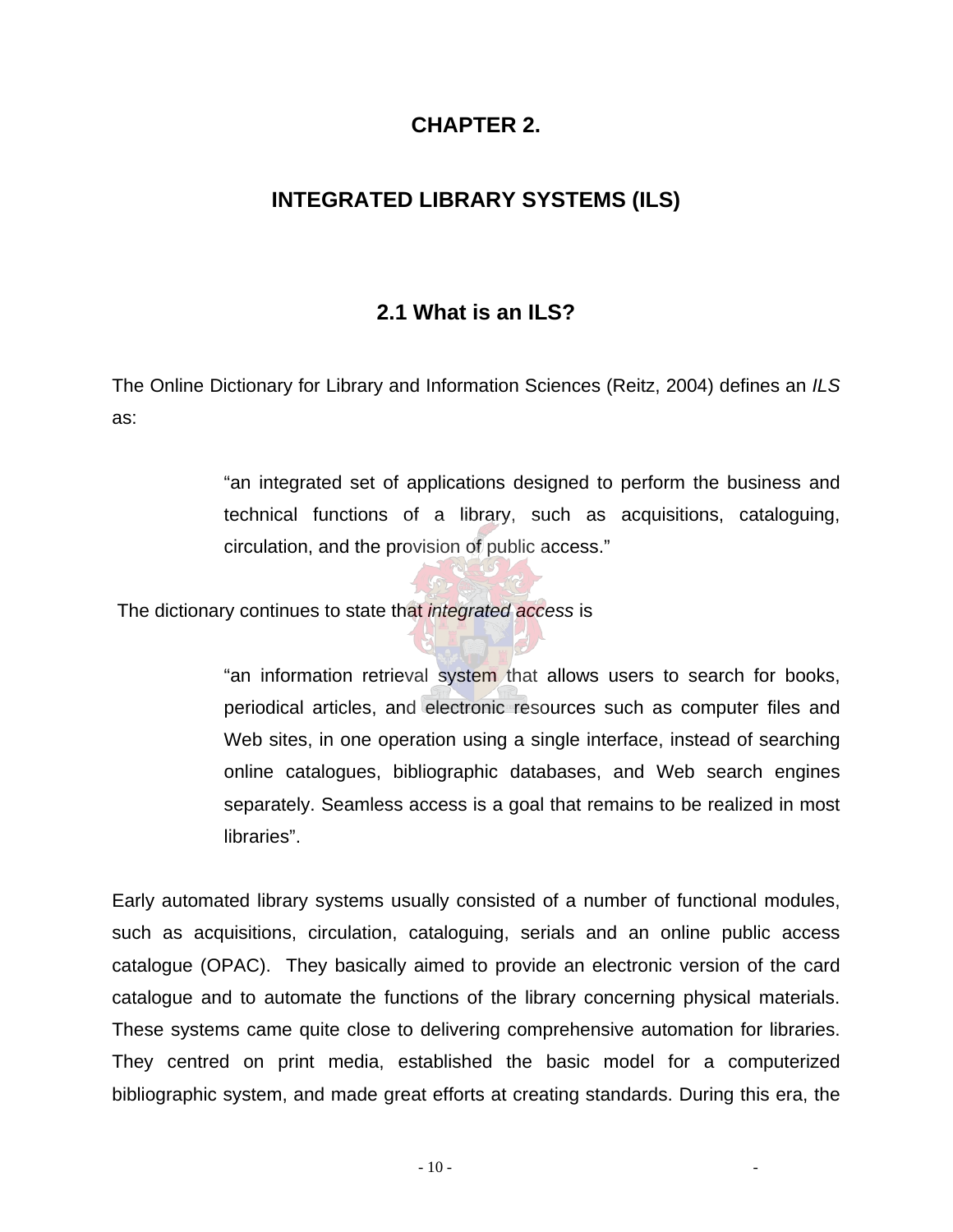functional requirements for library automation and the business logic to meet these requirements began to take shape. (Breeding, 2005a:28).

According to Marcia Deddens (2002:1) the one exceptional change in ILS systems that emerged during the 1990's is the linkage between bibliographic citations and the content they represent. This content at first came as 'Table of Contents' records linked to citations. It has now become linkage to full content with that content going beyond text to sound, images, and full motion video. ILS systems provide indexing at the bibliographic unit level but also allow indexing within and across full content. Through common cross database indexing and inquiry structures, a single query can retrieve citations and content from multiple databases on variant software platforms. Deddens (2002:1) believes that what makes the multi-database searching ILS vital to efficient information retrieval is the combination of structured results sets, elimination of duplicate responses, and retrieval from indexing interior to content files. ILS continues to do what has always been the critical value of libraries. They provide access to vast amounts of information and enhance access through drill-down organised indexing.

Over the last decade, as library collections have steadily grown to include non-print content, the face of the integrated online library systems industry has had to dramatically change. Integrated online library systems today are considered part of the "knowledge" or "information" software network that manages an institution's internal and external database resources. (Mary K. Dzurinko, 1998)

According to the ALA Library Technology Report (May – June 2003:11) the definition of an ILS is shifting as the changing face of technology develops the next-generation systems. Integrated Online Library Systems (IOLS) and Library Management Systems (LMS) are other terms often used to describe an ILS. The report continues to state that regardless of definition, an ILS must be able to handle many formats, accommodate searching on the Internet, provide a variety of functions including manipulating electronic data, working with graphics, and expediting resource sharing.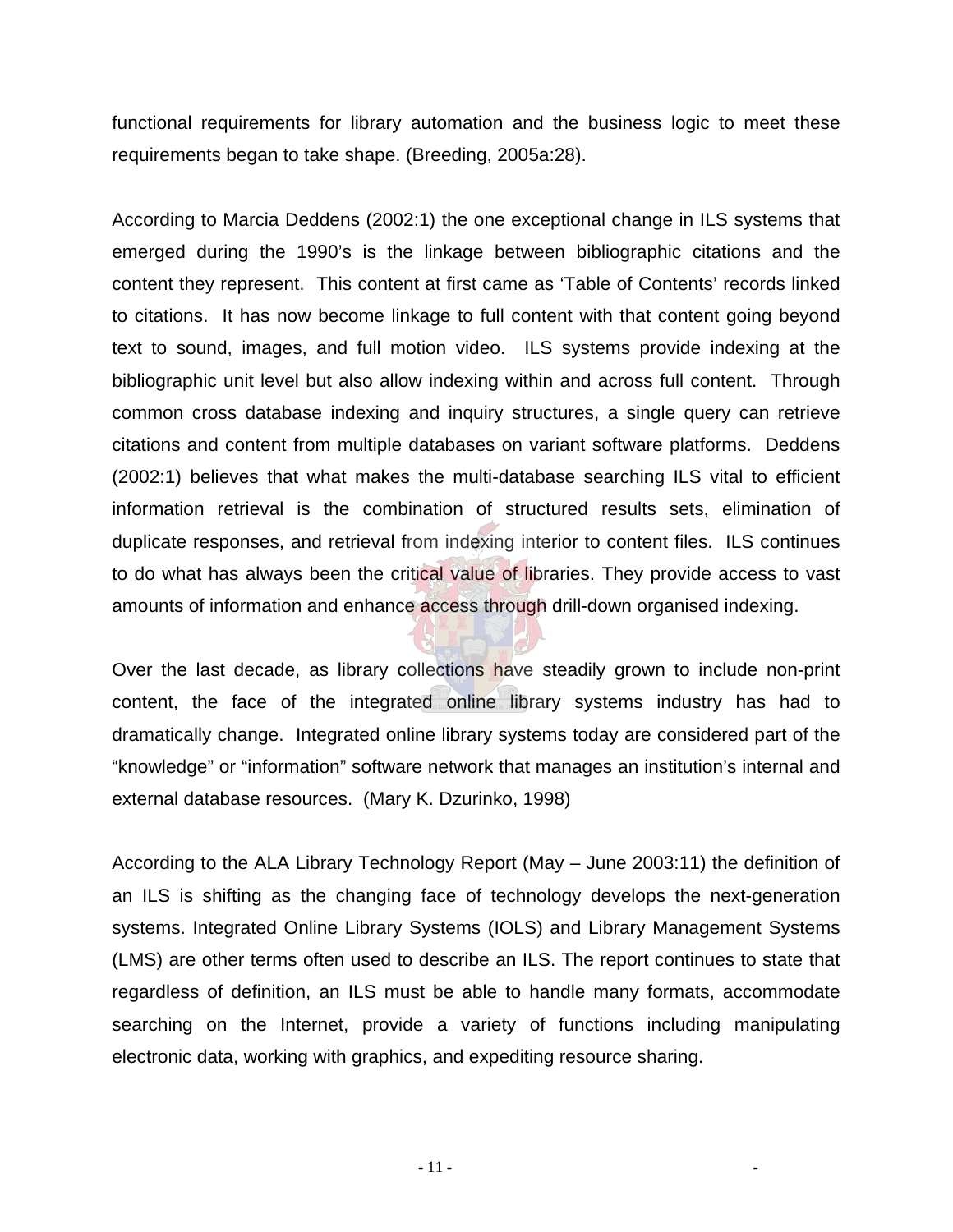#### **2.2. Why the need for an Integrated Library System?**

The library systems environment is becoming more densely interconnected. According to the OCLC (2003) this is the result of four main areas of pressure. The first area of pressure is the diversity and number of systems that information organisations have. The second pressure is the growing trend toward group resource sharing arrangements at various levels. The third pressure is relatively new, but will become more important over time. This is the need to interact with other systems' environments. Finally, library applications increasingly need to interact with "common services"—services that are delivered enterprise wide. All of these complex systems need to be interoperable.

According to the ALA Library Technology Report (May – June 2003:11) an ILS:

- expedites current manual practices by streamlining them into an automated function;
- provides access to a variety of information in a variety of formats;
- provides connectivity to the Internet and local data;
- provides quick and powerful search options;
- allows for creation of databases; and
- connects users to a variety of shared resources.

Nicole Lindsay (2004:16) believes that the key benefit of automation has to be that, at any one time, information professionals can see how their stock is being used and refine it to meet the needs and interests of borrowers. The most innovative systems enable information managers to monitor, track and refine the use of data sources they control far more effectively.

Crucially, an ILS would be able to integrate with other key systems used by the HSRC, i.e. human resources, finance, the HSRC project management information system, email, etc. This means that information searches can be conducted across all data made available by the HSRC across the network. This includes information held outside the HSRC and published on the web. ILS can also integrate externally with suppliers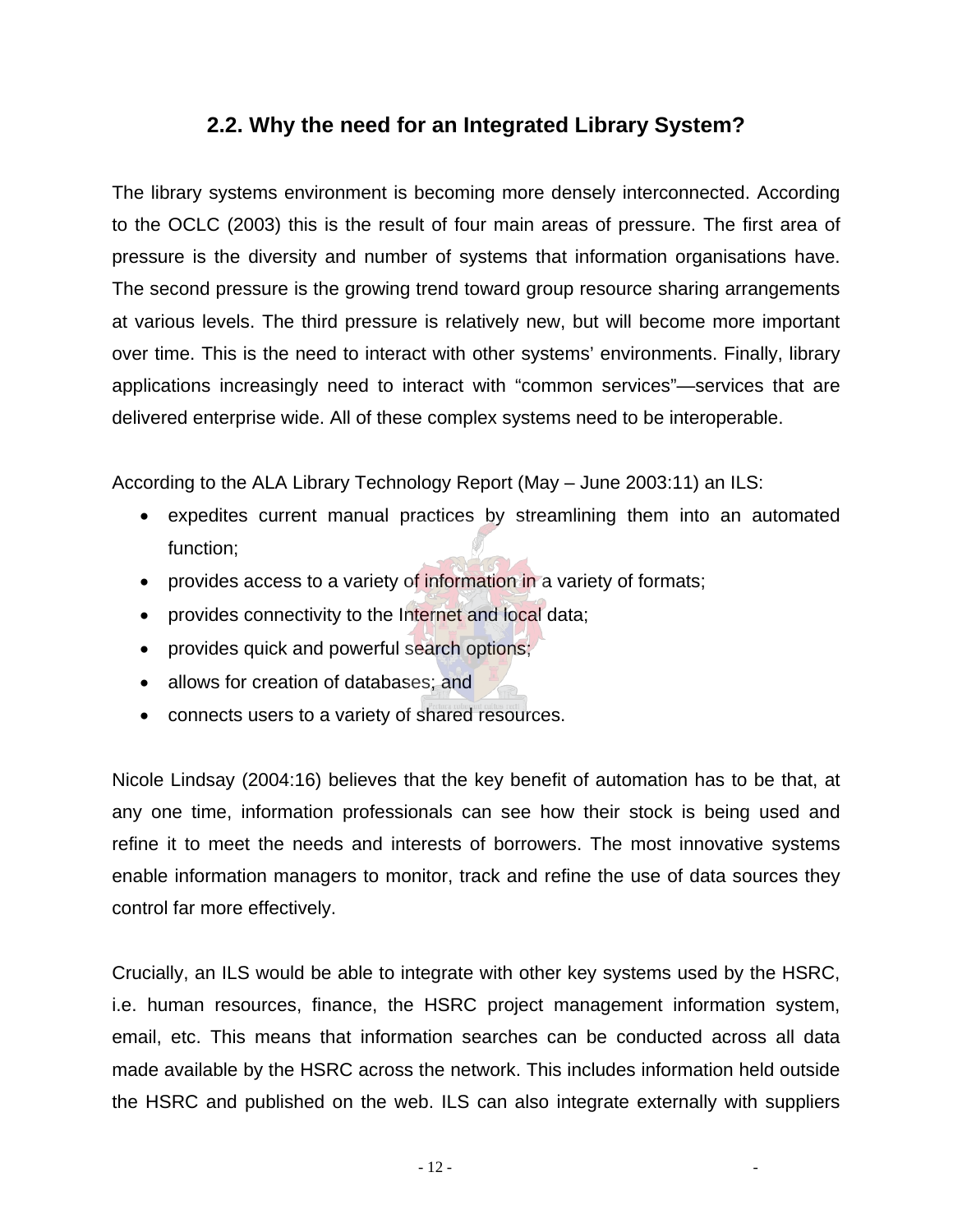because data can be more easily and cheaply exchanged electronically. ILS systems have also become vital in the provision of information that is licensed by libraries but does not exist in their physical collections. For the HSRC researchers an ILS very importantly means that they can access services from their work or home desktops. Remote access via a virtual private network is of particular benefit.

Marcia Deddens (2002:6) states that the 'information value added provided by libraries has been the collection of reliable content and the organisation of that content on shelves for browsing and in card catalogues for locating and retrieving like and related materials'. This is the same value added by ILS but with a vastly expanded universe of information. Within the research environment, the additional value added is a system that can inter-relate the content to the unique research strengths of the organisation.

According to the OCLC (2003:8), searching has become and international pastime. Finding information, however, can be daunting task. An ILS will assist with superior information discovery.

Most importantly, as the HSRC IS staff view themselves as knowledge navigators and not just as custodians of books, an ILS would enable IS to make essential knowledge more accessible to all and enable the provision of real-time information.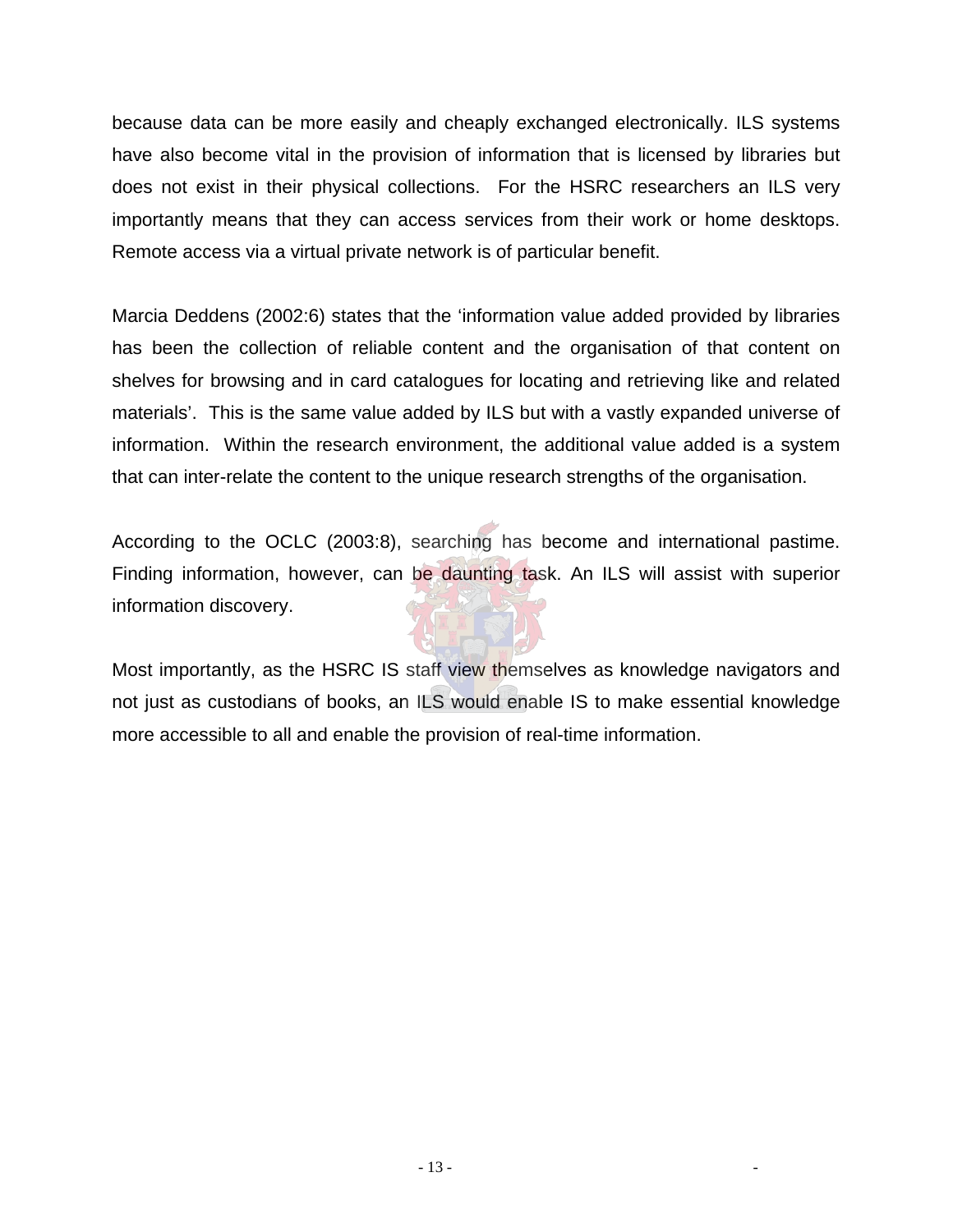# **CHAPTER 3**

# **REQUIREMENTS FOR AN INTEGRATED LIBRARY SYSTEM**

Literature indicates that based on the growing capabilities of today's technological advances into the use of the Web, digital components, and electronic resources, the expectations of ILS requirements have expanded to include a system that offers:

- full support for traditional library functions;
- seamless movement between functional modules:
- graphical user interfaces (GUI);
- ability to acquire, provide access to, manage, and control local, national and global resources in many formats;
- web servers with seamless connectivity;
- full support for national standards and industry-standard system components;
- powerful and flexible search engines; and
- technology that is adaptable to future technological innovation.

According to the ALA Library Technology Report (May – June 2003:14) finding the right system for a library must be based on a thoroughly researched profile of that library and its needs. The profile should include:

- number of staff who will use the system;
- skill level of the staff training needs;
- number of staff not in the department that needs access to the system;
- the size of the collection:
- the types of materials in the collection;
- the level of cataloguing anticipated MARC records and so on;
- need to visual and digital components;
- access and connectivity needs internet searching;
- system architecture LAN;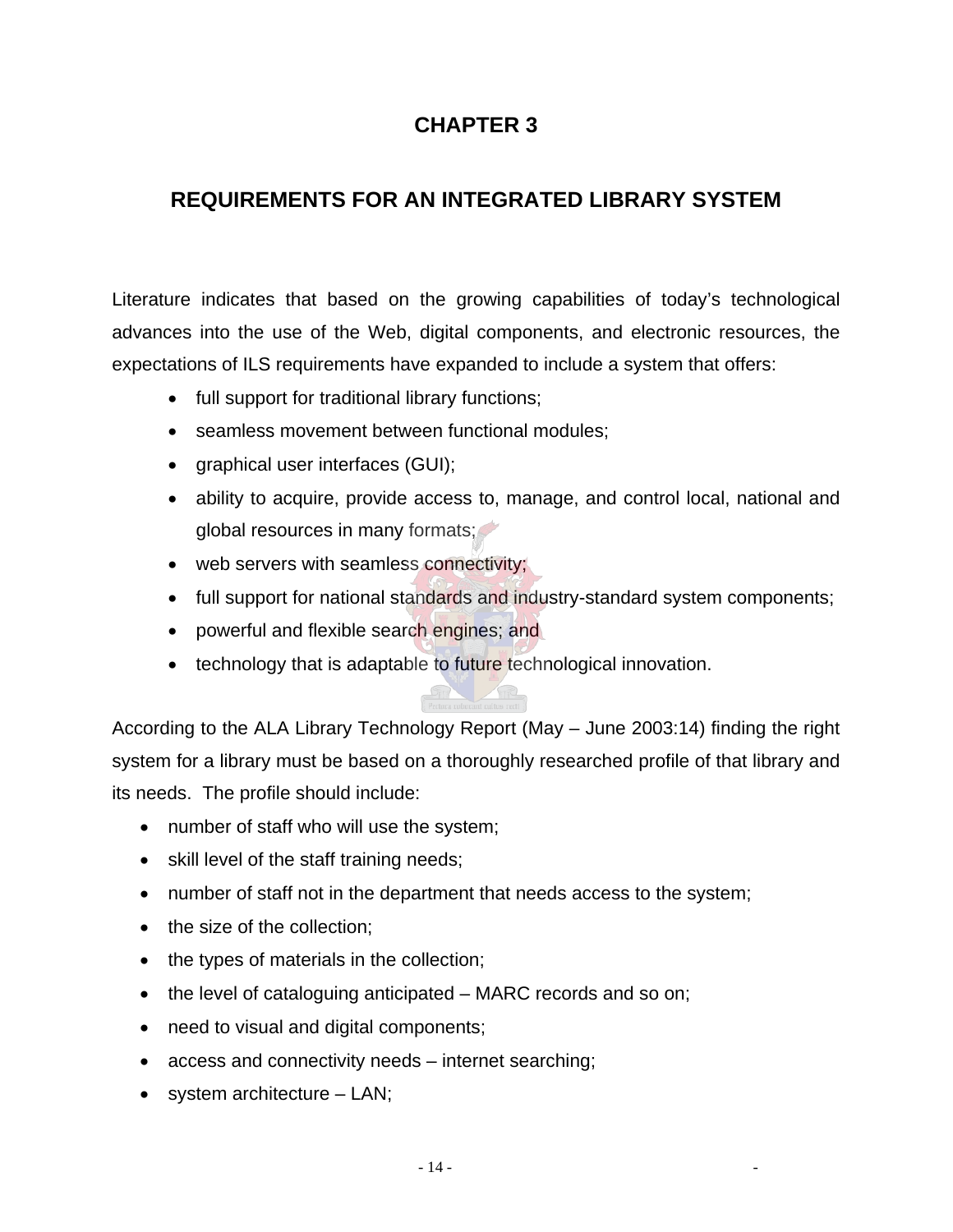• resource sharing – available on Internet, local only, and so on.

#### **3.1 HSRC user needs and requirements**

In order to establish the needs and requirements of the HSRC IS staff, a one-day workshop was conducted with all the staff within this component. The workshop was broadly divided into three sessions. In the first session, the IS staff had to compile a wish-list of what they expect from a world-class ILS. The second session concentrated on what they felt they needed to assist them with their jobs, i.e. what would make their working lives easier. Lastly they where asked to put themselves in their users shoes, and reflect on what the researchers would want from this system.

The main points raised in the sessions are summarised below. All the points raised at the session have been included in the full *List of User Requirements*, Table 2 (see below).

- 1. One of the most important points raised was that the system should be built around a single workstation concept, where staff can use all appropriate systems and services, both local and external, from a single intelligent workstation.
- 2. The system should also be able to handle sophisticated full-search capabilities, including Boolean searching, full-text document searching etc.
- 3. CRM functionalities through push and pull technologies should be available including
	- a. profiling;
	- b. enable users to maintain own profile;
	- c. personalisation;
	- d. current awareness.
- 4. Closely linked to the CRM functionality are the need for subject portals which include:
	- a. discussion forums;
	- b. pushing of current awareness e.g. contents pages, latest books, alerts.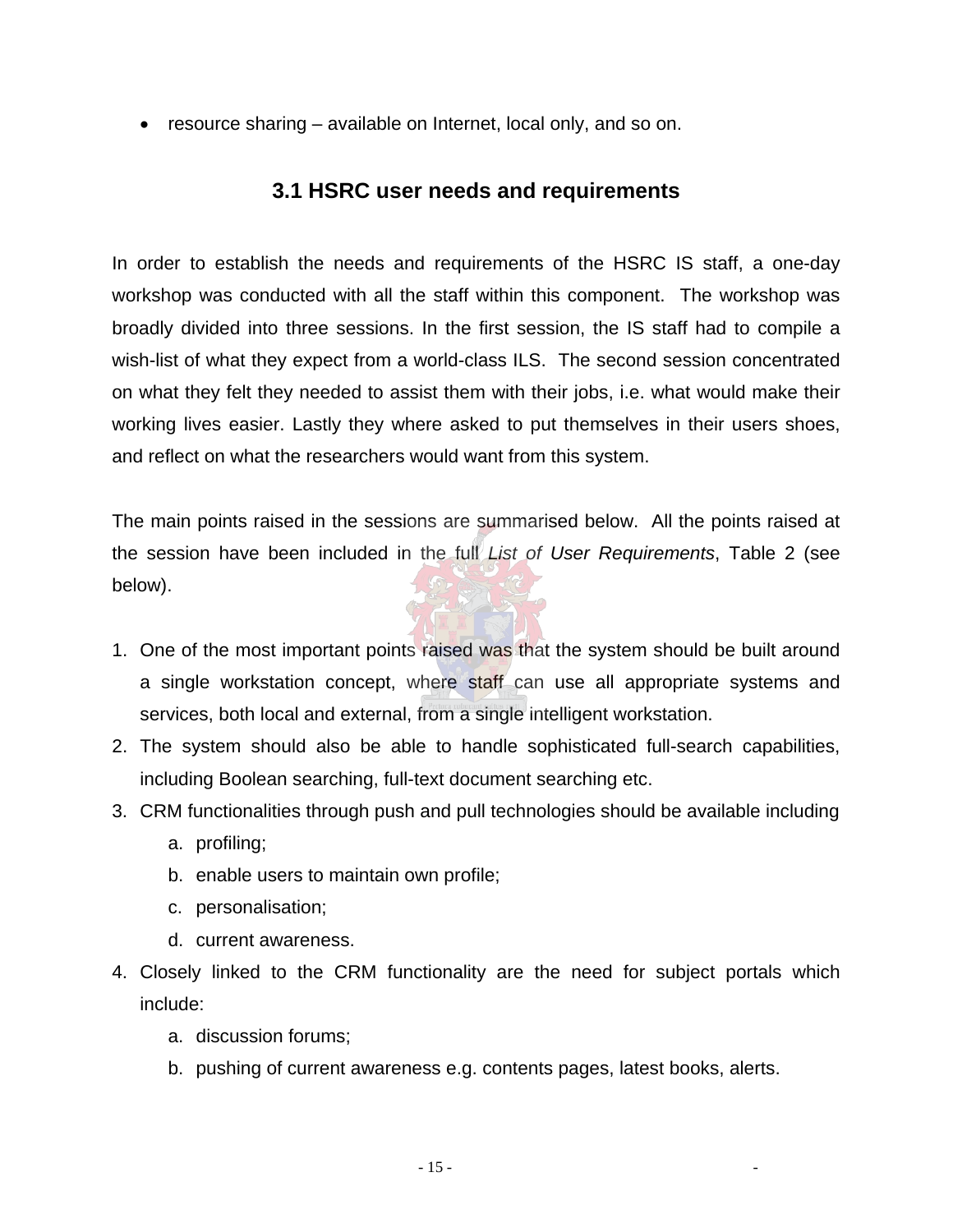- 5. The OPAC must be fully customisable, and library managed. It should be graphical and easy to use. It must be accessible via standard Web browsers from the office, home and via wireless devices. It must be personalised, integrating with the user's desktop.
- 6. One must be able to use push technology to enable the server and the network to automatically update the client software on the user's workstation.
- 7. Circulation, Acquisitions, Serials and Cataloguing modules:
	- a. should be fully integrated with the Web OPAC;
	- b. streamlined workflow with point-and click functionality;
	- c. be simple and intuitive to use;
	- d. with effortless navigation; and
	- e. seamless integration,

These requirements are represented in the model below.



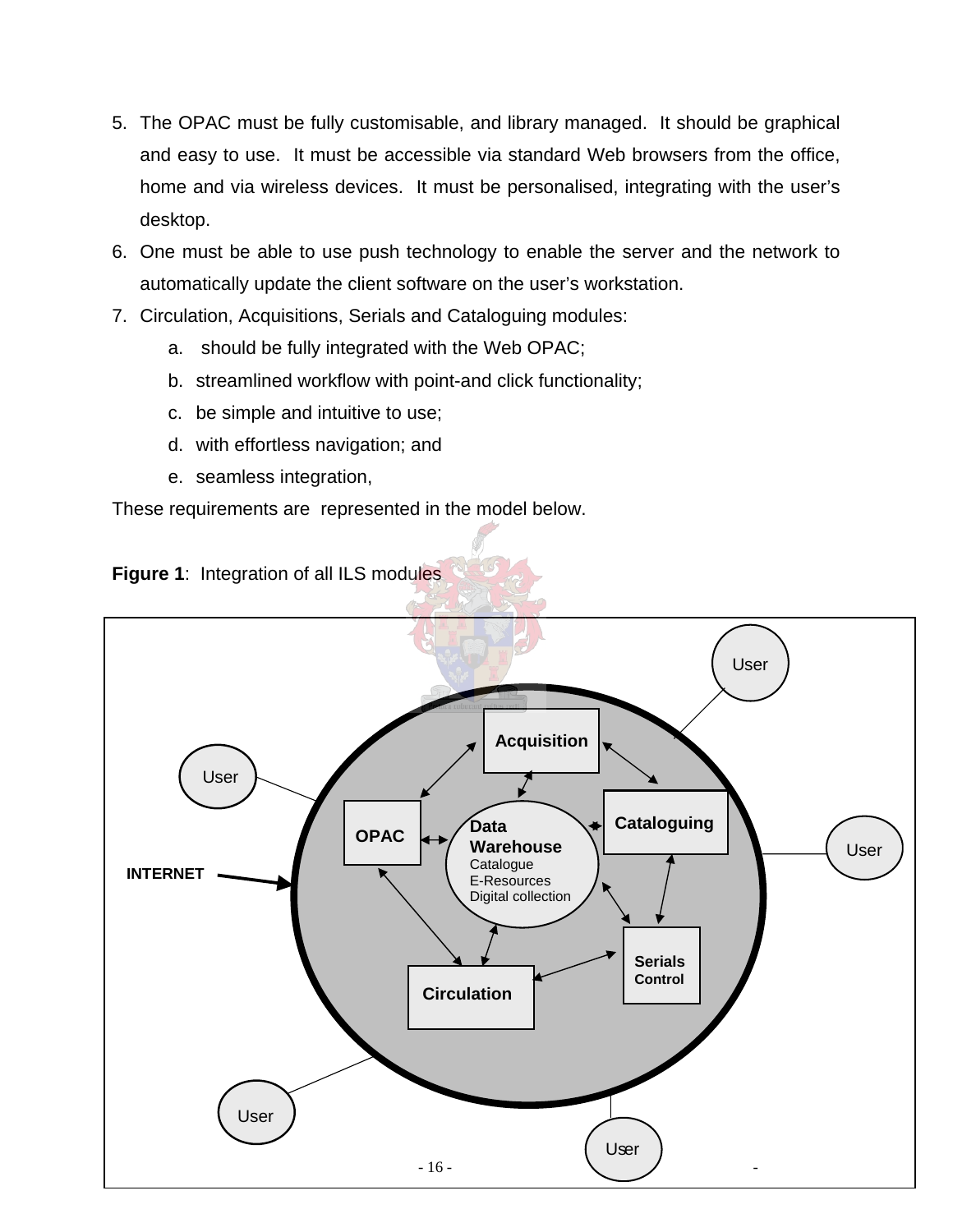# **Table 2:** List of User Requirements

|     | <b>List of User Requirements</b>                                                     |  |
|-----|--------------------------------------------------------------------------------------|--|
|     |                                                                                      |  |
|     | 1. Online Public Access Catalogue (OPAC)                                             |  |
| 1.1 | The system should be built around a single workstation concept, where staff          |  |
|     | can use all appropriate systems and services, both local and external, from a        |  |
|     | single intelligent workstation.                                                      |  |
| 1.2 | The system should support sophisticated full-search capabilities, particularly:      |  |
|     | support Boolean searching (e.g. Sabinet Online), phrase searching,<br>$\bullet$      |  |
|     | truncations, wild cards, etc.                                                        |  |
|     | be able to search full-text documents.<br>$\bullet$                                  |  |
|     | be able to search by subject, or by other authority files e.g. author,               |  |
|     | subject, etc.                                                                        |  |
|     | limit by fields, e.g. ISBN, Author, Title, and Publishers etc.<br>٠                  |  |
|     | support different formats, e.g. pdf, images, etc.                                    |  |
|     | allow users to search the local catalogue, other institutions' catalogues            |  |
|     | as well as web search engines simultaneously.                                        |  |
| 1.3 | The OPAC should be fully integrated with all other modules.                          |  |
| 1.4 | The OPAC should enable reservation facilities, including:                            |  |
|     | ability to reserve a book/journal with an "out on loan" status,                      |  |
|     | ability to request a book/journal that is on the shelf, from the shelf,<br>$\bullet$ |  |
|     | ability to request a book/journal for inter-library loan.                            |  |
| 1.5 | Display options:                                                                     |  |
|     | the OPAC should allow for a variety of display options, e.g. citations               |  |
|     | only, summaries, full-record,                                                        |  |
|     | be able to link directly to the full-text or online document,<br>$\bullet$           |  |
|     | loan status and the due date should be displayed,<br>$\bullet$                       |  |
|     | results to be sortable by relevance or in chronological order,                       |  |
|     | ability to print, email, save or export results.                                     |  |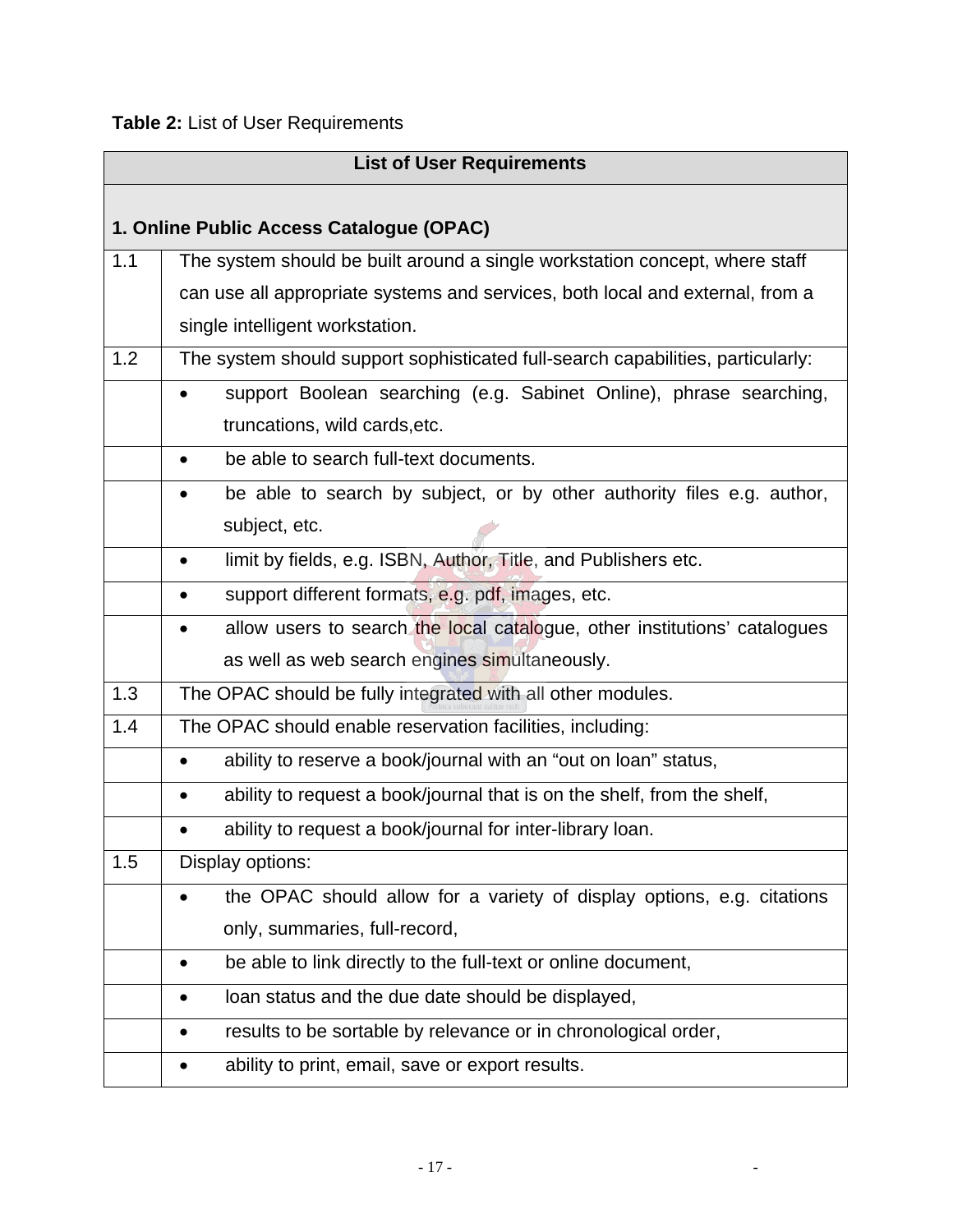| 1.6  | Borrowers / Users                                                              |
|------|--------------------------------------------------------------------------------|
|      | renew their own books and journals online (with certain limitations),          |
|      | change their personal details.<br>$\bullet$                                    |
| 1.7  | CRM functionalities through push and pull technologies and including:          |
|      | profiling,                                                                     |
|      | enable user to maintain own profile,<br>$\bullet$                              |
|      | change personal details,                                                       |
|      | view loan status,                                                              |
|      | personalisation,<br>٠                                                          |
|      | current awareness,<br>$\bullet$                                                |
|      | customisable display options e.g. amount of results displayed and in           |
|      | what order                                                                     |
| 1.8  | Closely linked to the CRM functionality are the Subject Portals which include: |
|      | discussion forums (ability to upload documents, usability),                    |
|      | pushing of current awareness (contents pages, latest books, alerts,            |
|      | legilink information, websites),                                               |
|      | users to submit comments and content to the portal,                            |
|      | classification system.                                                         |
| 1.9  | Feedback via a feedback form.                                                  |
| 1.10 | The OPAC must be fully customisable, and library-managed. It should be         |
|      | graphical and easy to use. It must be accessible via standard Web browsers     |
|      | from the office, home, and via wireless devices. It must be personalised,      |
|      | integrating with the user's desktop. One must be able to use push technology   |
|      | to enable the server and the network to automatically update the client        |
|      | software on the user's workstation.                                            |
|      | 2. Circulation                                                                 |
| 2.1  | This module should be simple and intuitive to use.                             |
| 2.2  | Should enable staff to access all functions with a single click or equivalent  |
|      | keyboard command.                                                              |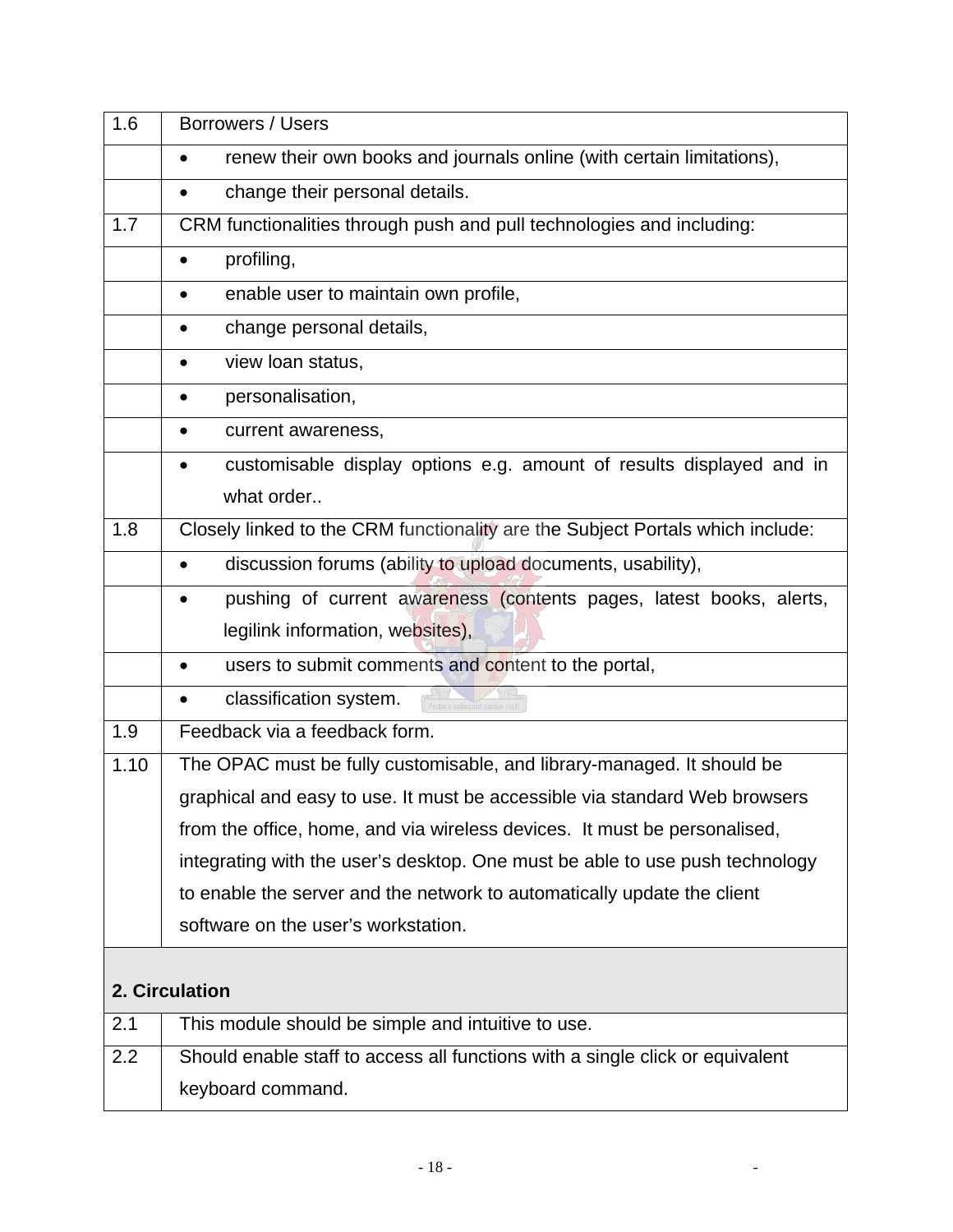| 2.3  | Streamline the workflow.                                                       |  |
|------|--------------------------------------------------------------------------------|--|
| 2.4  | Facilitate precision and efficiency.                                           |  |
| 2.5  | Full support of all circulation functions such as:                             |  |
|      | issues, renewals, returns, reservations, requests, overdue items, recalls,     |  |
|      | etc.                                                                           |  |
|      | Reservations vs. requests. The functionality should allow the user to          |  |
|      | reserve a book/journal that is out on loan, or request a book/journal that     |  |
|      | is on the shelf, from the shelf,                                               |  |
|      | option for overdue items to be sent via email, SMS or to a PDA,                |  |
|      | Override facility – to allow for the issue of Reference shelf book, etc.       |  |
| 2.6  | Single-click access to all patron-related functions.                           |  |
| 2.7  | Comprehensive statistics.                                                      |  |
| 2.8  | Full integration with the Web OPAC.                                            |  |
| 2.9  | The system should include software making it possible to schedule batch        |  |
|      | activities such as report generation, file loads, and file backups to occur at |  |
|      | specified times.                                                               |  |
| 2.10 | On-the-fly cataloguing facility.                                               |  |
|      |                                                                                |  |
|      | 3. Acquisitions                                                                |  |
| 3.1  | This module should streamline workflow with point-and-click functionality.     |  |
| 3.2  | Effortless navigation.                                                         |  |
| 3.3  | Seamless integration.                                                          |  |
| 3.4  | Perform all the functions associated with acquiring all types of materials     |  |
|      | (books, serials, supplies, etc.) via purchase, gift, and exchange.             |  |
| 3.5  | Full financial accounting / budget management including:                       |  |
|      | currency converter,<br>$\bullet$                                               |  |
|      | allow for different account numbers,<br>٠                                      |  |
|      |                                                                                |  |
|      | be flexible about the number of account numbers used.                          |  |
| 3.6  | Full integration with other modules.                                           |  |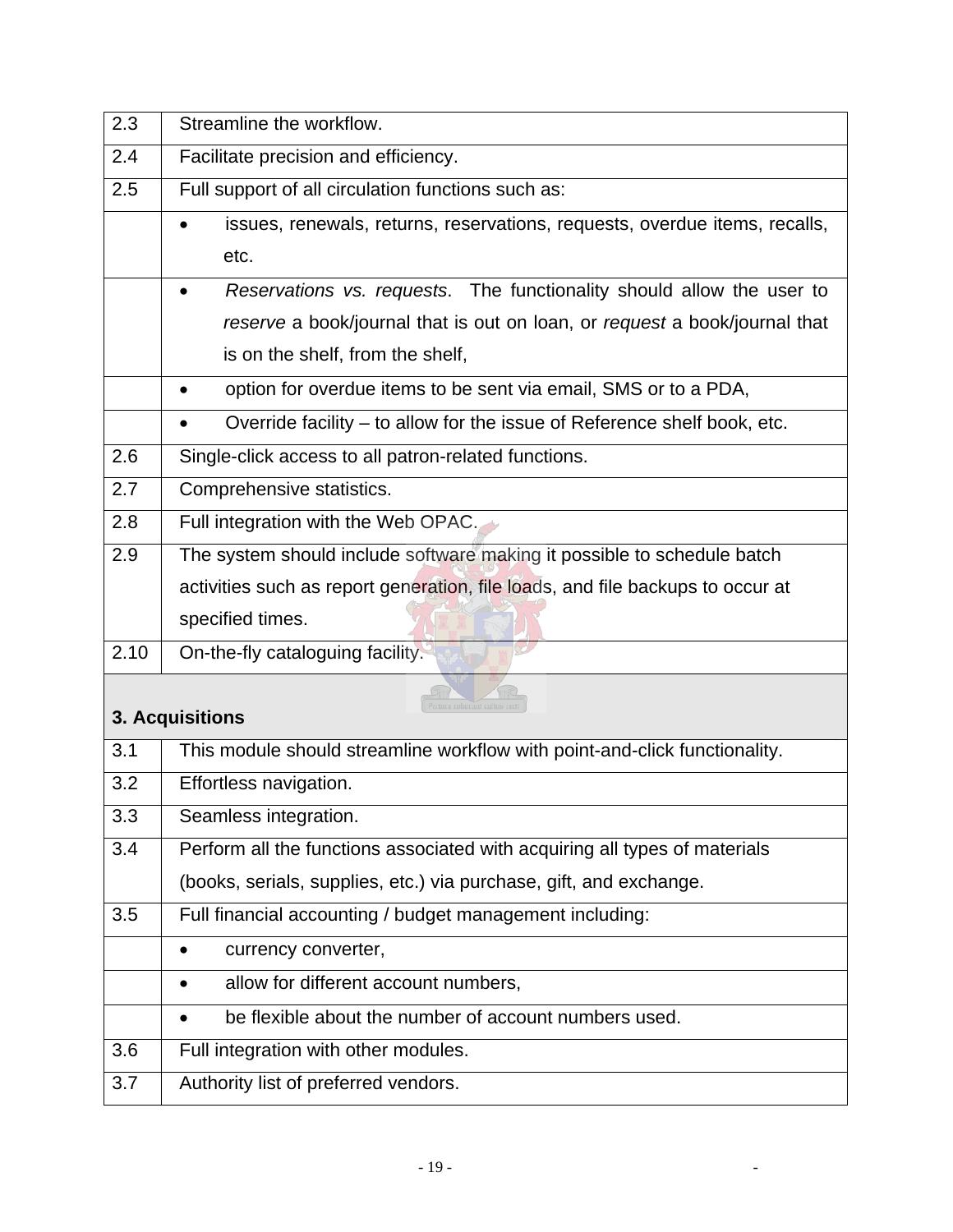| 3.8  | Function that alerts the acquisitions librarian if a book on order has not arrived |  |  |  |  |  |
|------|------------------------------------------------------------------------------------|--|--|--|--|--|
|      | after a certain amount of time.                                                    |  |  |  |  |  |
| 3.9  | Comprehensive statistics and reporting functionality.                              |  |  |  |  |  |
| 3.10 | Web-content integration.                                                           |  |  |  |  |  |
| 3.11 | The application must provide facilities to integrate the acquisitions module with  |  |  |  |  |  |
|      | the HSRC's financial system Accpac (by means of APIs, for example), and the        |  |  |  |  |  |
|      | vendor must have access to these skills, even though this integration will NOT     |  |  |  |  |  |
|      | form part of this project.                                                         |  |  |  |  |  |
|      |                                                                                    |  |  |  |  |  |
|      | 4. Serials control                                                                 |  |  |  |  |  |
| 4.1  | Fully automated cardex system.                                                     |  |  |  |  |  |
| 4.2  | Integrate with the entire system, i.e. Acquisitions, Cataloguing, Circulation,     |  |  |  |  |  |
|      | and Web OPAC.                                                                      |  |  |  |  |  |
| 4.3  | Enable library to process unlimited serials, purchasing, subscribing, check-ins,   |  |  |  |  |  |
|      | cancellations and holdings records with single-click navigation among              |  |  |  |  |  |
|      | functions, and with a forms-based records setup.                                   |  |  |  |  |  |
| 4.4  | Allow for multiple copies with multiple ownership.                                 |  |  |  |  |  |
| 4.5  | The display on the OPAC should include the following:                              |  |  |  |  |  |
|      | title and publisher,                                                               |  |  |  |  |  |
|      | latest issue received,<br>$\bullet$                                                |  |  |  |  |  |
|      | date of first acquisition,                                                         |  |  |  |  |  |
|      | is it print or electronic, (with a link to the electronic),                        |  |  |  |  |  |
|      | how often is it published,<br>$\bullet$                                            |  |  |  |  |  |
|      | a link to the publishers website,<br>$\bullet$                                     |  |  |  |  |  |
|      | is it out on loan or has it gone for binding, etc.                                 |  |  |  |  |  |
| 4.6  | Support Current Awareness. It must allow for the linking of contents pages         |  |  |  |  |  |
|      | (this will include scanning functionality of linking electronically)               |  |  |  |  |  |
| 4.7  | Link with CRM with regards to profiling, alerts, etc                               |  |  |  |  |  |
|      |                                                                                    |  |  |  |  |  |
|      | 5. Cataloguing                                                                     |  |  |  |  |  |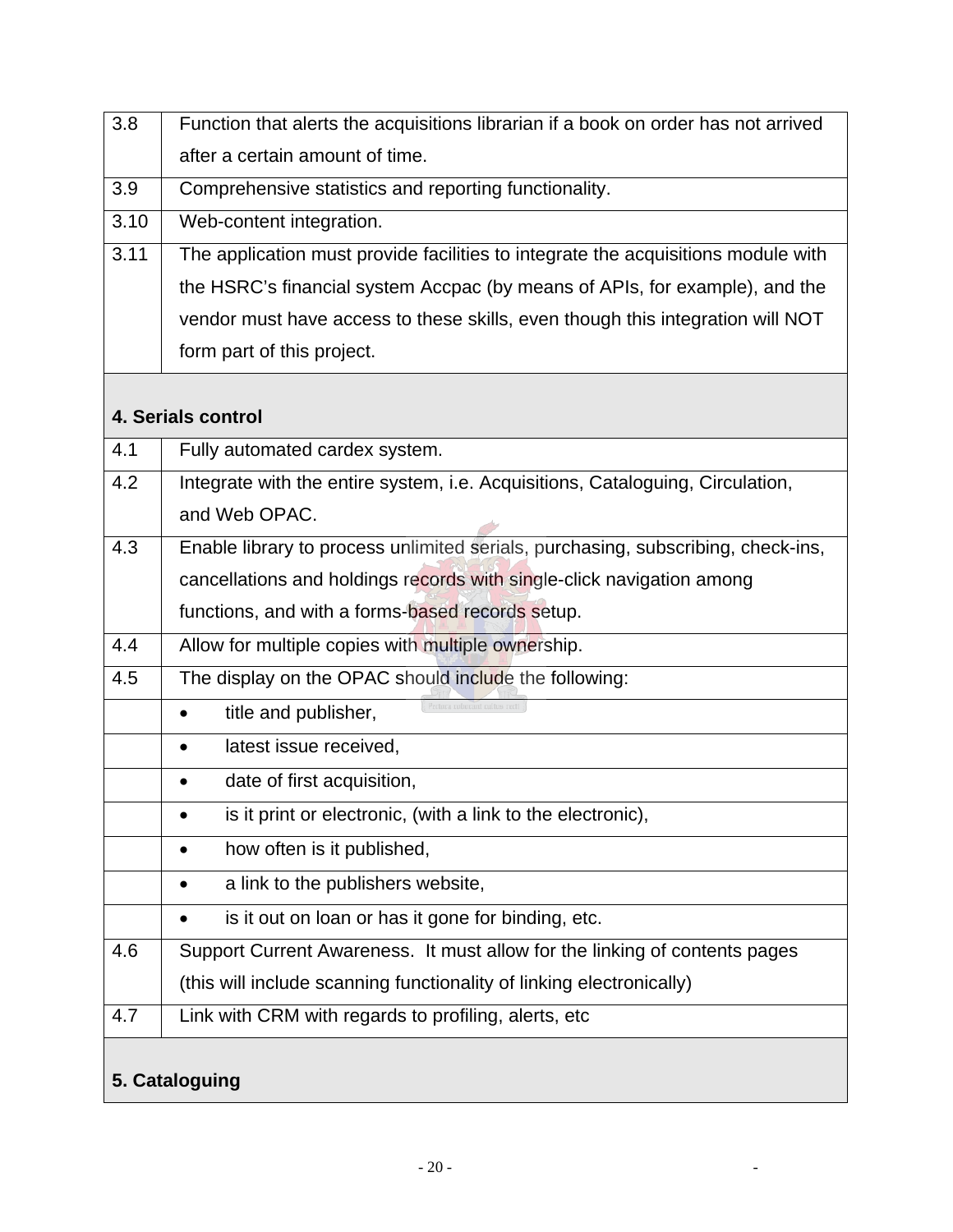| 5.1                | Should be able to integrate with all the other modules.                           |  |  |  |  |  |  |
|--------------------|-----------------------------------------------------------------------------------|--|--|--|--|--|--|
| 5.2                | Be simple and intuitive to use.                                                   |  |  |  |  |  |  |
| 5.3                | Provide free as well as controlled indexing.                                      |  |  |  |  |  |  |
| 5.4                | Import subject / authority lists e.g. LC Subject List.                            |  |  |  |  |  |  |
| 5.5                | Allow for the storage, indexing and searching of records in MARC and Dublin       |  |  |  |  |  |  |
|                    | Core standards and the Z39.50 communication protocol.                             |  |  |  |  |  |  |
| 5.6                | One inputting screen, which is simple and intuitive.                              |  |  |  |  |  |  |
| 5.7                | Display screens should include a MARC text screen and a full-record screen.       |  |  |  |  |  |  |
| 5.8                | It should allow for abstracts / descriptions, website linking, etc.               |  |  |  |  |  |  |
| 5.9                | Records importable from other sources, e.g. Sabinet, Library of Congress etc.     |  |  |  |  |  |  |
| 5.10               | Analytics, i.e. chapters in books, articles, etc.                                 |  |  |  |  |  |  |
| 5.11               | Cataloguing of various collections with the option of hiding, or showing the      |  |  |  |  |  |  |
|                    | collections to various staff.                                                     |  |  |  |  |  |  |
| 5.12               | Support weeding and stock-taking activities.                                      |  |  |  |  |  |  |
|                    |                                                                                   |  |  |  |  |  |  |
|                    |                                                                                   |  |  |  |  |  |  |
| <b>6. Security</b> |                                                                                   |  |  |  |  |  |  |
| 6.1                | The system should identify each major identifiable function throughout the        |  |  |  |  |  |  |
|                    | system in such a way that a particular user can either                            |  |  |  |  |  |  |
|                    | (1) not have access to the function at all or see any displays related to the     |  |  |  |  |  |  |
|                    | function,                                                                         |  |  |  |  |  |  |
|                    | (2) the user may look at displays, but not alter any records or perform any       |  |  |  |  |  |  |
|                    | processing or reporting functions, or                                             |  |  |  |  |  |  |
|                    | (3) the user may look at displays and may alter records and perform               |  |  |  |  |  |  |
|                    | processing and reporting functions as allowed by his or her security profile for  |  |  |  |  |  |  |
|                    | that function.                                                                    |  |  |  |  |  |  |
| 6.2                | Within each major identifiable function within the system, there should be a list |  |  |  |  |  |  |
|                    | of specific processes and actions, each with its own security. In other words,    |  |  |  |  |  |  |
|                    | all circulation staff may use the circulation module, but not all may perform all |  |  |  |  |  |  |
|                    | activities.                                                                       |  |  |  |  |  |  |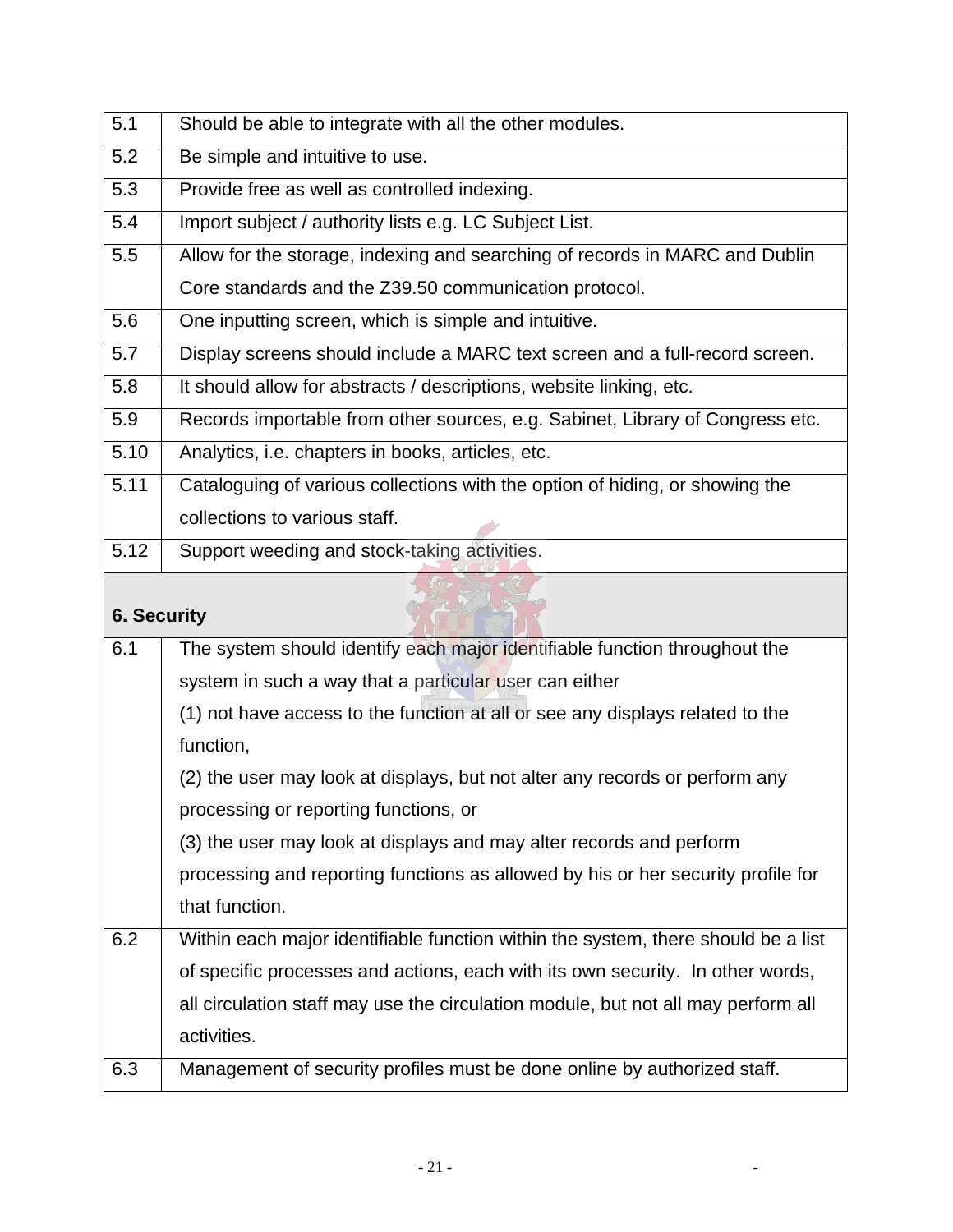### **3.2 System requirements**

In order to develop a list of system requirements, a detailed understanding of the information technology environment at the HSRC needs to be developed. More technical aspects of an ILS also need to be investigated. These include:

- integration with other databases within the HSRC,
- hardware and software,
- server requirements,
- maintenance and support issues,
- reporting and statistics,
- security concerns.

#### **3.2.1 The information technology environment at the HSRC**

The main campus of the HSRC is in **Pretoria with offices in Cape Town and Durban.** Web-based access to services is important as researchers may work from home, be located in other research organisations or tertiary institutions, or be travelling abroad. The information technology environment at the HSRC therefore has some unique features.

The information technology environment at the HSRC consists of the following:

- Operating systems
	- o SUSE Linux
	- o Windows 2000 Advanced Server
	- o Netware
- Databases
	- o Oracle
	- o SQL Server
- Web services
	- o Apache web server
- Desk top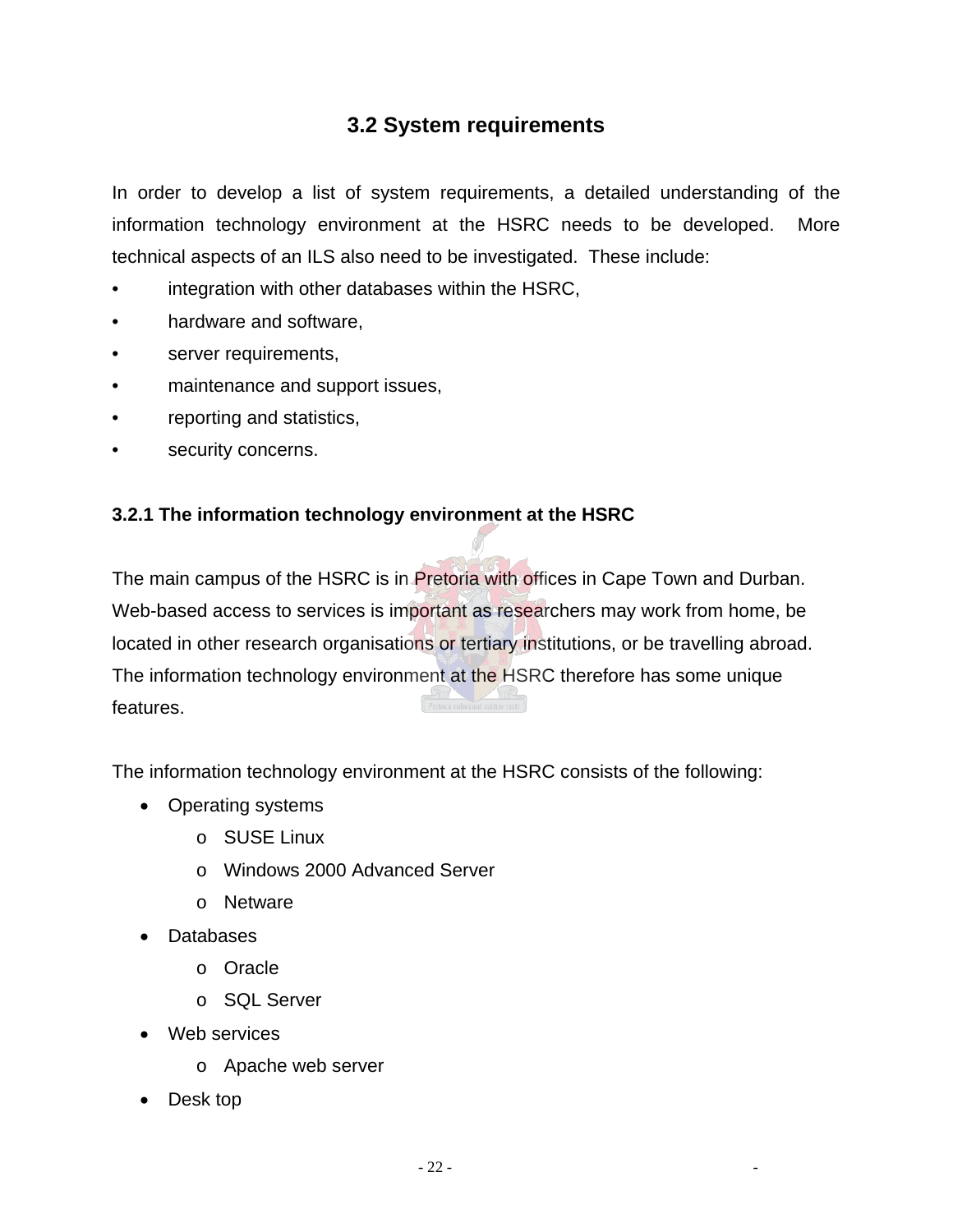- o Zenworks
- o Lotus Notes
- o MS Office
- Applications
	- o Accpac
	- o RMS (Research Management System)

The HSRC uses open source software where possible.

#### **3.2.2 General system requirements**

A second workshop dedicated specifically to develop a comprehensive list of general systems requirements for the ILS, was conducted with relevant HSRC IS and Information Technology (IT) staff The following issues were discussed:

- general system requirements,
- services and support expected,
- reporting and statistics functionalities,
- responsiveness / R&D,
- corporate profiles, and
- further development of modules.

The main points raised in the workshop are summarised below. All the points raised at the session have been included in the full *List of System Requirements*, Table 3 (see below).

#### **General system requirements**

1. The system must support client platform independence for all staff and OPAC functions. All staff and OPAC modules must be capable of running on Windows 2000 / XP, Linux and Mac OS X workstations.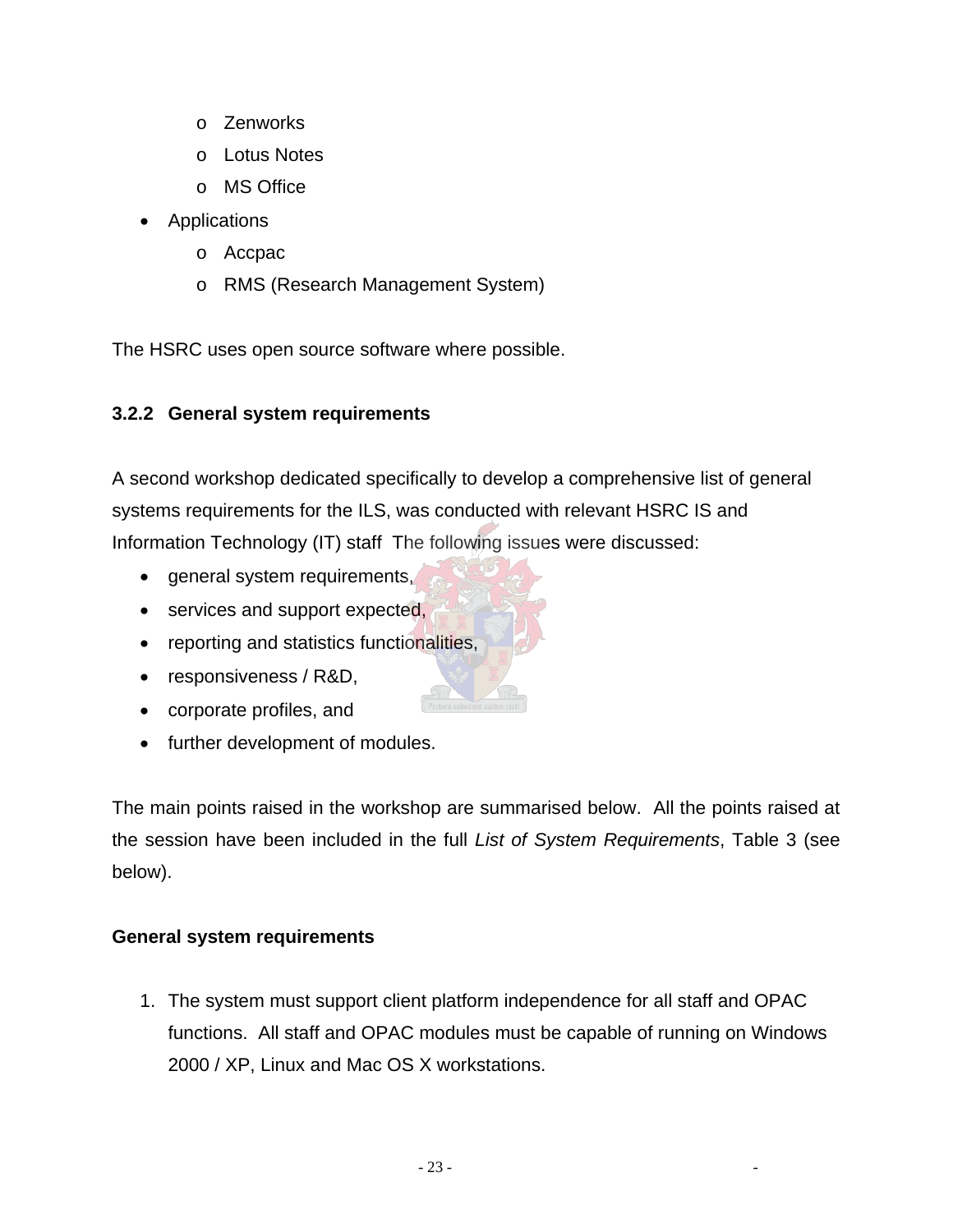- 2. All updates and indexing transactions must be performed in real-time without the need for any batch jobs to be run.
- 3. The system should be stable and self-maintaining to the extent that it requires minimal ongoing administration and maintenance.
- 4. The system should be designed to run 24 hour a day, 7 days a week and should not require the system to be brought down or taken offline for routine functions such as backups, database updates or record loads. The system must be available for staff and patron use while backup procedures are being performed.

#### **Services and support**

- 1. Support and maintenance proposals must include service plan upgrades, afterhours emergency support, and specialist ad hoc support on a time-and-materials basis.
- 2. The vendor must provide a web-based customer support facility. The web-based customer support service must permit authorised staff to open and view active Help Desk calls, view training agendas and tutorials, and download software.
- 3. The vendor must not restrict the library regarding the specific library-authorised staff who may call for assistance.
- 4. The installation of software upgrades shall be library-initiated via a vendor supported upgrade Web site, and the new software shall be self-installing once downloaded.

#### **Reports and Statistics**

- 1. The system must provide standard statistical reports which are generated automatically.
- 2. The system must not require the installation of any proprietary software to view statistical reports.
- 3. It is strongly desired that statistical reports be exportable in formats usable by third-party spreadsheet software, e.g. Excel, for manipulation and formatting.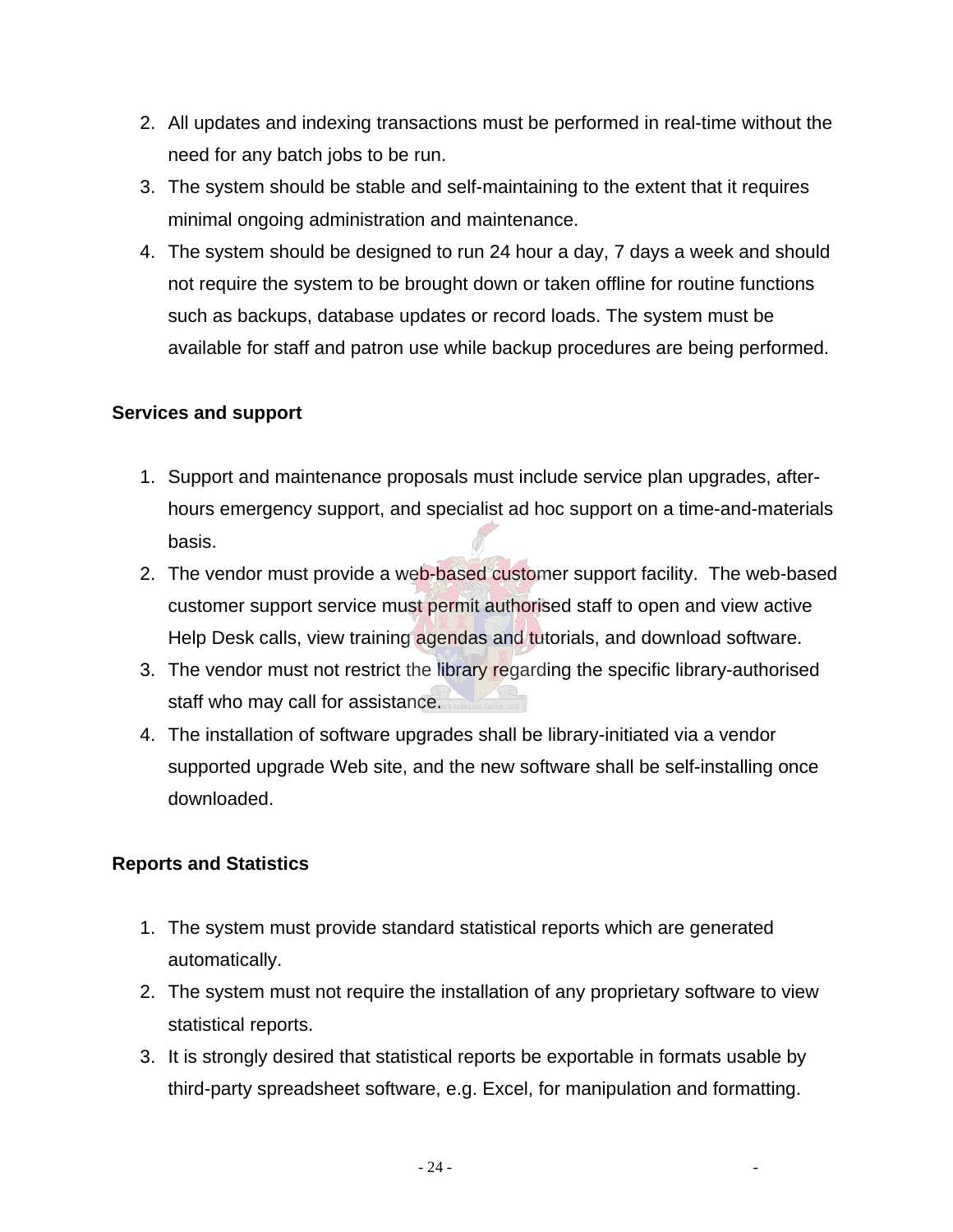4. Custom reports should be dynamic, able to act as inputs to database maintenance routines or access points to records, not just be read-only lists.

#### **Responsiveness / R&D**

- 1. The library strongly desires that upgrades to purchased modules are covered under maintenance and neither include fees or increment maintenance.
- 2. A description is needed of the vendor's approach to implementing "next generation" products in the past and plans for the future of their product lines, and the impact of product "end of life" on the library.

#### **Corporate Profile**

- 1. A description is needed of the vendor's history and experience in automating special libraries of similar size and scope to the HSRC library.
- 2. The proposed vendor must have strong black empowerment credentials. A description of the demographics of the company ownership and management structures, as well as an Empowerdex rating needs to be supplied.

#### **Modules**

- 1. The vendor will need to describe ongoing development of core modules and demonstrate a continuing focus on library processed and traditional modules as well as new technologies and opportunities.
- 2. The system must update a single integrated database from all staff modules in real time. A description is required as to how changes to the database and to the indexes from all modules are reflected immediately in the OPAC interface.
- 3. It is strongly desired that staff modules as well as the OPAC be able to link to online resources.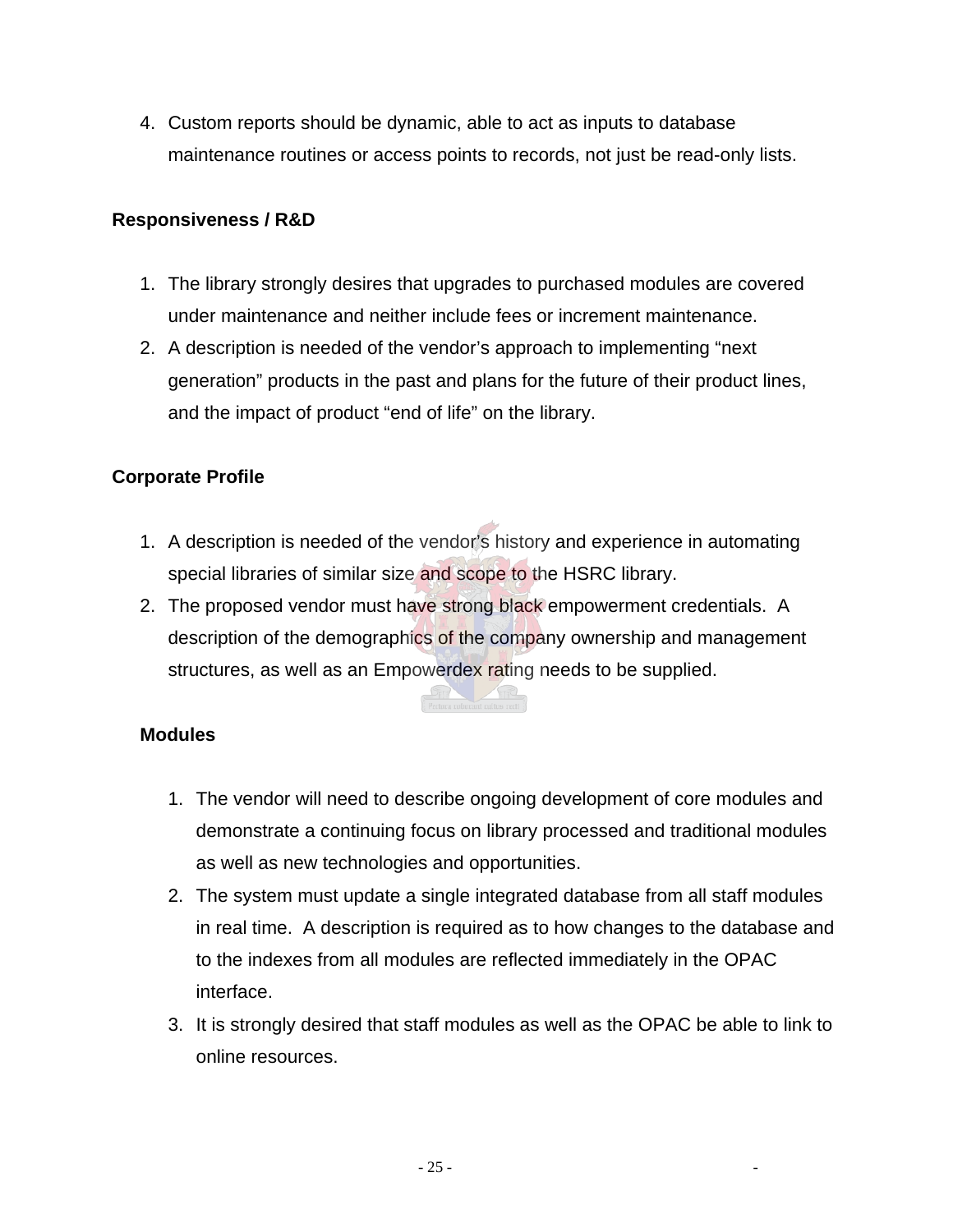| <b>List of System Requirements</b> |                                                                                   |  |  |  |  |  |  |  |
|------------------------------------|-----------------------------------------------------------------------------------|--|--|--|--|--|--|--|
|                                    |                                                                                   |  |  |  |  |  |  |  |
| 1. General System                  |                                                                                   |  |  |  |  |  |  |  |
| 1.1                                | The system must support client platform independence for all staff and OPAC       |  |  |  |  |  |  |  |
|                                    | functions. All staff and OPAC modules must be capable of running on               |  |  |  |  |  |  |  |
|                                    | Windows 2000 / XP, Linux and Mac OS X workstations.                               |  |  |  |  |  |  |  |
| 1.2                                | All staff client commands shall be capable of being performed by keyboard         |  |  |  |  |  |  |  |
|                                    | equivalents as well as mouse.                                                     |  |  |  |  |  |  |  |
| 1.3                                | Logins                                                                            |  |  |  |  |  |  |  |
|                                    | a. All staff client software should allow for customisation of screen             |  |  |  |  |  |  |  |
|                                    | displays, fonts, colours, icons, etc. at the operator level.                      |  |  |  |  |  |  |  |
|                                    |                                                                                   |  |  |  |  |  |  |  |
|                                    | b. The client and user-chosen preferences shall be tied to the user and           |  |  |  |  |  |  |  |
|                                    | not to the workstation; specifically, user preferences and privileges will be     |  |  |  |  |  |  |  |
|                                    | based upon user identity and shall follow that user from workstation to           |  |  |  |  |  |  |  |
|                                    | workstation.                                                                      |  |  |  |  |  |  |  |
| 1.4                                | All updates and indexing transactions must be performed in real-time, without     |  |  |  |  |  |  |  |
|                                    | the need for any batch or "cron" jobs to be run.                                  |  |  |  |  |  |  |  |
| 1.5                                | The system should employ an integrated database shared by all modules.            |  |  |  |  |  |  |  |
|                                    | Common functions such as record editing, viewing patron records, maintaining      |  |  |  |  |  |  |  |
|                                    | holds, or generating statistical reports should be accessible from all modules    |  |  |  |  |  |  |  |
|                                    | to prevent the need for multiple clients to be opened by a single staff member.   |  |  |  |  |  |  |  |
| 1.6                                | The system should be designed to run 24 hours a day, 7 days a week and            |  |  |  |  |  |  |  |
|                                    | should not require the system to be brought down or taken offline for routine     |  |  |  |  |  |  |  |
|                                    | functions such as backups, database updates or record loads. The system           |  |  |  |  |  |  |  |
|                                    | must be available for staff and patron use while backup procedures are being      |  |  |  |  |  |  |  |
|                                    | performed.                                                                        |  |  |  |  |  |  |  |
| 1.7                                | The proposed system should include unlimited public catalogue access, both        |  |  |  |  |  |  |  |
|                                    | from within the library buildings and from home. Statistical tracking of in-house |  |  |  |  |  |  |  |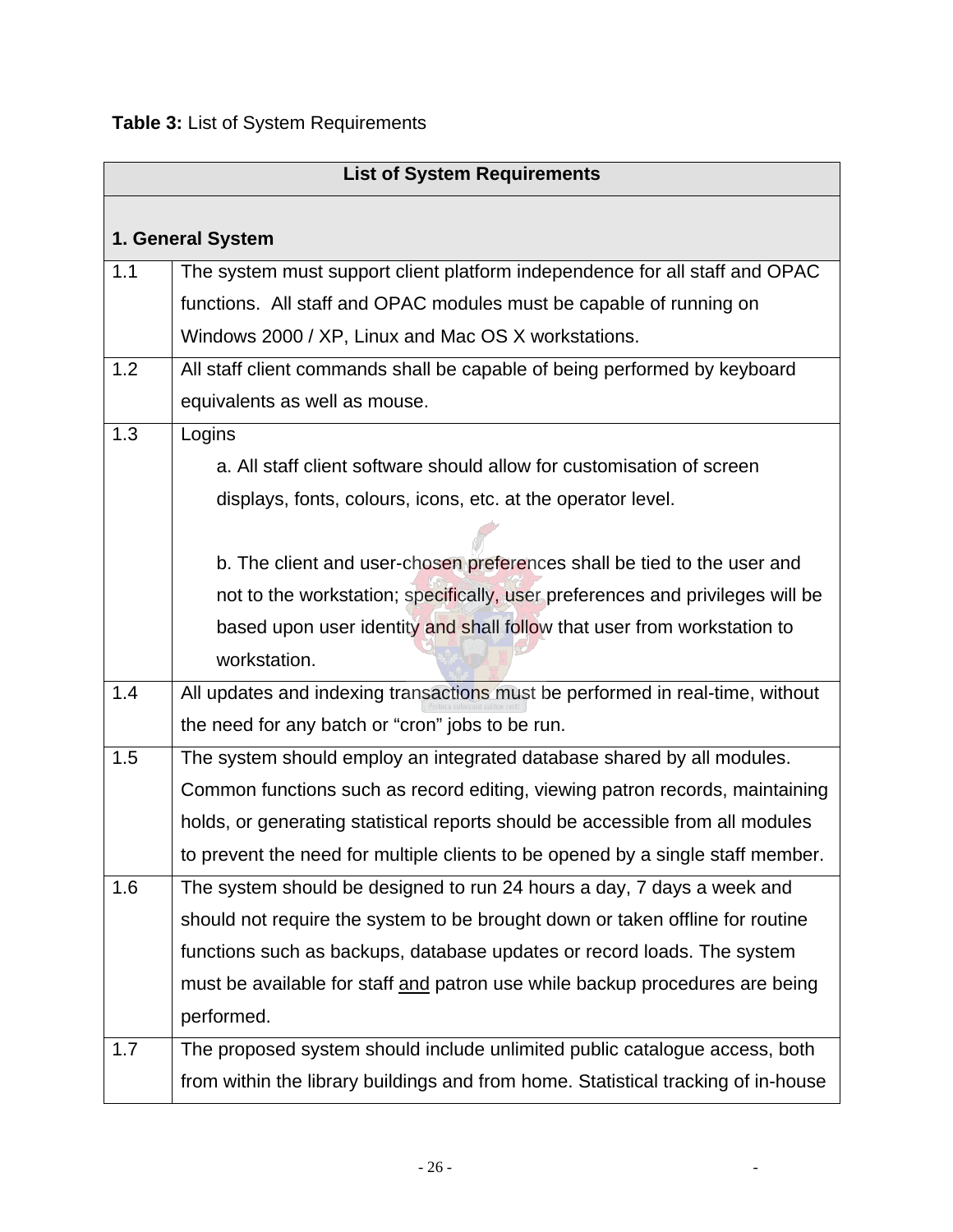|      | users is required.                                                                 |  |  |  |  |  |  |  |  |
|------|------------------------------------------------------------------------------------|--|--|--|--|--|--|--|--|
| 1.8  | The system should be stable and self-maintaining to the extent that it requires    |  |  |  |  |  |  |  |  |
|      | minimal ongoing administration and maintenance. All regular system                 |  |  |  |  |  |  |  |  |
|      | administration functions must be performed from within the application, and        |  |  |  |  |  |  |  |  |
|      | should not require access to the underlying operating system. The vendor           |  |  |  |  |  |  |  |  |
|      | shall detail any and all functions that must be performed at the operating         |  |  |  |  |  |  |  |  |
|      | system level.                                                                      |  |  |  |  |  |  |  |  |
| 1.9  | The system should not require database administration knowledge such as            |  |  |  |  |  |  |  |  |
|      | SQL expertise to generate custom reports or usage statistics. The application      |  |  |  |  |  |  |  |  |
|      | should allow library staff to generate statistical reports without the need for    |  |  |  |  |  |  |  |  |
|      | advanced query languages.                                                          |  |  |  |  |  |  |  |  |
| 1.10 | The system must be able to provide an SQL option if so desired by the library.     |  |  |  |  |  |  |  |  |
|      |                                                                                    |  |  |  |  |  |  |  |  |
|      | 2. Service and support                                                             |  |  |  |  |  |  |  |  |
| 2.1  | Ongoing maintenance must be proposed and offered at the best possible level.       |  |  |  |  |  |  |  |  |
|      | Support and maintenance proposals must include service plan upgrades, after-       |  |  |  |  |  |  |  |  |
|      | hours emergency support, and specialist ad hoc support on a time-and-              |  |  |  |  |  |  |  |  |
|      | materials basis. Pricing proposals must include the best service plan available    |  |  |  |  |  |  |  |  |
|      | from the vendor and subcontractors.                                                |  |  |  |  |  |  |  |  |
| 2.2  | It is preferred that the vendor support includes OS upgrades and patches as        |  |  |  |  |  |  |  |  |
|      | required.                                                                          |  |  |  |  |  |  |  |  |
| 2.3  | The vendor must provide support service 24 hours a day, 365 days a year via a      |  |  |  |  |  |  |  |  |
|      | toll-free telephone number. The Help Desk called by the library must be staffed    |  |  |  |  |  |  |  |  |
|      | by vendor personnel at all times. The vendor must not rely on answering            |  |  |  |  |  |  |  |  |
|      | services, voice mail, or pagers to provide extended hours support.                 |  |  |  |  |  |  |  |  |
| 2.4  | The vendor must provide a Web-based customer support facility. The Web-            |  |  |  |  |  |  |  |  |
|      | based customer support service must permit authorized staff to open and view       |  |  |  |  |  |  |  |  |
|      | active Help Desk calls, view training agendas and tutorials, and download          |  |  |  |  |  |  |  |  |
|      | software.                                                                          |  |  |  |  |  |  |  |  |
| 2.5  | The vendor must not restrict the library regarding the specific library-authorized |  |  |  |  |  |  |  |  |
|      | staff who may call for assistance.                                                 |  |  |  |  |  |  |  |  |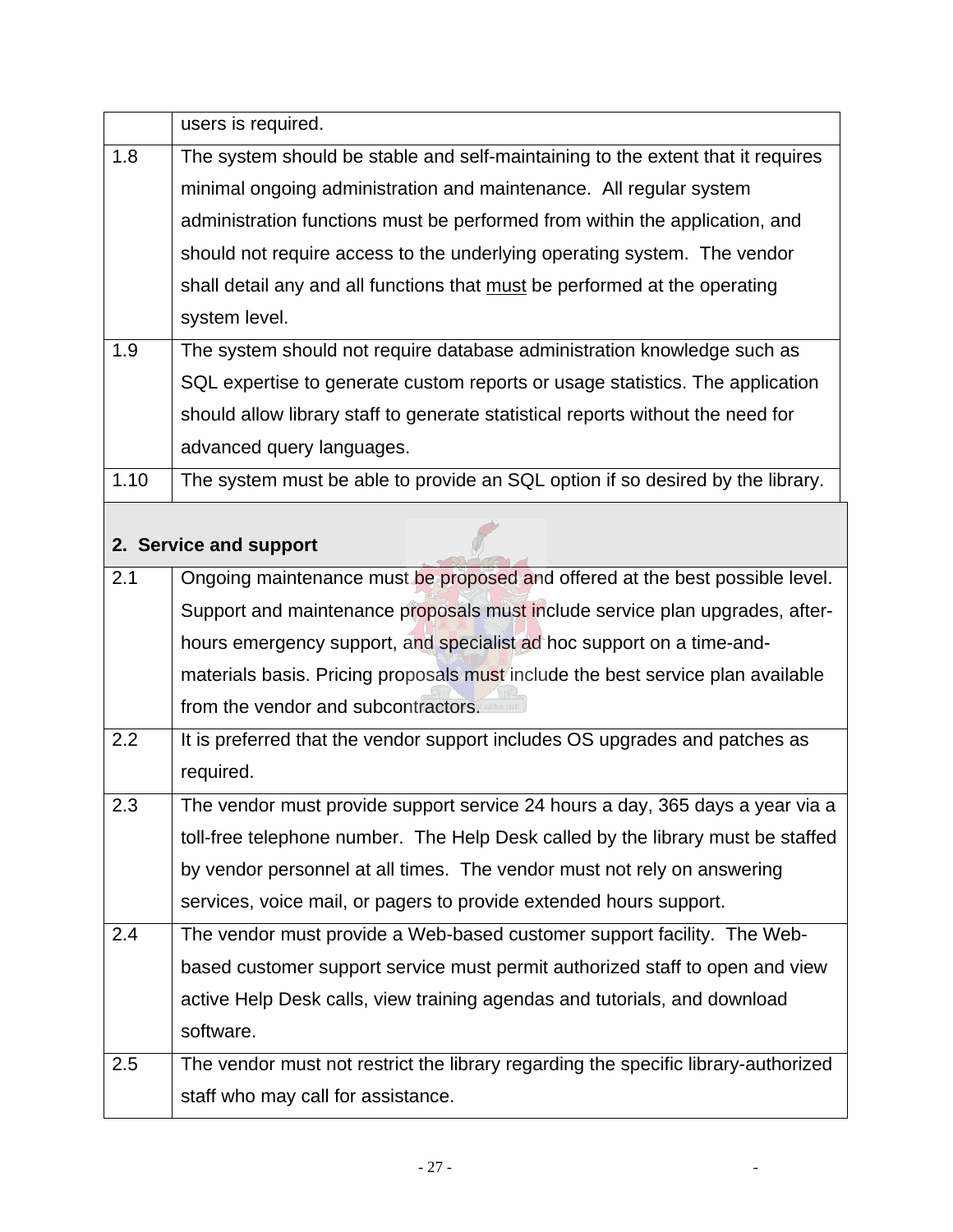| 2.6 | The vendor must describe its maintenance services, detailing how both              |  |  |  |  |  |  |
|-----|------------------------------------------------------------------------------------|--|--|--|--|--|--|
|     | hardware and software service will be provided.                                    |  |  |  |  |  |  |
| 2.7 | The installation of software upgrades shall be library-initiated via a vendor-     |  |  |  |  |  |  |
|     | supported upgrade Web site, and the new software shall be self-installing once     |  |  |  |  |  |  |
|     | downloaded.                                                                        |  |  |  |  |  |  |
|     |                                                                                    |  |  |  |  |  |  |
|     | 3. Reports and statistics                                                          |  |  |  |  |  |  |
| 3.1 | The system must provide standard statistical reports which are generated           |  |  |  |  |  |  |
|     | automatically. Please describe what standard statistical reports are available on  |  |  |  |  |  |  |
|     | the system.                                                                        |  |  |  |  |  |  |
| 3.2 | The system must not require the installation of any proprietary software to view   |  |  |  |  |  |  |
|     | statistical reports.                                                               |  |  |  |  |  |  |
| 3.3 | The system must not require a staff user license to view statistical reports.      |  |  |  |  |  |  |
| 3.4 | It is strongly desired that statistical reports be exportable in formats usable by |  |  |  |  |  |  |
|     | third-party spreadsheet software, e.g. Excel, for manipulation and formatting.     |  |  |  |  |  |  |
| 3.5 | It is strongly desired that reports can be easily emailed, transmitted, and        |  |  |  |  |  |  |
|     | accessed to facilitate quick communication among staff of this information of      |  |  |  |  |  |  |
|     | required.                                                                          |  |  |  |  |  |  |
| 3.6 | The system must provide a custom report writer. The custom report writer must      |  |  |  |  |  |  |
|     | be self-contained within the application and must be able to be run by librarians  |  |  |  |  |  |  |
|     | in each specialty area. The report writer must not require a dedicated specialist  |  |  |  |  |  |  |
|     | and must not require DBMS or technical expertise to use.                           |  |  |  |  |  |  |
| 3.7 | Custom reports should be dynamic, able to act as inputs to database                |  |  |  |  |  |  |
|     | maintenance routines or access points to records, not just be read-only lists      |  |  |  |  |  |  |
|     | 4. Responsiveness / R&D                                                            |  |  |  |  |  |  |
| 4.1 | Describe upgrade procedures for the system. The Library strongly desires that      |  |  |  |  |  |  |
|     | upgrades to purchased modules are covered under maintenance and neither            |  |  |  |  |  |  |
|     | include fees nor increment maintenance.                                            |  |  |  |  |  |  |
| 4.2 | It is strongly desired that the Library be able to choose when to implement an     |  |  |  |  |  |  |
|     | upgrade to the software, and can do so without scheduling with the vendor or       |  |  |  |  |  |  |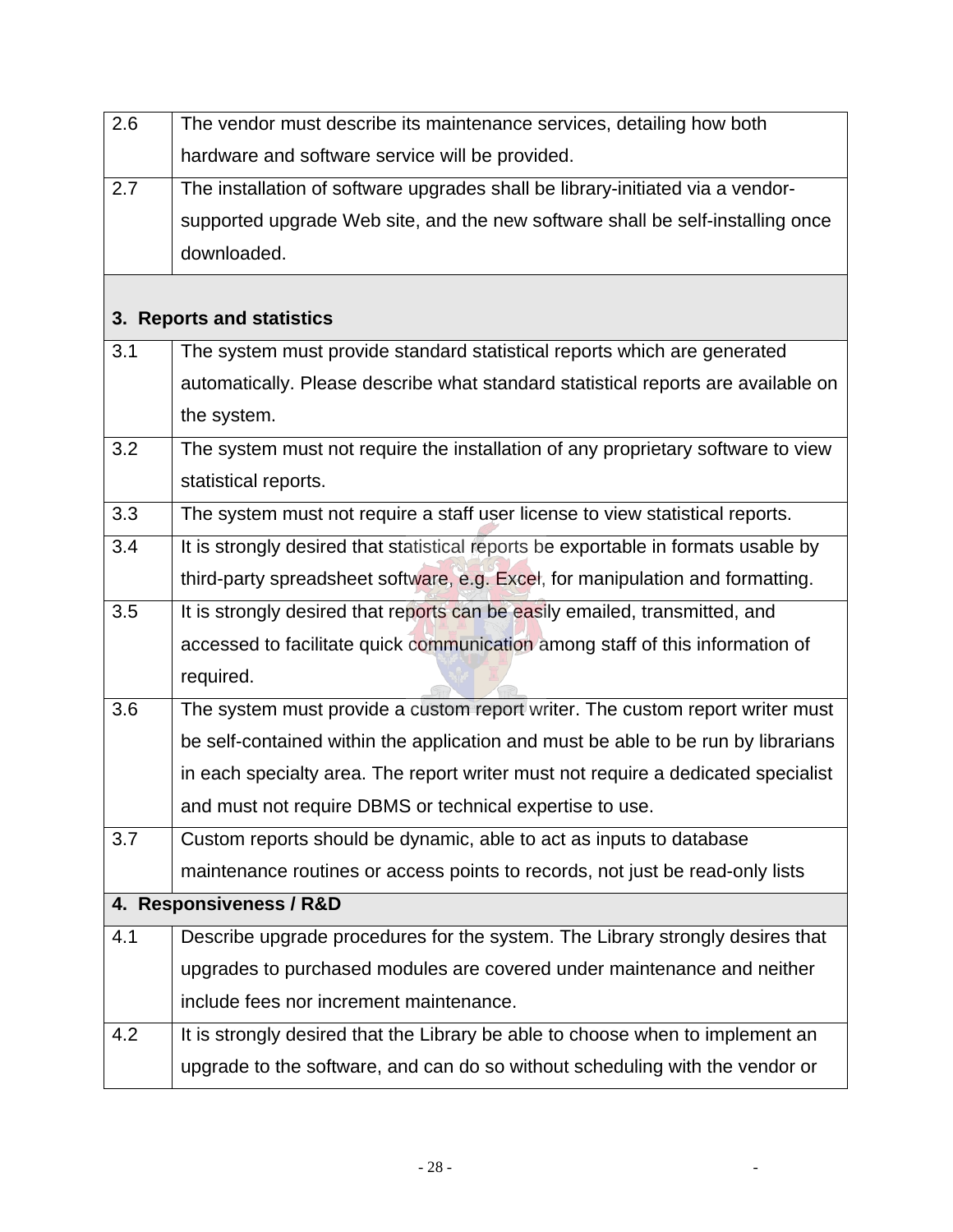|     | requiring intervention by vendor.                                                     |  |  |  |  |  |  |
|-----|---------------------------------------------------------------------------------------|--|--|--|--|--|--|
| 4.3 | Describe your company's approach to implementing "next generation" products           |  |  |  |  |  |  |
|     | in the past and plans for the future of your product lines, and the impact of         |  |  |  |  |  |  |
|     | product "end of life" on the library. Please address the following concerns           |  |  |  |  |  |  |
|     | based on previous implementation of next generation products:                         |  |  |  |  |  |  |
|     | a) Is it the option of the library to implement next-generation products?             |  |  |  |  |  |  |
|     | Does the vendor impose an "end of life" date in which development or                  |  |  |  |  |  |  |
|     | support for products is imposed?                                                      |  |  |  |  |  |  |
|     | b) Are next generation products approached as an upgrade to the existing              |  |  |  |  |  |  |
|     | software, or is a full data migration required? Do next generation products           |  |  |  |  |  |  |
|     | require a change in database and/or server hardware?                                  |  |  |  |  |  |  |
|     |                                                                                       |  |  |  |  |  |  |
|     | c) Does the library have the option to implement next-generation products             |  |  |  |  |  |  |
|     | on a module-by-module basis?                                                          |  |  |  |  |  |  |
|     |                                                                                       |  |  |  |  |  |  |
|     | d) Describe the software development roadmap of the various system                    |  |  |  |  |  |  |
|     | components.                                                                           |  |  |  |  |  |  |
|     | ectora roborant cultus                                                                |  |  |  |  |  |  |
|     | 5. Corporate profile                                                                  |  |  |  |  |  |  |
| 5.1 | Describe your company's history and experience in automating special libraries        |  |  |  |  |  |  |
|     | of similar size and scope to our Library.                                             |  |  |  |  |  |  |
| 5.2 | Please include a brief corporate overview, including company history and              |  |  |  |  |  |  |
|     | financial information. The Library is particularly interested in corporate stability, |  |  |  |  |  |  |
|     | including consistency of leadership and ownership, sustained growth of the            |  |  |  |  |  |  |
|     | company and customer base, customer retention, and profitability. Please              |  |  |  |  |  |  |
|     | describe any acquisitions or mergers. The Library strongly prefers a vendor           |  |  |  |  |  |  |
|     | who is focused exclusively on the library market.                                     |  |  |  |  |  |  |
| 5.3 | Please describe staff. The library strongly desires a vendor with a service and       |  |  |  |  |  |  |
|     | support focus and emphasis on and for librarians.                                     |  |  |  |  |  |  |
| 5.4 | Proposed vendors must have an established customer base of libraries in               |  |  |  |  |  |  |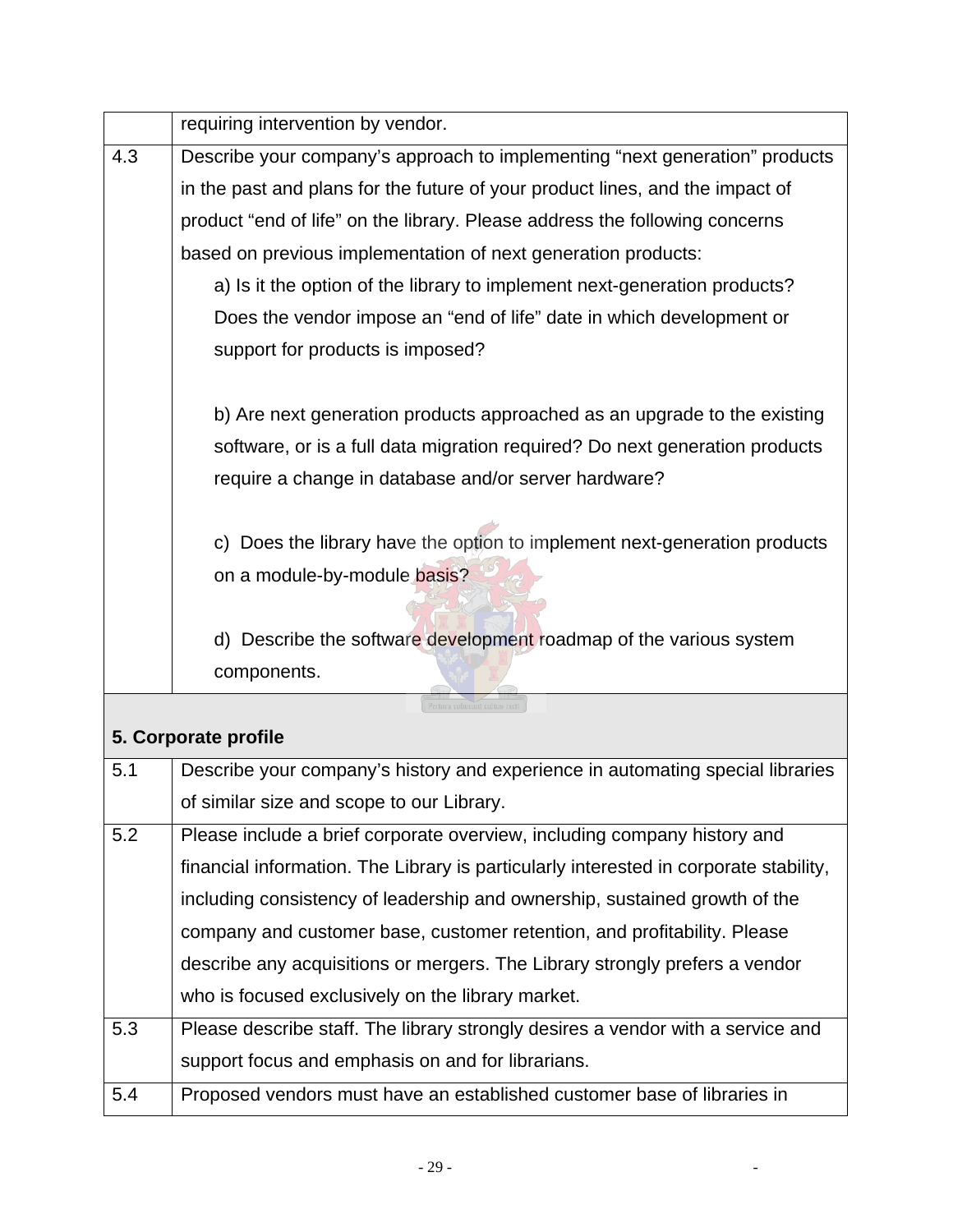|            | South Africa.                                                                     |
|------------|-----------------------------------------------------------------------------------|
| 5.5        | The proposed vendor (or consortium of vendors) must have strong black             |
|            | empowerment credentials. Please describe demographics of company                  |
|            | ownership and management structures and supply an Empowerdex rating.              |
| 6. Modules |                                                                                   |
| 6.1        | Describe ongoing development of core modules, demonstrate a continuing            |
|            | focus on library processes and traditional modules as well as new technologies    |
|            | and opportunities. Also describe the extent to which maintenance charges          |
|            | cover the addition of new features into the system.                               |
| 6.2        | Please specifically describe enhancements designed to streamline staff            |
|            | processes using the system, particularly to facilitate high-volume operations. It |
|            | is strongly desired that the system employ optional wizards, user-specific        |
|            | templates for new records, macros for common functions, and a minimum of          |
|            | extraneous mouse clicks, keystrokes, and pop-up windows for staff functions.      |
| 6.3        | Describe support for storage, display and indexing of Unicode characters in       |
|            | both the OPAC and staff modules. Please include description of capabilities to    |
|            | index and retrieve non-Roman records.                                             |
| 6.4        | The system must update a single integrated database from all staff modules in     |
|            | real time. Describe how changes to the database and to the indexes from all       |
|            | modules are reflected immediately in the OPAC interface.                          |
| 6.5        | It is strongly desired that staff modules as well as the OPAC be able to link to  |
|            | online resources. Describe the capability for each of the modules on the system   |
|            | to offer its own list of resource links to the user.                              |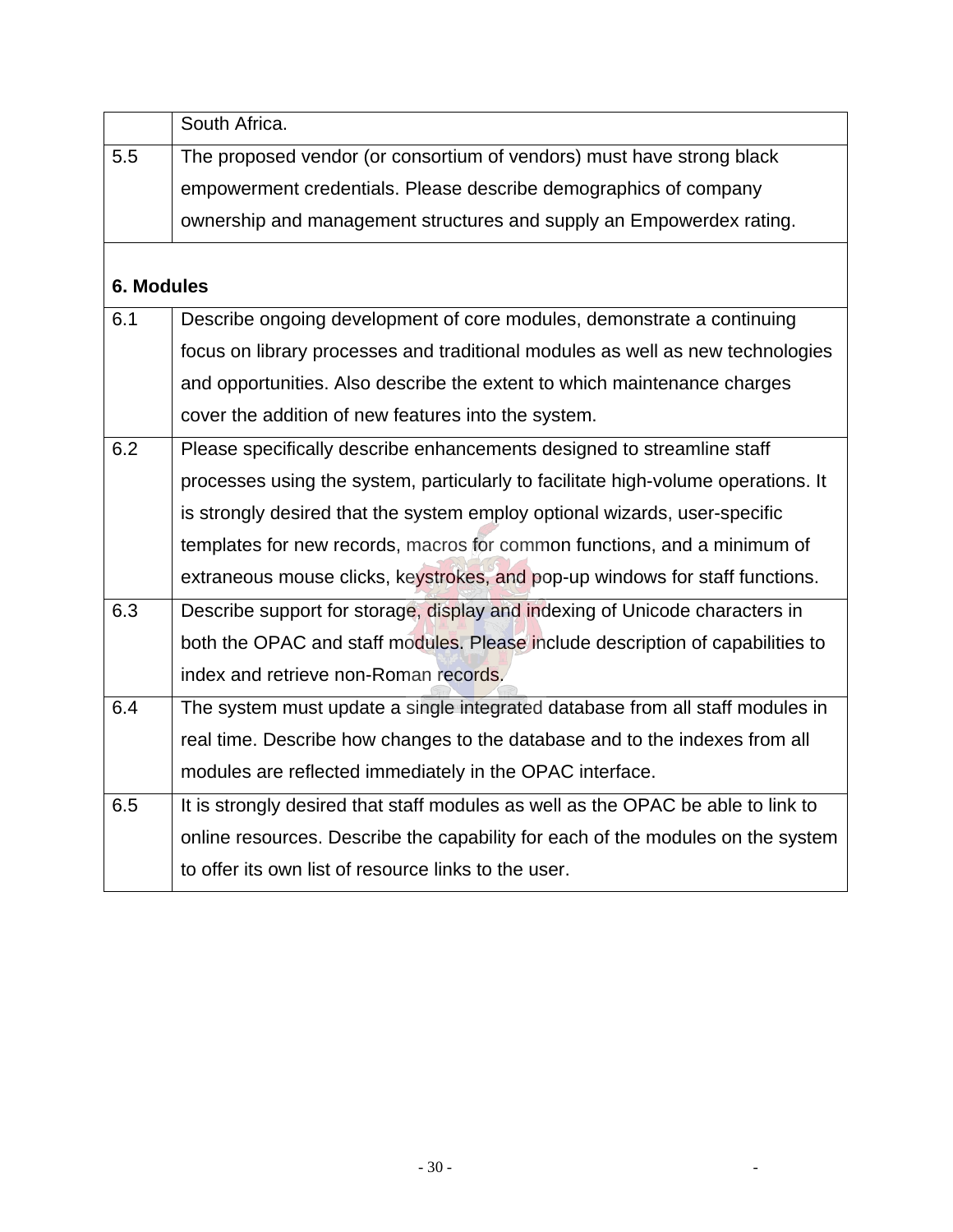# **3.3 Some issues to be decided**

During the process of compiling the *List of User Requirements* and the *List of System Requirements* the following issues and questions to be decided at a later date were highlighted.

#### **3.3.1 Overall suite of features**

The possibility that a given ILS, taken as a whole, can alter decidedly for the better the users' experience in working with information resources, should be an opportunity to seize. Such a transformation might be apparent in a system that was significantly more intuitive to use, that enhanced the users' mastery of complex information resources and that simplified operations or increased productivity, etc.

#### *Questions*

- Are the product's modules integrated to ease processing routines? Do they link functions in ways that are easily understood by staff and patrons?
- Does the user interface amalgamate the presentation of different information resources?

#### **3.3.2 Software support**

The HSRC's ability to ensure high productivity among staff and to deliver stable and reliable services to its users is jeopardised if there is no timely and engaged customer support from the vendor. Vendor support should also include efforts to smooth the migration path to a new system, according to agreed upon deadlines, and ongoing assistance in problem resolution and upgrading transition support.

#### *Questions*

- What is the customer support infrastructure?
- What is the dedicated support during implementation?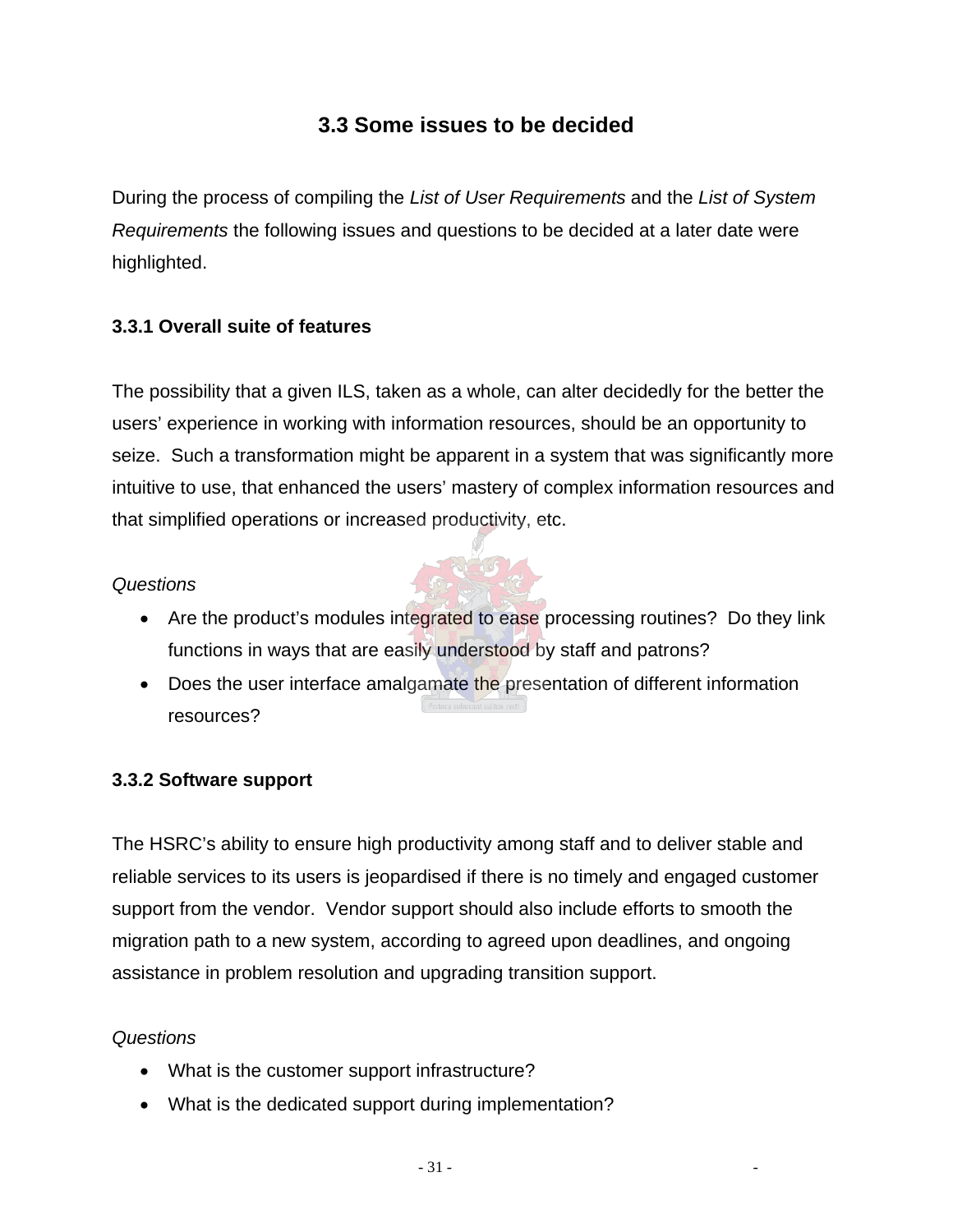- What is the relationship of user groups to product support?
- What support and maintenance contracts are available?

#### **3.3.3 Data migration**

A vendor conversion protocol that cannot migrate critical data elements represents a liability to the HSRC. Data elements and data relationships that the library defines as critical must be converted in ways that reflect both appropriate bibliographic standards and that facilitate continuity in data structures.

#### *Questions*

- What is the experience of the vendor in migrating data from URICA, the HSRC's current catalogue?
- What are the specific data conversion services, protocols and routines provided by the vendor?

#### **3.3.4 Standards-based interoperability of systems**

The HSRC seeks a system able to function as a gateway to all library materials in all formats, to all other campus information resources, and to the rich information resources available beyond the walls of the HSRC. Capabilities to handle a wide variety of formats (text, image, audio, mathematical expressions, geospatial information, etc) are required, as are sophisticated linking and telecommunications capabilities.

#### *Questions*

- Do product enhancements (e.g. digital library tools) interoperate with HSRC enterprise systems, particularly the Oracle-based data warehouse?
- What are the mechanisms or technology standards that create linkages between the library system and other local library systems e.g. inter-library loans?
- Can the system interface with the Lotus Domino.Doc electronic document management system used by the HSRC?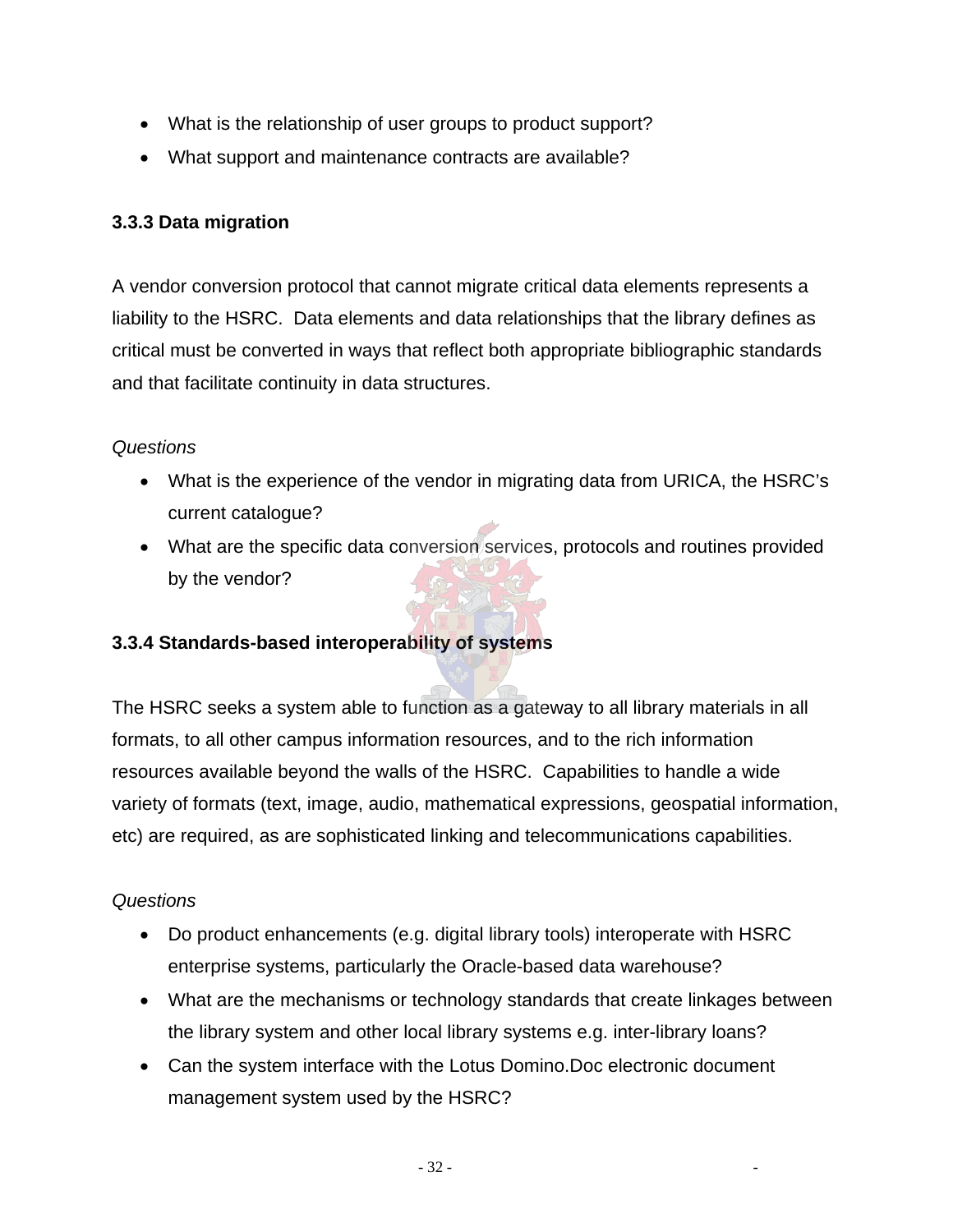• Is the system sufficiently web-enabled to be easily integrated into a web-portal running on an Apache web server?

#### **3.3.5 Potential for local customisation**

In a fast changing information environment, where users are aware of opportunities for significantly improved service and demand it, it is essential that the ILS vendor develop its product in an agile manner. It is highly desirable that the ILS functionality lends itself to varied local implementation, so that the HSRC can tailor optimal services for their users to meet new evolving needs. Access by library system staff to applications programming interfaces (APIs) at an appropriate level of the data structure is a very strong indicator of the potential for customization of the user interface, for the creation of specially tailored reports, and for the integration of the ILS with other HSRC systems and with important library management systems.

#### *Questions*

• Does the vendor provide access to product APIs? If so, at what level and what is the nature of the documentation of the APIs?

 $\frac{1}{2}$ 

• What is the predicted upgrade schedule for the product and the track record of the vendor for delivering upgrades on schedule with promised capabilities?

#### **3.3.6 Software architecture**

Software of the same architecture style can be reused easier than those of different architecture styles. Systems architecture both creates and limits possibilities for product development. For systems involving long term, controlled access to large quantities of continuously updated data, multi-tier function distribution and relational data modelling are particularly effective. As the complexity of information resources increases, as we try to integrate more and more disparate information resources for seamless delivery to users, and as users become more sophisticated and demanding in their use of information, systems architecture must accommodate long term development of the system.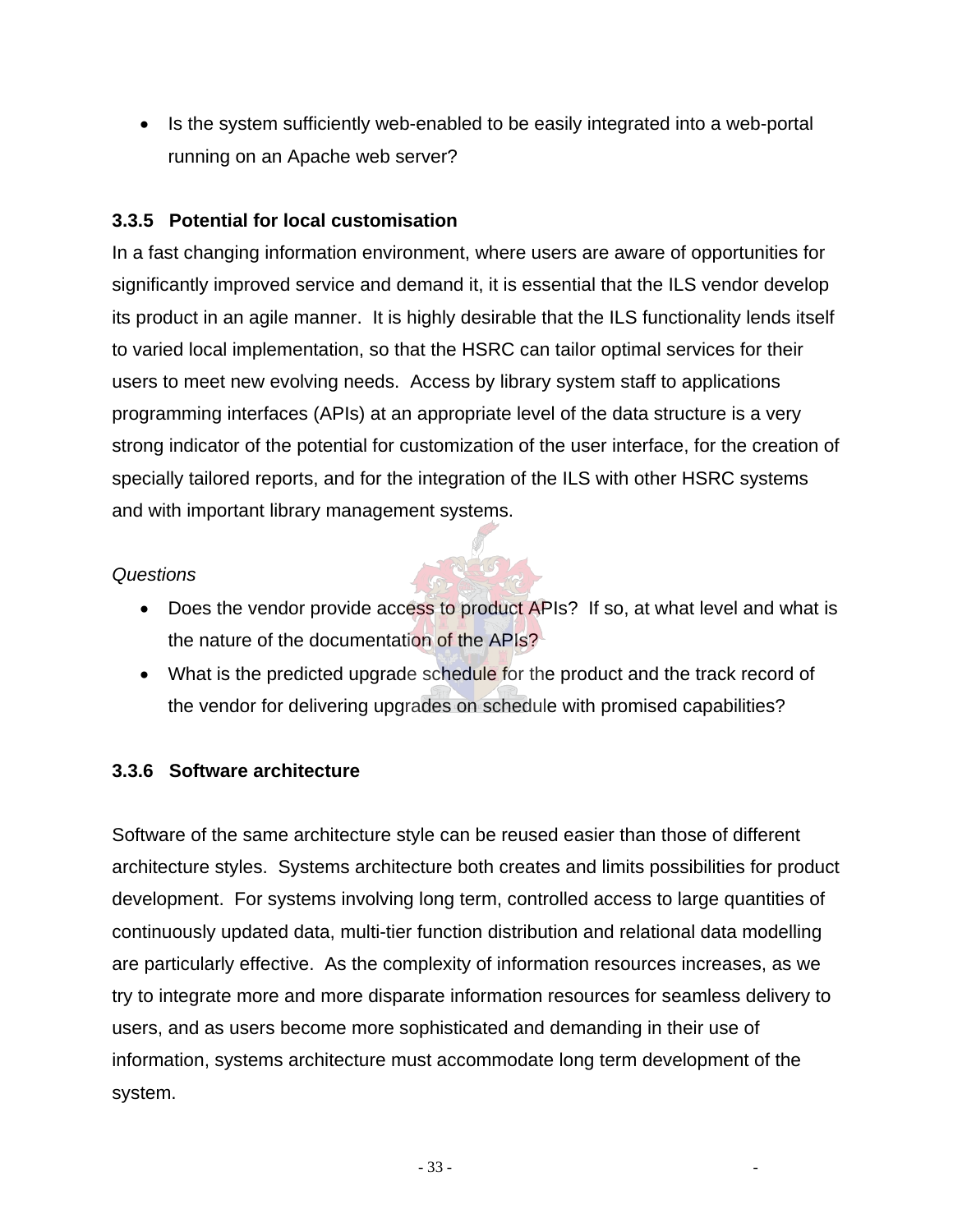#### *Questions*

- What is the specific system architecture of the product?
- Is the data model compliant with Oracle relational database structures?
- Will the vendor assist the HSRC's IT staff with the requirements for the hardware specification, installation, configuration and disaster recovery?

### **3.3.7 Staff training**

All of the ILS products under review allow for some level of customisation of the patron access screens, and public access staff will have the opportunity to design and modify these displays, thus it is possible to reduce the learning curve for patrons as they master the new system. The situation is quite different for library staff, whose work with the ILS is often much more complex and subject to significant productivity pressures. Any failure to train staff adequately for the new ILS has long lasting impact on morale and the willingness of staff to embrace technological change.

*Questions* 

- What training is provided for staff (including manuals and online help) in the standard implementation package?
- What additional training can be provided at what additional cost?

#### **3.3.8 Indexing and display capabilities**

The indexing and display of complex records (for instance, multi-volume and multi-part works with holdings) is particularly difficult. The more sophisticated the ILS is in handling these difficulties, the greater the likelihood that the reader will be able to master the bibliographic records and fully exploit the resources they represent.

#### *Questions*

- How flexible is the display of complex holdings data to the user?
- What is the nature of local control over field indexing, linking and display?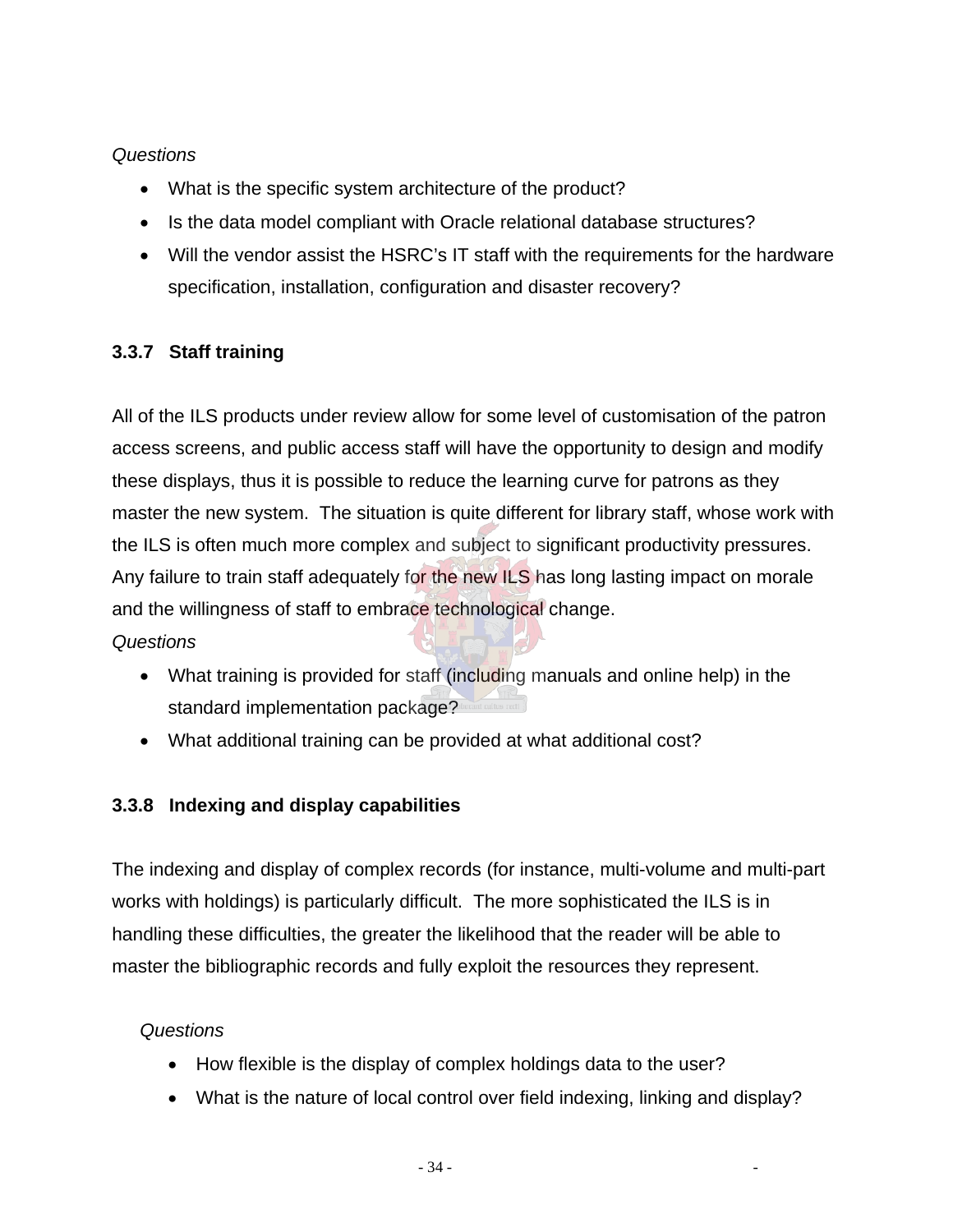#### **3.3.9 Searching capabilities**

The searching and retrieval of information is critical to the success and usefulness of the system, particularly if the search engine is able to access a variety of data sources in addition to those in the catalogue.

#### *Questions*

- What searching facilities are available?
- Can the search engine search multiple data sources, including structured data held in an Oracle-based data warehouse?

#### **3.3.10 Hardware and software**

Vendors are requested to provide, install and maintain the hardware platform to run the proposed solution. The HSRC is standardising on the rack-mountable HP Proliant range of servers which are backed up to a central back-up unit and would prefer a hardware solution which is in line with this objective.

The server will not require its own built-in back-up unit or software as it will be backed up by the centralised back-up unit across a switch, and a 1 Gb/s network interface card is a pre-requisite for the solution. The server specification should be capable of supporting:

- 1 System administrator
- 10 Library staff members with full update access to all modules
- 500 End-users with read-only access to the catalogue
- 300,000 Catalogue entries, doubling in the first year and doubling again in the second.

The HSRC supports the South African Government's e-policy to use open-source software wherever possible and would prefer a Linux-based solution to the server.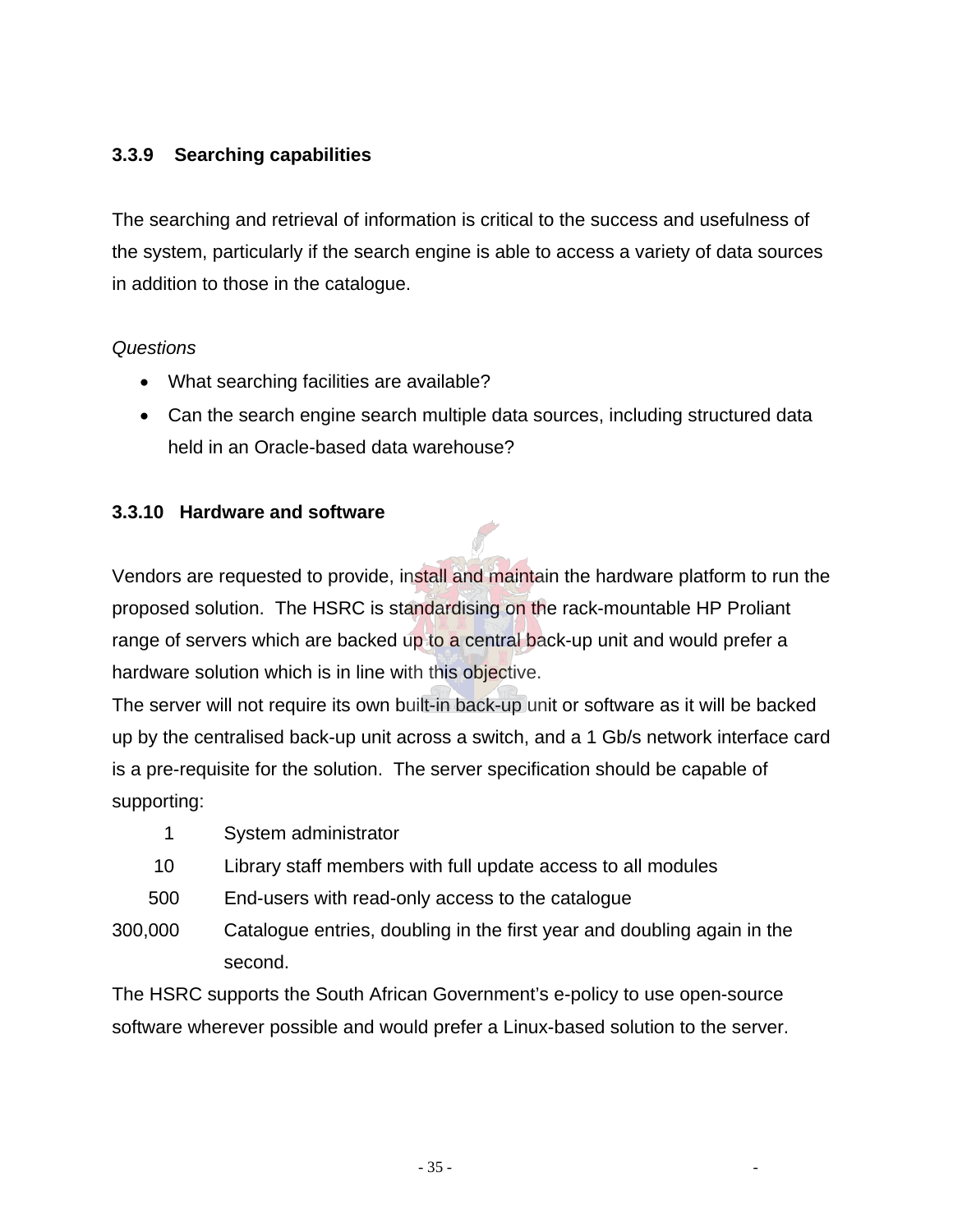#### *Questions*

- Can the system run on the Linux operating system? If so, please list the Linux distributions and kernel versions on which the system is certified to run? The HSRC would prefer using SUSE Linux 9.0.
- What is the minimum server specification needed to run the solution given the estimated number of users and catalogue entries listed above (CPU, RAM, harddrive capacity)?
- How scaleable is the solution?
- What hardware redundancy is proposed (dual power-supplies, RAID)?
- What warranties and service level agreements are available in the event of hardware or software failures? Please give options.

# **3.4 Change management**

The proposed ILS will be a significant advance for the management of the HSRC's intellectual property. Researchers will have better and wider access to the materials they need to produce research outputs, so the project will have high visibility and high impact.

A thorough change management process is critical to the success of the project and must:

- heighten awareness amongst researchers and library staff of the proposed new facilities by means of a communication campaign;
- prepare end-users and library staff for the transition from the old system to the new and assist with the migration;
- assist the library staff with workshops for end-users to encourage swift take-up of the new system.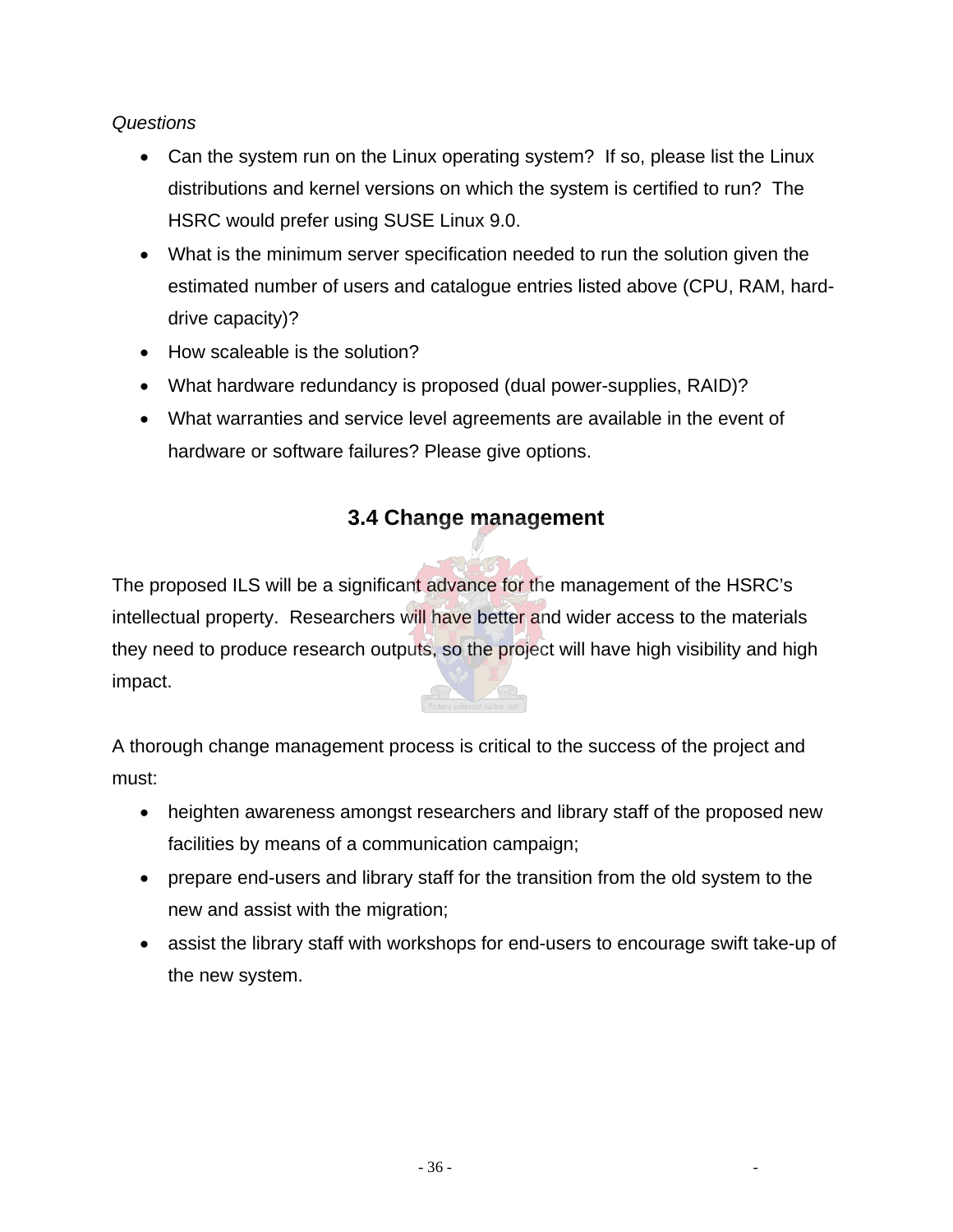### **CHAPTER 4**

# **INVESTIGATING THREE POSSIBLE INTEGRATED LIBRARY SYSTEMS**

Andrew Pace (2005:25) compares choosing an ILS to choosing a car from a rental lot. That is, getting to your destination is the important part, and few technical features distinguishing one model from another are actually of decisive value. He uses this comparison to demonstrate how the commodity-like nature of basic ILS functionality has shifted both the endeavours of library automation companies and the ways in which libraries evaluate new systems. ILS suppliers are now offering various new product lines to expand their markets. Metasearch, link resolvers, electronic resource management, and digital repositories are just a few of the add-ons that vendors are creating and integrating with ILS. According to Pace (2005:27) this shows that ILS suppliers are becoming increasingly responsive to the shifting technological needs of libraries and that the ILS is no longer the centre of the Library automation universe.

Breeding (2005b:39) notes that today's top of the line systems offer great functionality for managing print materials, but they don't offer the same degree of sophistication for handling electronic content. Libraries must buy and implement whole suites of add-ons in order to provide the back-end management functions and front-end delivery systems for their electronic collections.

The HSRC IS has therefore identified the following three ILS solutions, together with their add-on components, for further investigation:

- 1 Innovative Interfaces' Millennium solution,
- 2 SIRSI's Unicorn solution, and
- 3 ExLibris's ALEPH solution.

In his discussion on shifts in the ILS industry, Breeding (2005c:42) notes that migrations to new integrated library systems increased by 12% during 2004. This is an important trend to follow, since to succeed, ILS providers must both attract new accounts and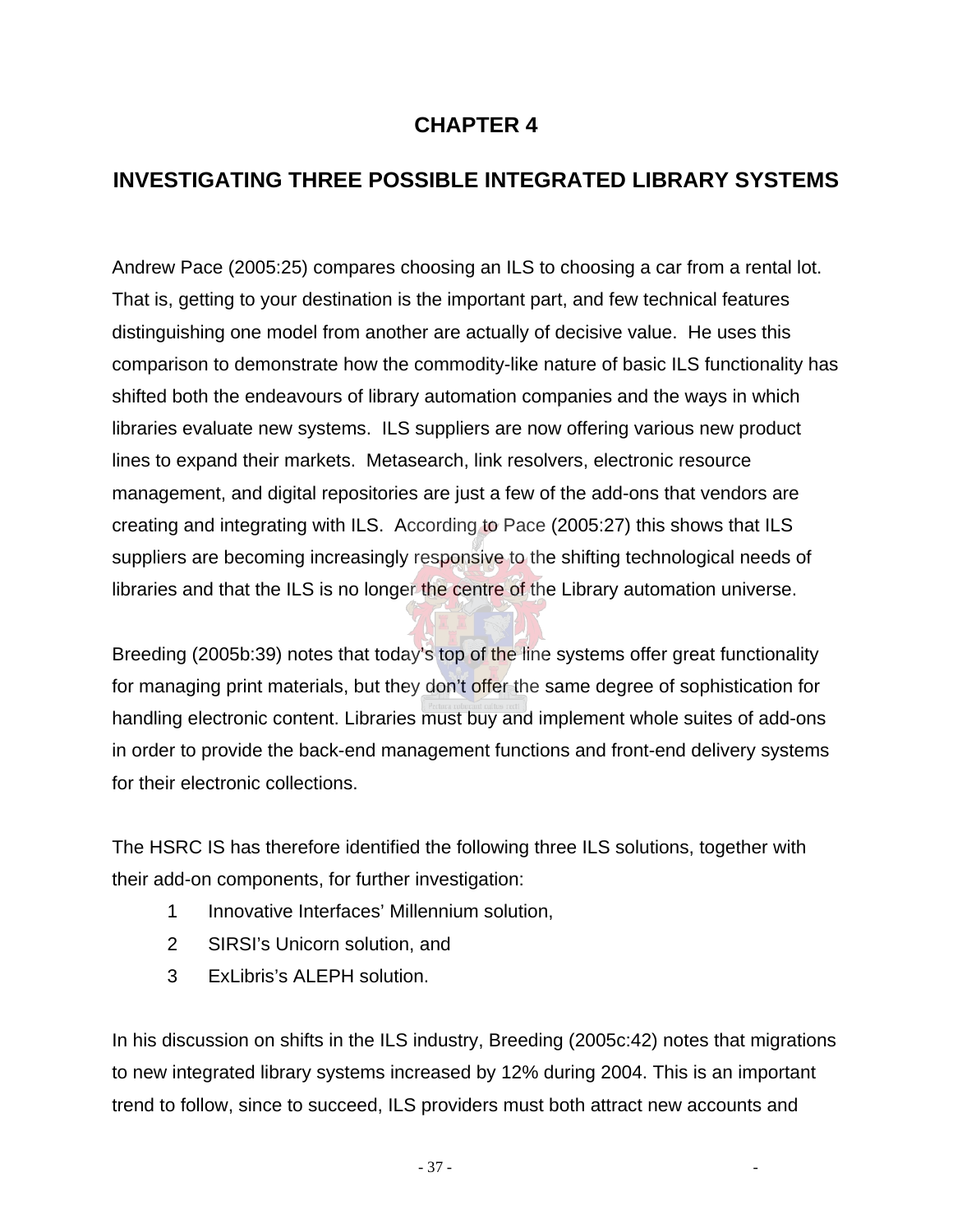retain current customers. Defections from the current flagship systems impact market share and most importantly reputation. While few libraries switch to competing systems, at least ten moved from SIRSI's flagship, Unicorn to other systems. With the largest market share gain in 2004, Innovative Interfaces had only two defections from Millennium. Breeding (2005c: 42) provides a comparison of the various ILS by 'total sales' and 'new customers' over a period of four years from 2001 and 2004.

The following figures are drawn from Breeding's comparison

| <b>System</b> |      |      | <b>Total Sales</b> |      | <b>New customers</b> |      |      |      | <b>Total</b> |
|---------------|------|------|--------------------|------|----------------------|------|------|------|--------------|
|               |      |      |                    |      |                      |      |      |      | installed    |
|               | 2001 | 2002 | 2003               | 2004 | 2001                 | 2002 | 2003 | 2004 |              |
| Millennium    | 57   | 136  | 144                | 119  | 66                   | 71   | 96   | 76   | 1160         |
| Unicorn       | 117  | 207  | 124                | 134  | 110                  | 72   | 46   | 76   | 1719         |
| <b>ALEPH</b>  | 80   | 58   | 51                 | 53   | 70                   | 48   | 42   | 53   | 923          |
| 500           |      |      |                    |      |                      |      |      |      |              |

# **4.1 Innovative Interfaces: Millennium**

#### **4.1.1 Innovative Interfaces Inc[1](#page-47-0)**

 $\overline{a}$ 

Innovative Interfaces Inc is a private company that has been profitable every quarter and every year throughout its 25 year history. The company currently has annual revenues in excess of \$70 million, and is continuing to grow both in the US and worldwide, unlike most other library automation suppliers of comparable size.

Millennium is one of the world's leading library automation systems, with over 1000 customers, and serving well over 2500 libraries world-wide. In 2004 Innovative installed some 80 Millennium systems, and of these, over 70% were installed in academic

<span id="page-47-0"></span><sup>&</sup>lt;sup>1</sup> The corporate profile of Innovative Interfaces Inc has been compiled through personal correspondence with Innovative as well as from The Library Journal (vol 130, 2005)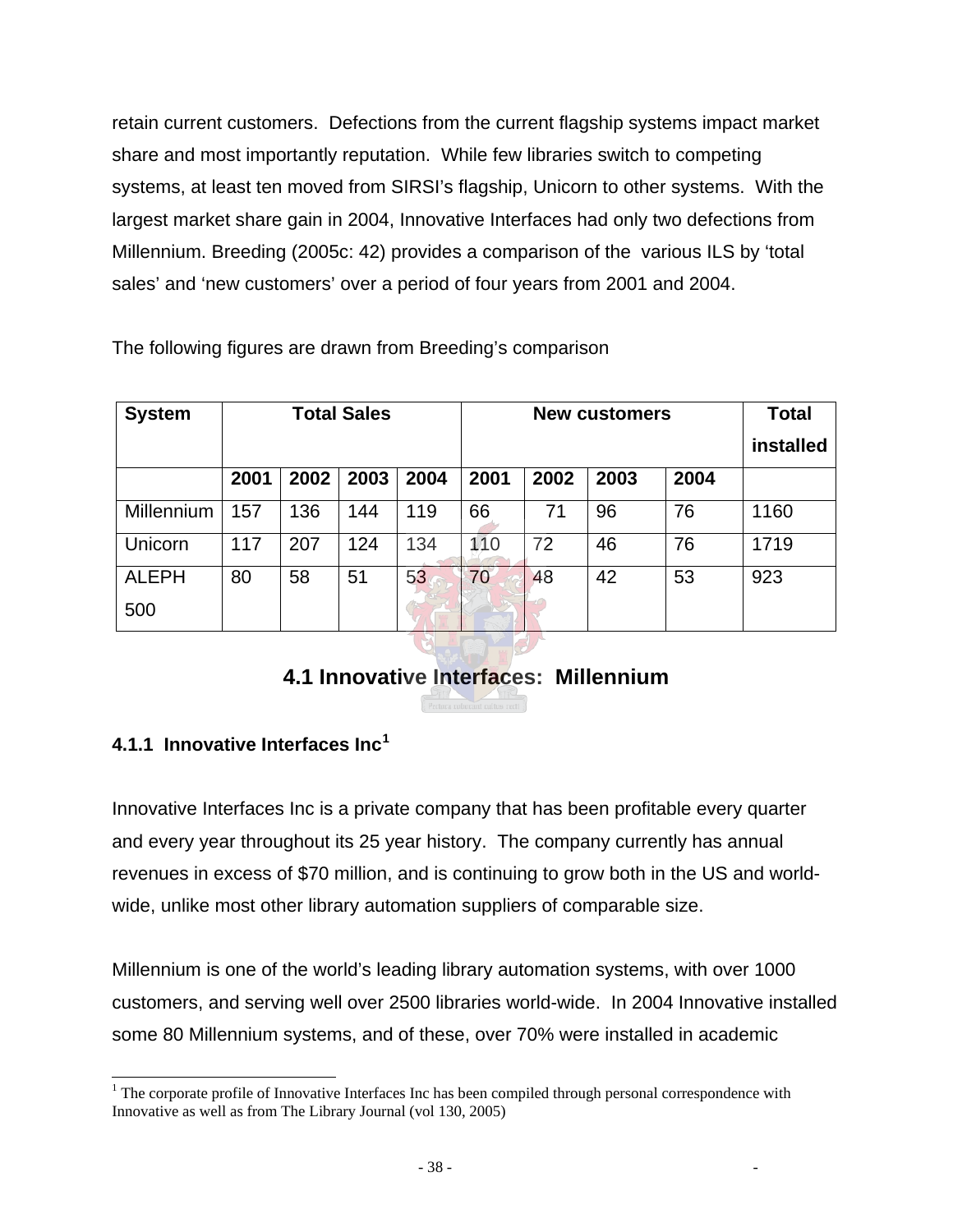libraries. In Africa, recent library installations have included the University of Ghana, the University of Lesotho and the Parliament Library in South Africa. Older customers in South Africa include UNISA, the GAELIC consortium, SABINET and NLSA. Innovative has over 1,100 customers, including many libraries of a similar size and structure to the HSRC Library. Millennium customers are spread throughout the world, (not just in English-speaking regions) ensuring that Innovative can be a truly global company, rather than a US-dominated corporation with a few local outposts.

In its 25th year, Innovative led the industry in new-name sales, with 76 contracts signed to new clients, representing 568 individual libraries. Forty-three INNOPAC sites comprising 73 individual libraries migrated to Millennium. The total of sales is 119. Though Innovative tied with SIRSI for new-name contracts, the number of libraries was larger. Innovative realised a larger gain in market share owing to its strong performance in new-name clients and its high retention of its INNOPAC product sites. Sales to public libraries increased from 16% in 2002 to 27% in 2004. In the United States, Innovative increased its rank in the prestigious ARL market as well. Wayne State University withdrew from the DALNET consortium's implementation of Horizon to install Millennium, and the major academic libraries in South Carolina, including the University of South Carolina, replaced their NOTIS system with Millennium. In a rare loss, the Five College consortium in Massachusetts, including UMass-Amherst, defected to ALEPH 500.

Innovative continues to develop technologies within and surrounding its Millennium library automation system. The company launched Millennium Silver, laden with a wide range of new features. In addition to the core modules, Millennium Silver includes optional components for electronic resource management, an XML Harvester for obtaining metadata records from external systems, an XML Server for external systems to derive records from Millennium formatted in XML, and support for e-commerce transactions.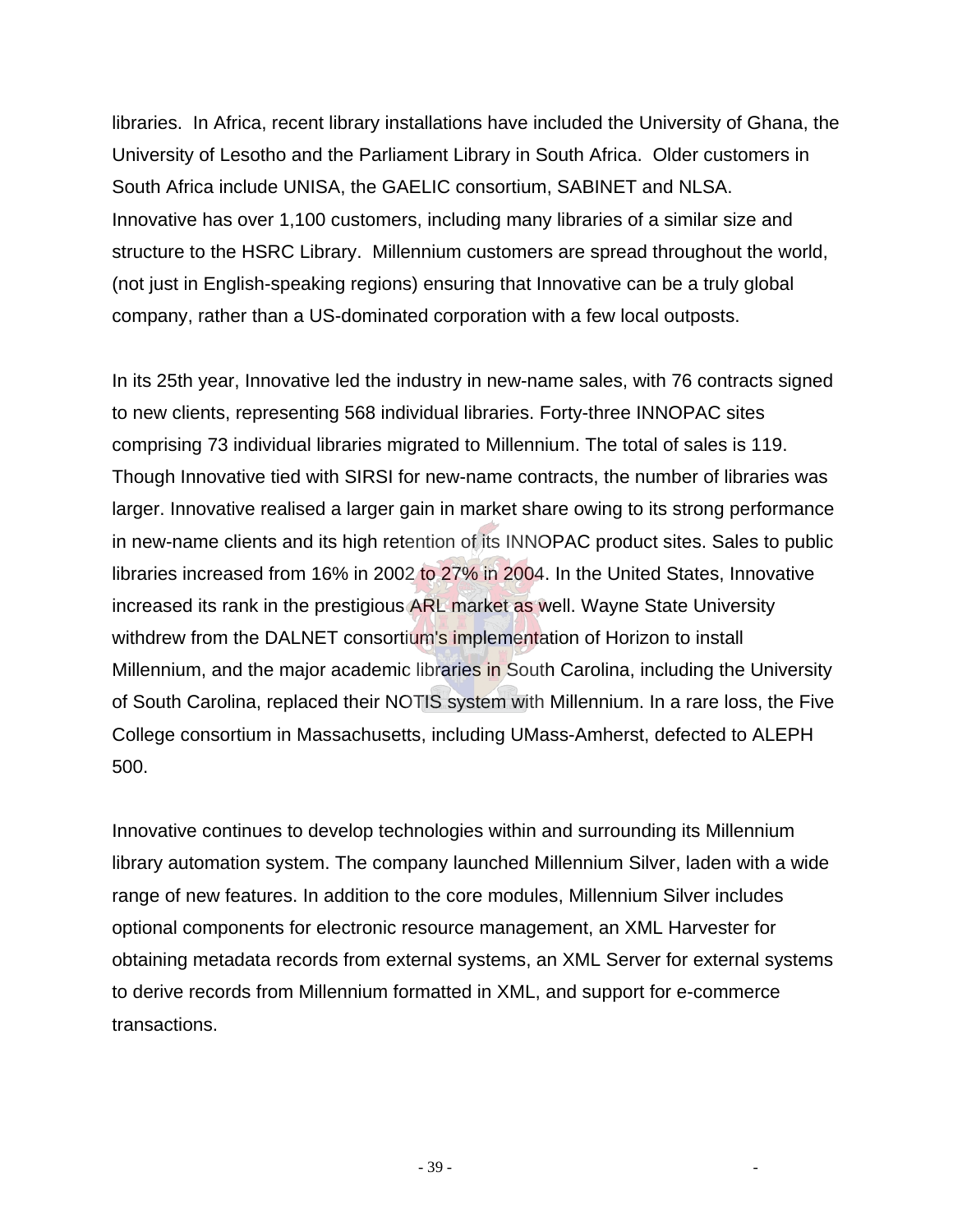Innovative partnered with Boston's Northeastern University to develop software for institutional repositories. Despite the availability of open source alternatives, Innovative plans to create a system that won't require a large investment of staff time. A WebBridge link within the academic reserves module of Millennium to the Copyright Clearance Center streamlines placing permissions requests. Web Works, a web browser interface for selected components of the staff modules of Millennium, provides simpler access than loading the full Java client. Innovative Interfaces is wholly owned by its cofounder Jerry Klein, chair and CEO. It is one of the few companies that operates without support of venture capital. The company employs 285, unchanged from the previous year, with a customer support ratio of one FTE per 7.2 accounts. Revenues are reported in the \$60-\$70 million range.

#### **4.1.2 Millennium**

Innovative Interface's Millennium System claims to provide a total solution for the library's information technology needs. It is a Web- and Java<sup>TM</sup>-based automated library system that integrates future-forward technologies-from a company with 25 years of successful library experience. (<http://www.iii.com/mill/index.shtml>)

HSRC IS identified Millennium as a possible solution because of Millennium's ability to link the collection with enhanced content on the Web, its ability to integrate and control access to third-party databases and Web-based resources, and because it establishes an information portal for users and provides the necessary tools for librarians to customise and maintain that portal.

According to Innovative Interfaces *Millennium Product Overview (*[http://www.iii.com/pdf/lit/eng\\_millennium.pdf\)](http://www.iii.com/pdf/lit/eng_millennium.pdf) Millennium offers the following components in addition to its core modules. $2$ 

<span id="page-49-0"></span> $\overline{a}$  $2^2$  Core modules include Circulation, Cataloguing, Acquisitions, Serials.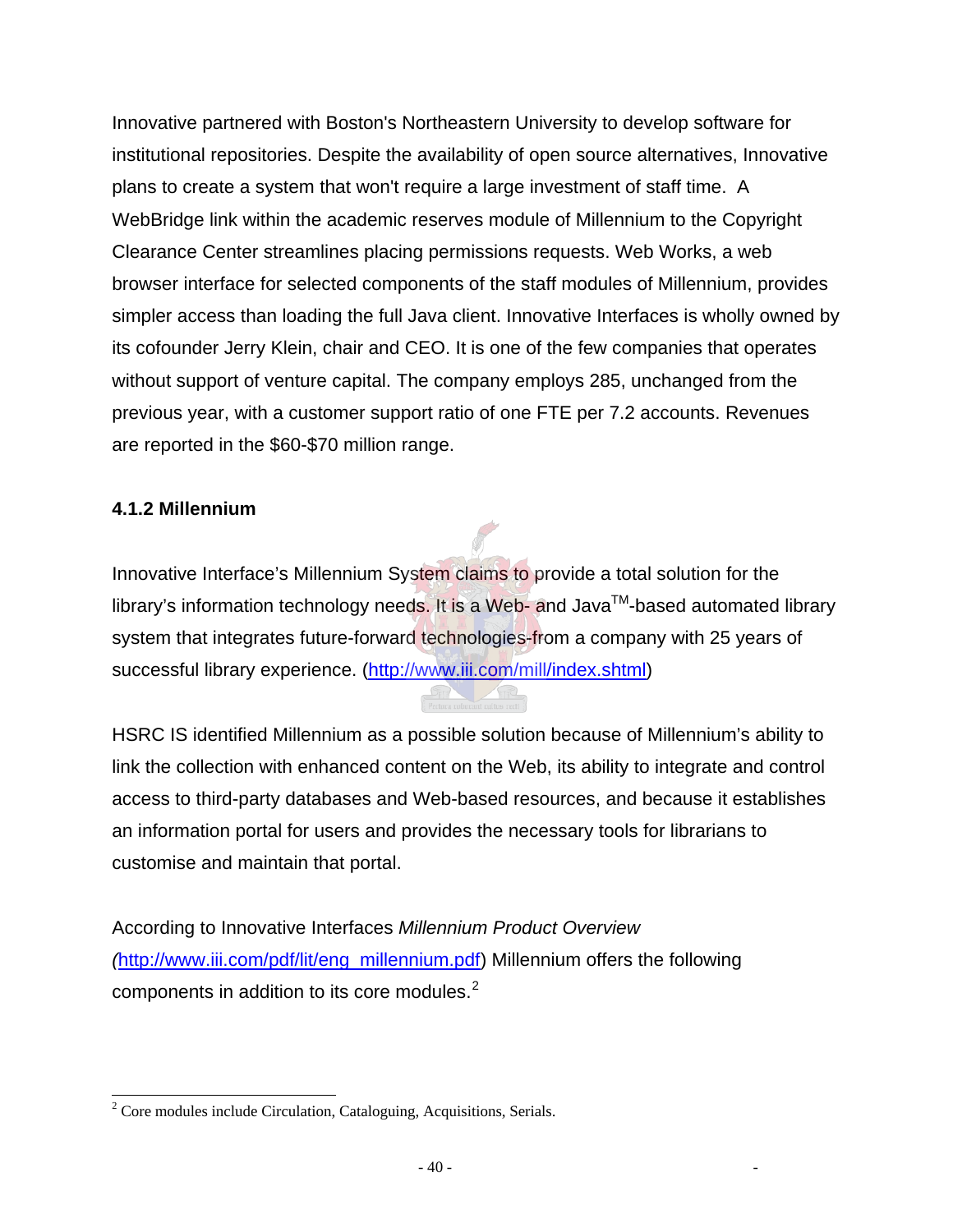- **Web OPAC**. The OPAC fully integrates with all the other Millennium modules. It provides sophisticated full-search capabilities as well as integrated inter-library loan support.
- **Millennium Access Plus (MAP):** MAP offers three independent components.
	- o **WebBridge** offers a smart linking capability, which enables libraries to link together information resources when appropriate, e.g. book-jacket images and can also include linking to full-text journal articles.
	- o **MetaFind**: This search engines offers a meta-search capability against the sources to which a library subscribes.
	- o **Web Access Management**: This solution provides remote-patron verification to licensed databases.
- **MetaSource Digital Collections Management:** MetaSource is a suite of tools that allows libraries to effectively manage their digital collections.
	- o **Millennium Media Management** supports the creation of a local media collection, e.g.. archival material, photographs, newspaper clippings, etc.
	- o **SML Harvester** leverages SML technology to provide an automated cataloguing tool which can create library records from metadata records stored on servers anywhere in the world.
	- o **Metadata Building** allows libraries to effectively and efficiently describe and store digital collections using a variety of metadata schemes such as Dublin Core or EAD.
- **Report writing**: Fully integrated with all modules, this module provides an intuitive, yet powerful, interface, allowing library staff to create and retrieve reports as needed.

Millennium also offers numerous other products and services designed to further enhance and meet the specific needs of each individual library. These include:

- Internationalisation and localisation
- Z39.50 Server
- Z39.50 Client
- INN-View (Web content hosting service)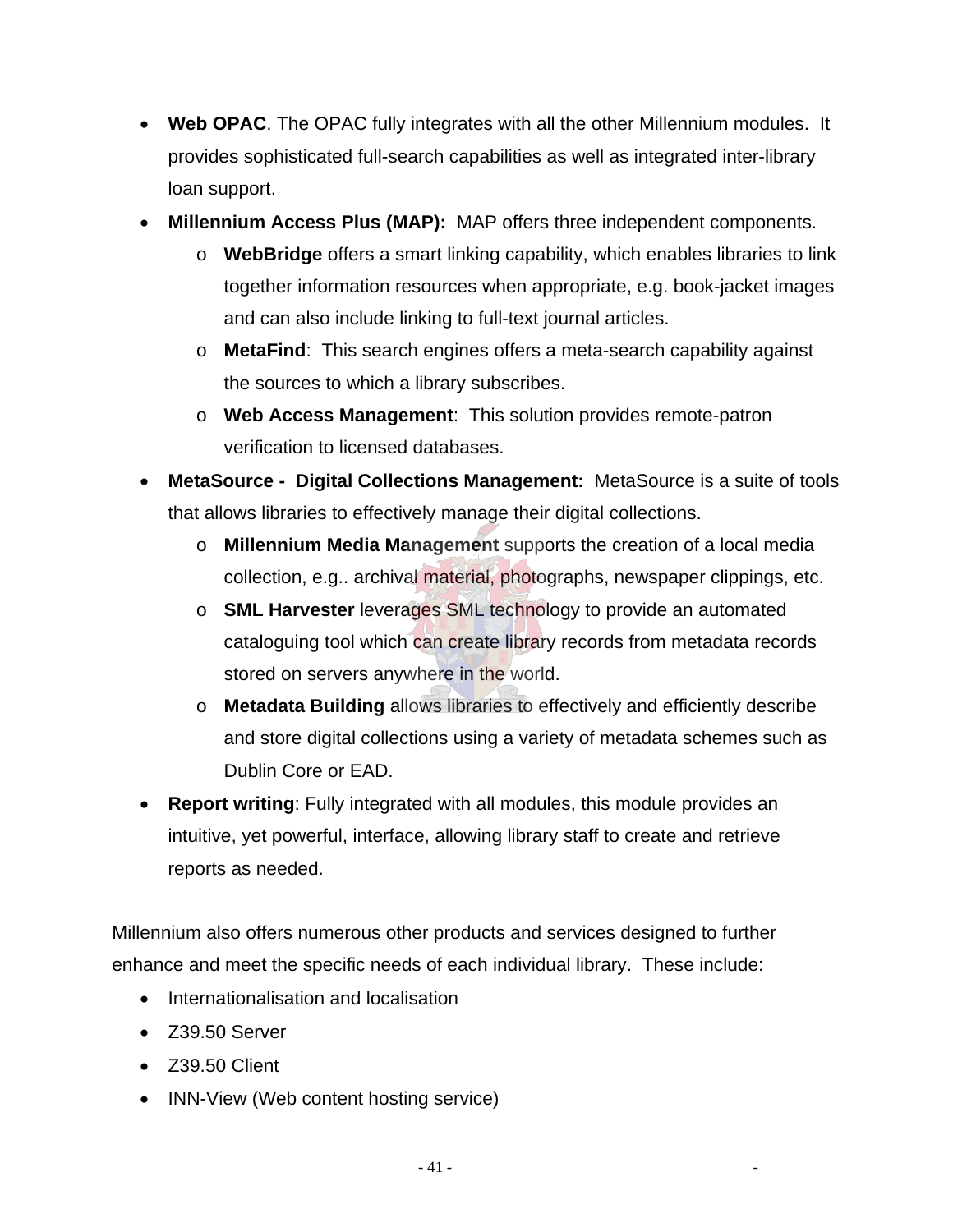- INN-Keeper (Millennium Application Service Provider)
- VIPs (Innovative valued information providers)

Millennium is based on library- and computer-industry standards. The system's support for standards such as MARC 21, Unicode, Z39.50, and commitment to extension of ISO 10160/10161 and NCIP, ensures the library's ability to interact with other libraries and partners. The system is also able to accept and output data in XML format. Millennium uses the UNIX operating system, which allows the system to be run on computers manufactured by Sun Microsystems, IBM, Compaq, and Hewlett Packard. Communication between the client and server uses the standard networking protocols TCP/IP and HTTP. ([http://www.iii.com/pdf/lit/eng\\_millennium.pdf](http://www.iii.com/pdf/lit/eng_millennium.pdf))

# **4.2 SIRSI: Unicorn Library Management System**

#### **4.2.1 SIRSI Limited[3](#page-51-0)**

SIRSI Limited was formed in 1990 to promote, distribute and support the software products of SIRSI Corporation throughout Europe. By this time SIRSI Corporation had already established itself as one of the foremost suppliers of library automation systems in the USA.

SIRSI has grown dramatically to be a truly international company with distribution and support centres in Australia, China, Colombia, Denmark, France, Mexico, The Netherlands, Saudi Arabia, Singapore and Spain, as well as in the UK, USA and Canada.

In its 25th year, SIRSI completed 134 sales, the second highest in the industry. Seventy-six sales went to new clients, also a second place showing. The company did especially well in international sales. From the perspective of market share, SIRSI won

<span id="page-51-0"></span><sup>&</sup>lt;sup>3</sup> The corporate profile of SIRSI Limited has been compiled through personal correspondence with SIRSI as well as from The Library Journal (vol 130, 2005).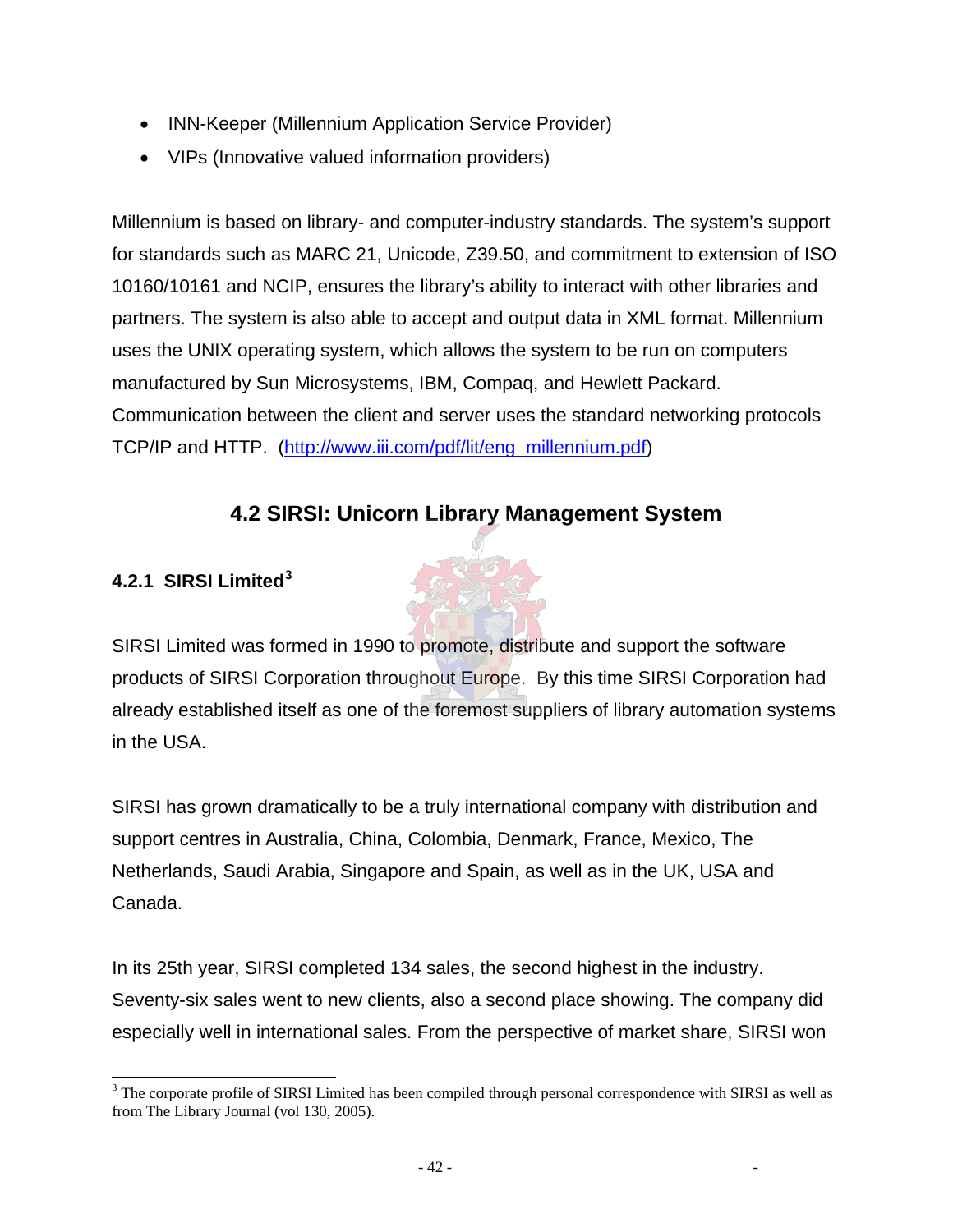76 new accounts, showed a net loss of 39 accounts from legacy accounts, and lost ten Unicorn accounts. This is a net gain of 45 accounts. When counting the number of libraries represented, the same formula yields a loss of 103, owing primarily to the loss of several large DRA accounts. SIRSI reported that at least 180 libraries joined consortia using Unicorn, resulting in a net market share gain of 79 libraries. By now, most SIRSI legacy sites have made their migration decisions. Among the ARL members, SIRSI stayed even. From 2002 to 2004, the percentage of sales to public libraries grew from 33% to 47%.

SIRSI's Normative Data Project, launched in early 2005, brings together geographic, demographic, and usage data to provide librarians with an important tool for analysis. Major development work in Unicorn was undertaken, slated for release in 2005. The WorkFlows clients are being entirely rewritten in Java. The Java-based clients saw beta-testing, with general release slated for 2005. SIRSI created Collection Exchange, which streamlines the process of selecting materials to be transferred among libraries that share the system. PocketCirc is a new handheld device for performing circulation tasks away from regular service desks. In the wireless arena, SIRSI partnered with Bluesocket, Inc. to offer a product for authenticated access to Wi-Fi hotspots. Using SIP2, libraries can establish an environment that secures wireless connections through the patron's library card number and PIN. SIRSI extended the number of partners supported by its 9xx Loader, which transfers bibliographic, item, and order data from a supplier into Unicorn. SIRSI focused much of its development efforts on its new Rooms products. The new Digital Heritage Room blends SIRSI's Hyperion Digital Media Archive into the Rooms framework in an ASP-hosted service, allowing a library to create digital collections easily. SIRSI is the largest company in the industry in terms of personnel, with 394 employed worldwide. The company slimmed down 11% since last year, with a customer service ratio of one FTE per 7.8 accounts.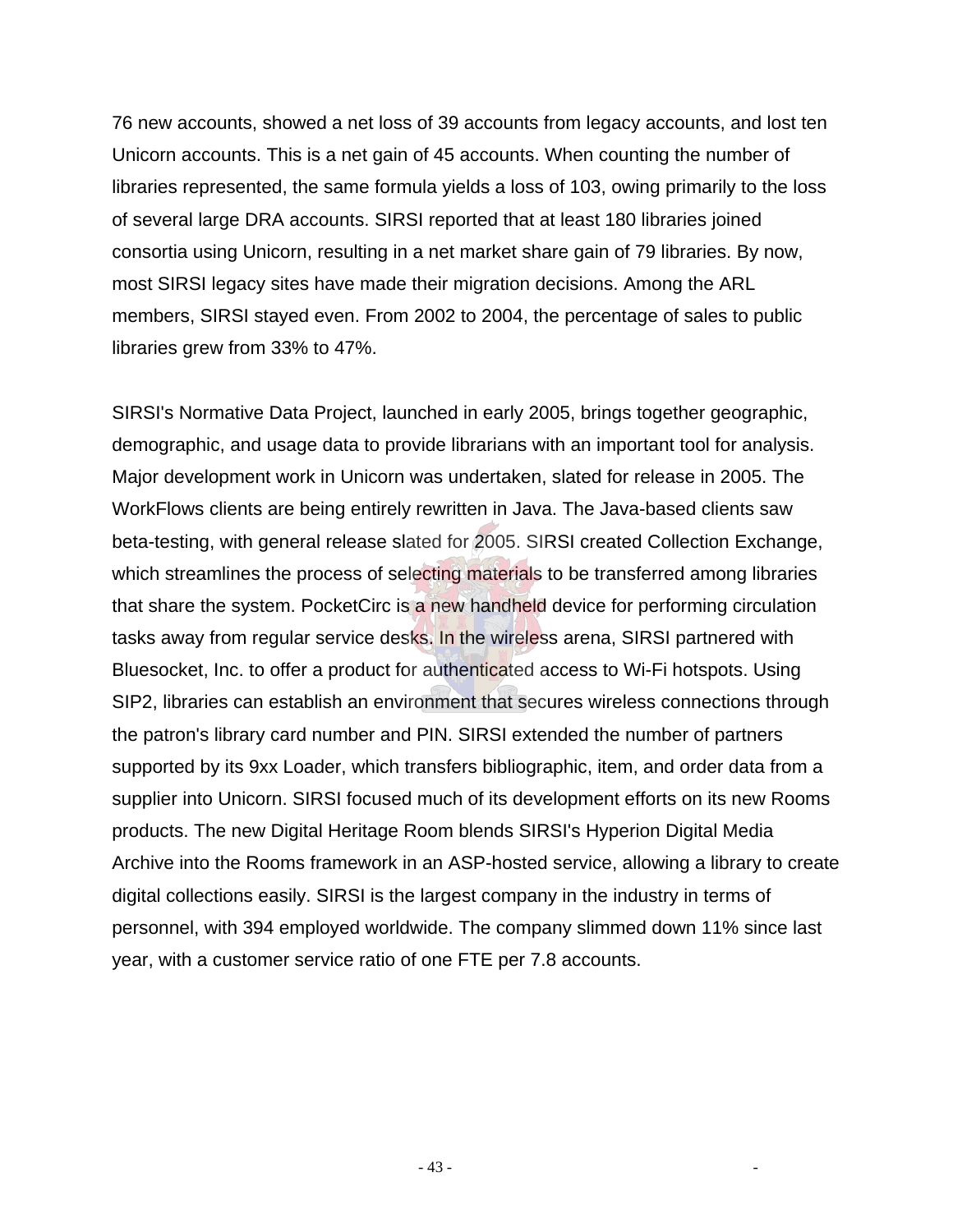#### **4.2.2 Unicorn Library Management System**

SIRSI's Unicorn Library Management System claims to provide a powerful technology infrastructure for libraries, offering scalable relational database management systems such as Oracle; support for key industry standards; well-defined application programming interfaces; a single intuitive staff GUI for all modules; and a strong platform for evolving the system to meet a library's ever-changing needs. (<http://www.sirsi.com/Pdfs/Products/Unicorn.pdf>)

HSRC IS identified Unicorn as a possible library management system because it enables access to all resources, both on the shelves and electronically through its federated search and linking solutions. From a single interface, users can simultaneously search the library catalogue, databases and specified websites.

Unicorn software was developed for both the UNIX and Windows operating systems, the industry standards for applications on micro-, mini-, and large-scale computer systems.

SIRSI offers the following modules in addition to Unicorn:

- **iBistro E-Library** provides access to the rich abundance of electronic information from library holdings, the web and other library e-services.
- **Sirsi Rooms** collects high-quality content in context via virtual Rooms on specific subject areas, for easy, efficient information discovery.
- **Sirsi Resolver**, an openURL reference linker.
- **Sirsi Single Search**, a federated searching tool.
- **Sirsi Hyperion Digital Media Archive** is an innovative tool for easy organizing, storing, maintaining, and accessing of non-book holdings in a digital format.

Customers in South Africa include the Constitutional Court. Sirsi has recently partnered with Universal Knowledge Systems (UKS), a South African ILS provider. UKS is now the formal distributor for SIRSI products in South Africa.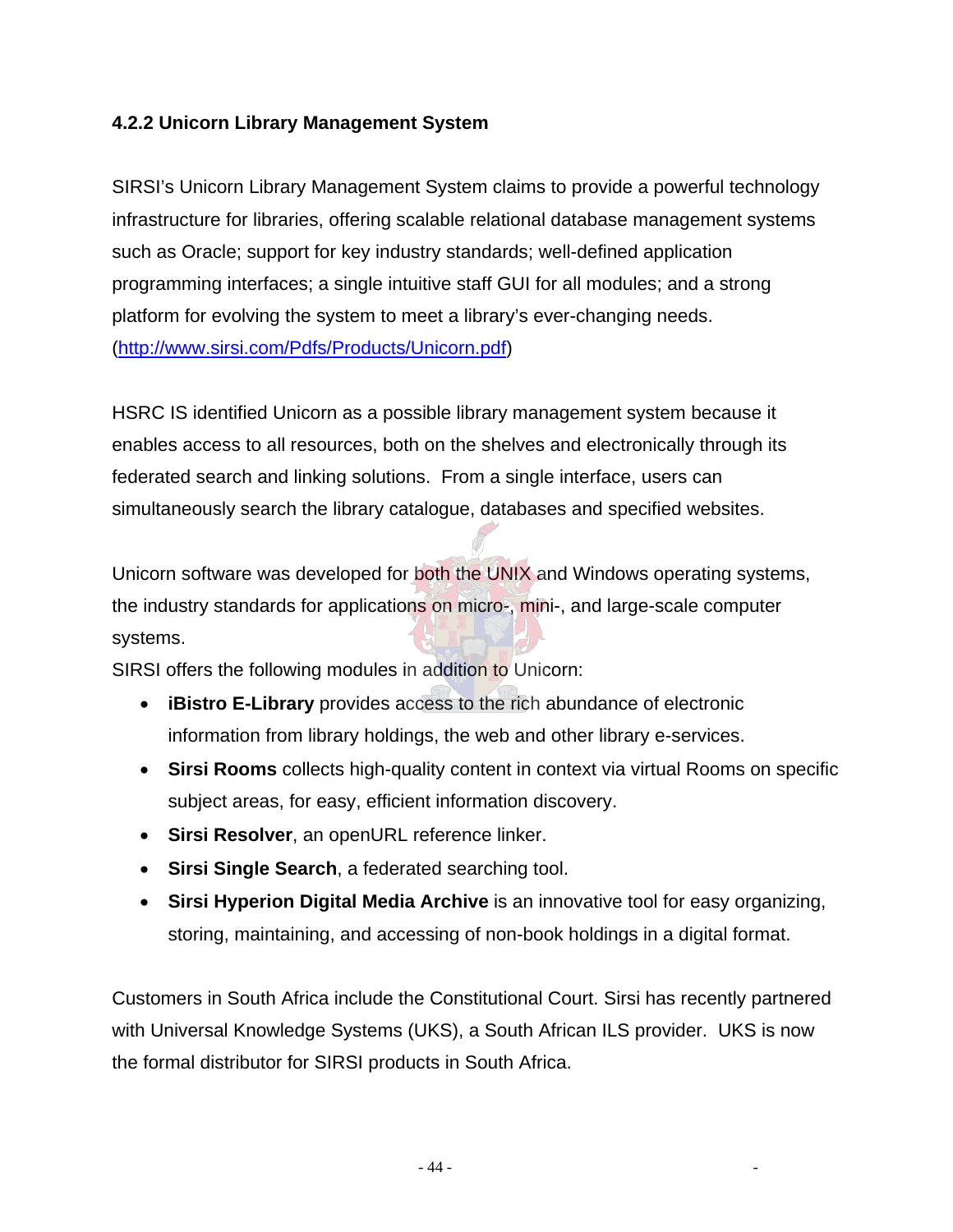### **4.3 Ex Libris : ALEPH 500**

#### **4.3.1 Ex Libris[4](#page-54-0)**

 $\overline{a}$ 

The Ex Libris Group is a worldwide supplier of software solutions and related services for libraries and information centers. The Company's product line has been customised to serve users' functional and linguistic needs in more than 20 languages.

The development of the Ex Libris ALEPH system commenced in 1980, when a team of librarians, systems analysts, and programmers took on the challenge of creating an automated library system that was efficient, user friendly, and multilingual. The result was the first generation of ALEPH.

Ex Libris, specialising in automation systems for large academic libraries and consortia, continues to see steady sales of its ALEPH 500 system worldwide. Ex Libris entered the U.S. market in 1999 and made a remarkable sweep of sales to large U.S. academic libraries. By 2004, U.S. sales of ALEPH slowed to six of 53 worldwide. Its largest U.S sale went to the Five Colleges consortium in Massachusetts, including ARL member University of Massachusetts, Amherst. At year end, Ex Libris reported 923 installations of ALEPH 500 worldwide. Headquartered in Israel, Ex Libris maintains offices and distributors throughout the world.

The company focused effort on the development and marketing of its ALEPH 500 library automation system. Last year saw the release of ALEPH version 16.02. In the largest ALEPH implementation to date, the British Library went live with a system that manages over 30 million volumes and merges 12 previously separate catalogues.

In 2004, the company completed version 3 of the SFX OpenURL link resolver and made 220 sales, finishing the year with 685 installations to date, the highest in the industry.

<span id="page-54-0"></span><sup>&</sup>lt;sup>4</sup> The corporate profile of Ex Libris has been compiled through personal correspondence with Ex Libris as well as from The Library Journal (vol 130, 2005).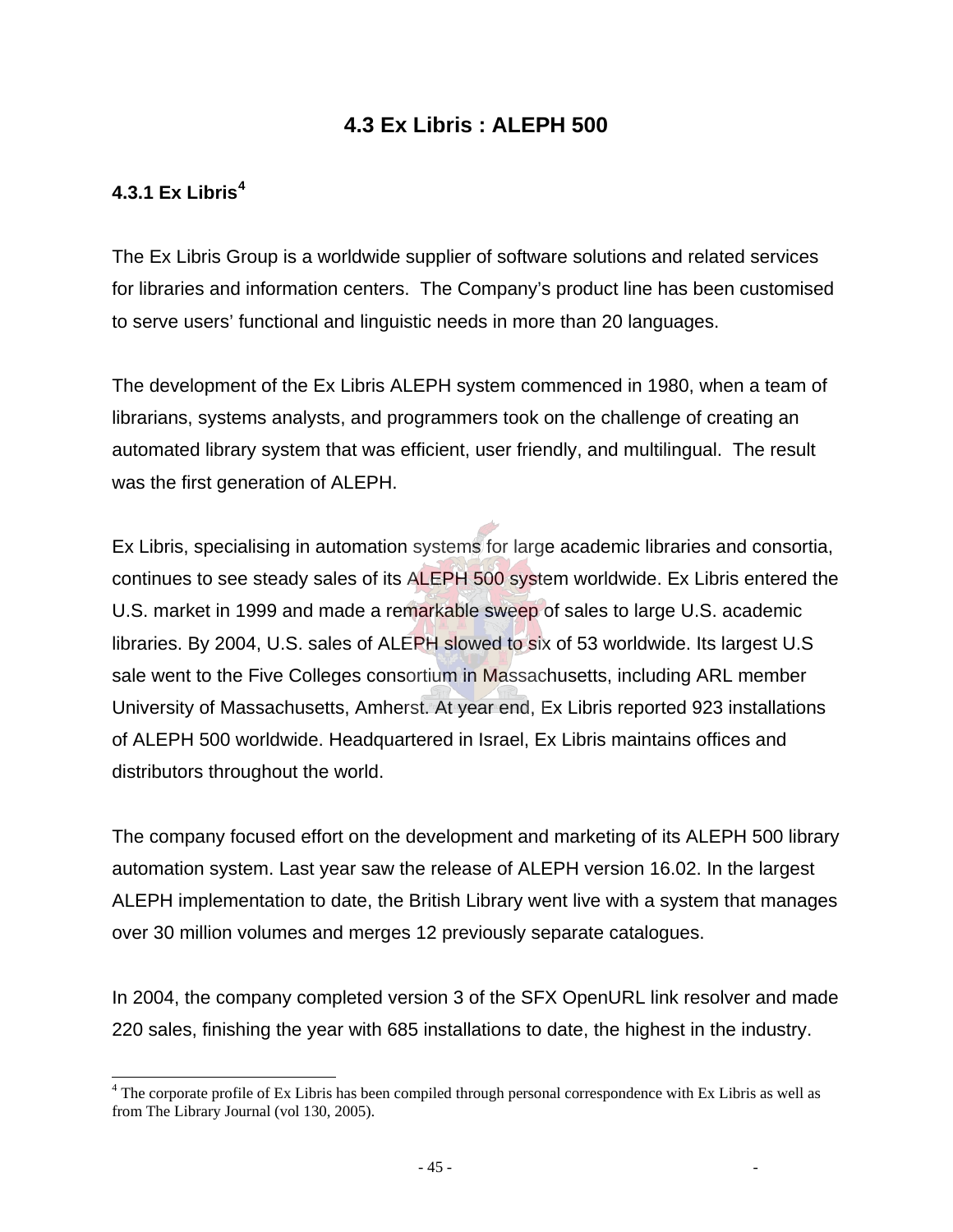MetaLib, the company's metasearch and library portal product, attracted 153 sales for a total of 438 installations. The third major version of MetaLib was delivered in late 2004. Many ALEPH 500 sites add SFX and MetaLib but so, too, do libraries with other automation systems. The company also launched a new service called MARCit that keeps the e-journal holdings data in the library's ILS in sync with SFX. Ex Libris reports 233 employees worldwide (up 8%), a customer service ratio of one FTE per 11.3 accounts, and revenue in the \$30-\$35 million range.

#### **4.3.2 ALEPH 500**

Ex Libris markets ALEPH as an effective knowledge management tool that deliver the most up-to-date, relevant information to end users in a quick, efficient, and user-friendly manner. [\(http://www.exlibrisgroup.com/aleph.htm\)](http://www.exlibrisgroup.com/aleph.htm) HSRC IS identified ALEPH as a possible solution because it also offers resource-sharing capabilities and seamless interaction with other systems and other databases.

Additional ALEPH modules include:

- The **Web OPAC** serves as the user's gateway to the ALEPH 500 system and provides access to library information at any time and from any location.
- The **ALEPH Digital Management Module (ADAM)** enables the management and subsequent discovery and delivery of digital assets such as audio, video, image and sound, and their associated metadata within the ALEPH 500 environment.
- **ALEPH Reporting Center (ARC**): A web-based reporting, querying and statistical generation environment that provides libraries with ad-hoc statistics regarding virtually any aspect of the library derived from information contained within the ALEPH 500 system.
- **ALEPH Monitor:** Specially designed for non-IT experts, ALEPH Monitor enables administrators or helpdesk personnel with limited technical background to effectively analyse and troubleshoot problems in ALEPH 500, the Oracle database, or the operating system.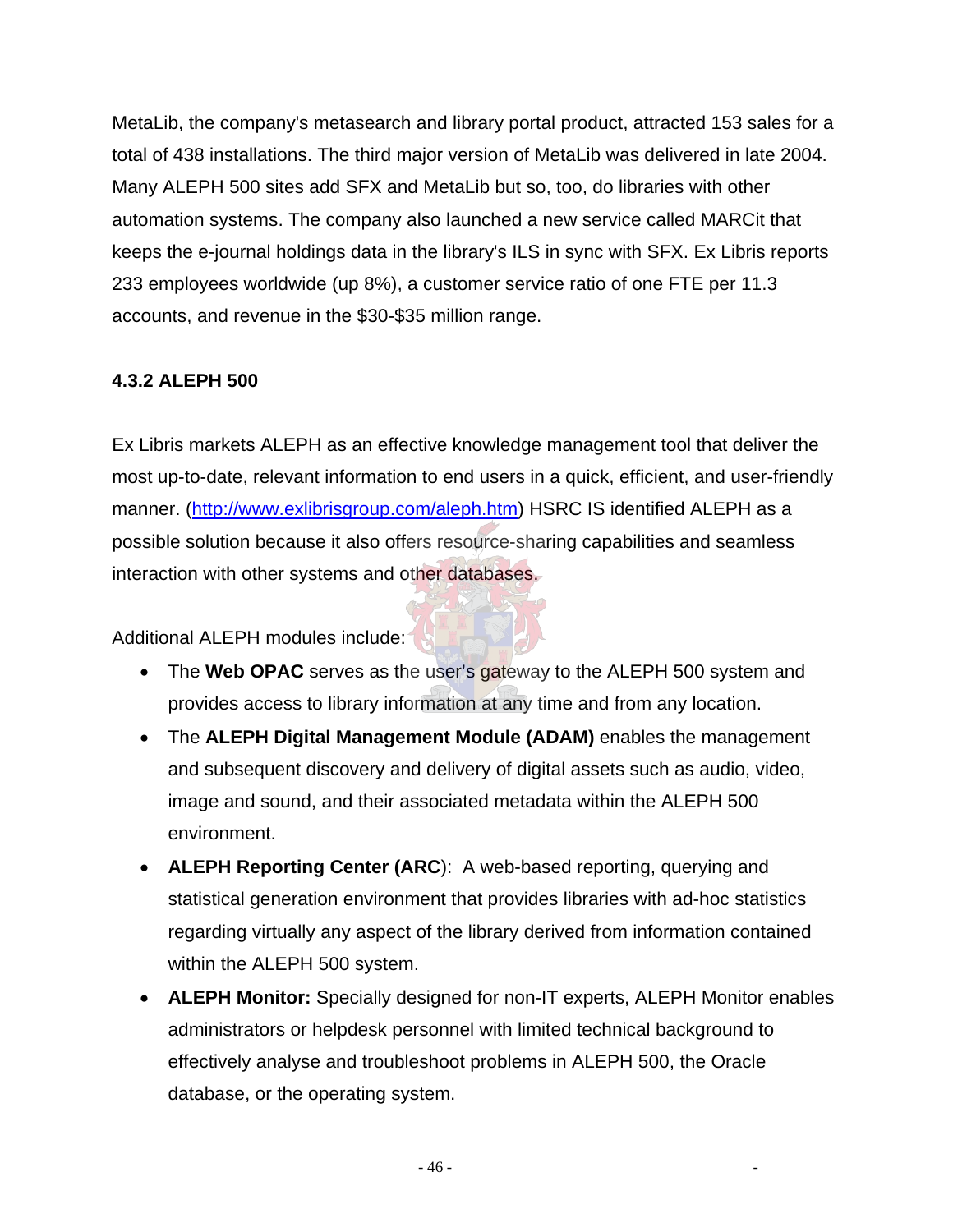Based on industry standards such as OpenURL, XML, OAI, LDAP, ISO ILL, and RFID, Ex Libris products offer the ultimate in resource-sharing capabilities, full connectivity, and seamless interaction with other systems and databases. Built on an Oracle® database, ALEPH 500 offers full Unicode support, employs system-wide XML technology, and offers third-party integration through an XML gateway as well as standard protocols such as Z39.50 and ODBC.

(<http://www.exlibrisgroup.com/aleph.htm>)

South African customers include the CALICO consortium, i.e. University of Cape Town Libraries, University of Stellenbosch Libraries, University of the Western Cape Libraries, Cape Peninsula University of Technology Libraries.

#### **4.4 Conclusion**

In Chapter 5 I will attempt to bring together the context of user requirements and system requirements for a proper ILS regiment at the HSRC and the relative advantages and disadvantages of the three systems considered.

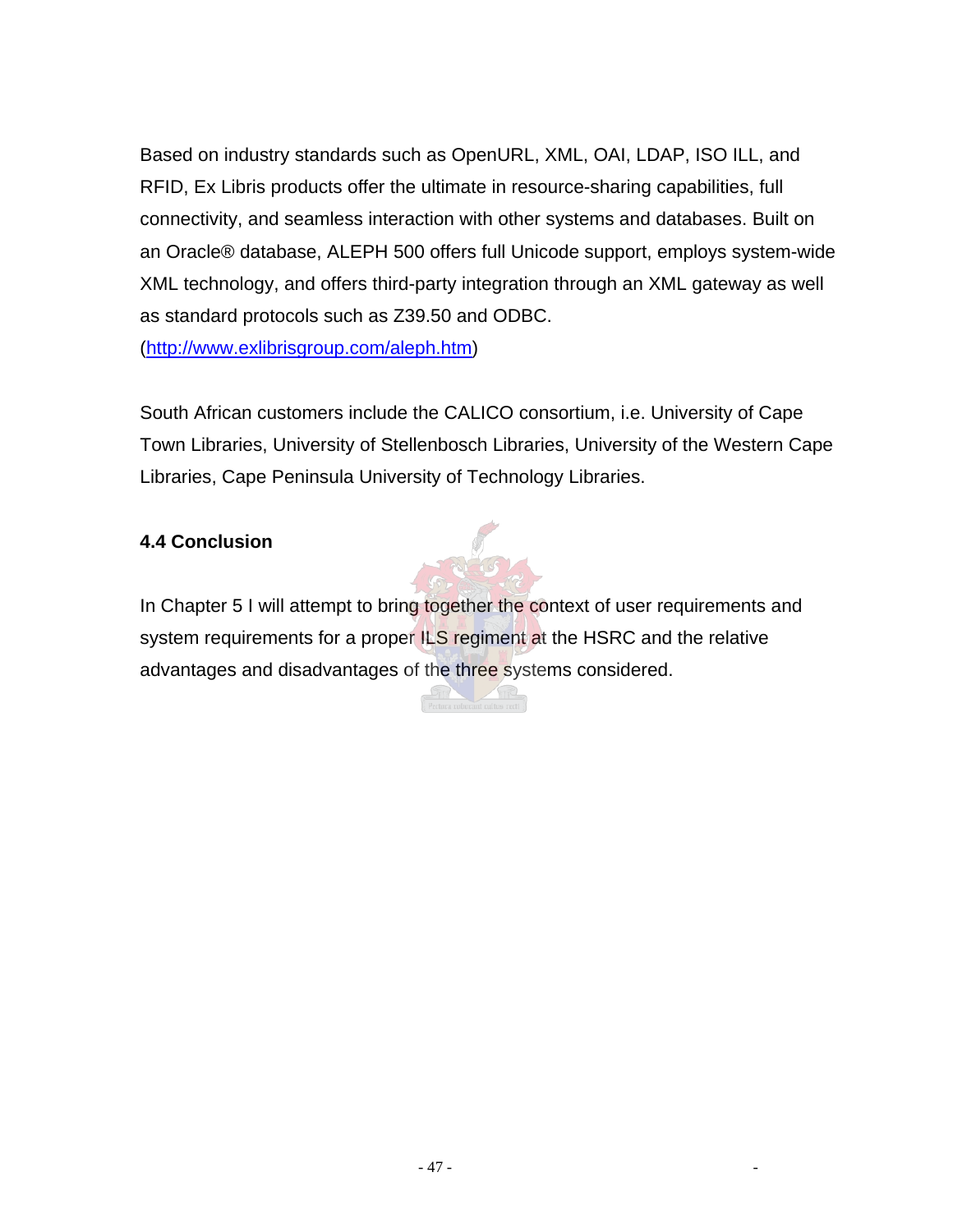### **CHAPTER 5**

# **EVALUATING THE THREE POSSIBLE INTEGRATED LIBRARY SYSTEMS**

All three the ILS suppliers specialise exclusively in library automation software and have many years of experience in the provision and support of ILS, Innovative Interfaces Inc and Ex Libris for 25 years each and SIRSI for 15 years. Innovative Interfaces Inc has the largest customer base in South Africa, and seems keen to extend their customer base in Africa. Ex Libris has one academic consortium as client (CALICO) and some smaller utilisers, while SIRSI is just breaking into the South African market with their first client (the Constitutional Court).<sup>[5](#page-57-0)</sup>

# **5.1 User requirements**

The ALEPH, Unicorn and Millennium systems all comply quite favourably with most of the requirements as listed in the *List of User Requirements*. All three systems comply fully with all the Cataloguing, Serials and Acquisitions modules requirements, that is, the more traditional library functionalities. When it comes to the more 'non-traditional' functionalities, such as full-text searching and discussion forum functionality, these systems still fall short. It is either not supported at all, or additional modules or add-ons are required.

The following table (Table 4) shows where the systems do not comply with the specified requirements.

l

<span id="page-57-0"></span><sup>&</sup>lt;sup>5</sup> I have had personal discussions with colleagues at various academic institutions and research organisations about the performance of the three programs and their suppliers. The more or less five colleagues I talked to expressed satisfaction with all three programs, except for some reservations expressed about ALEPH 500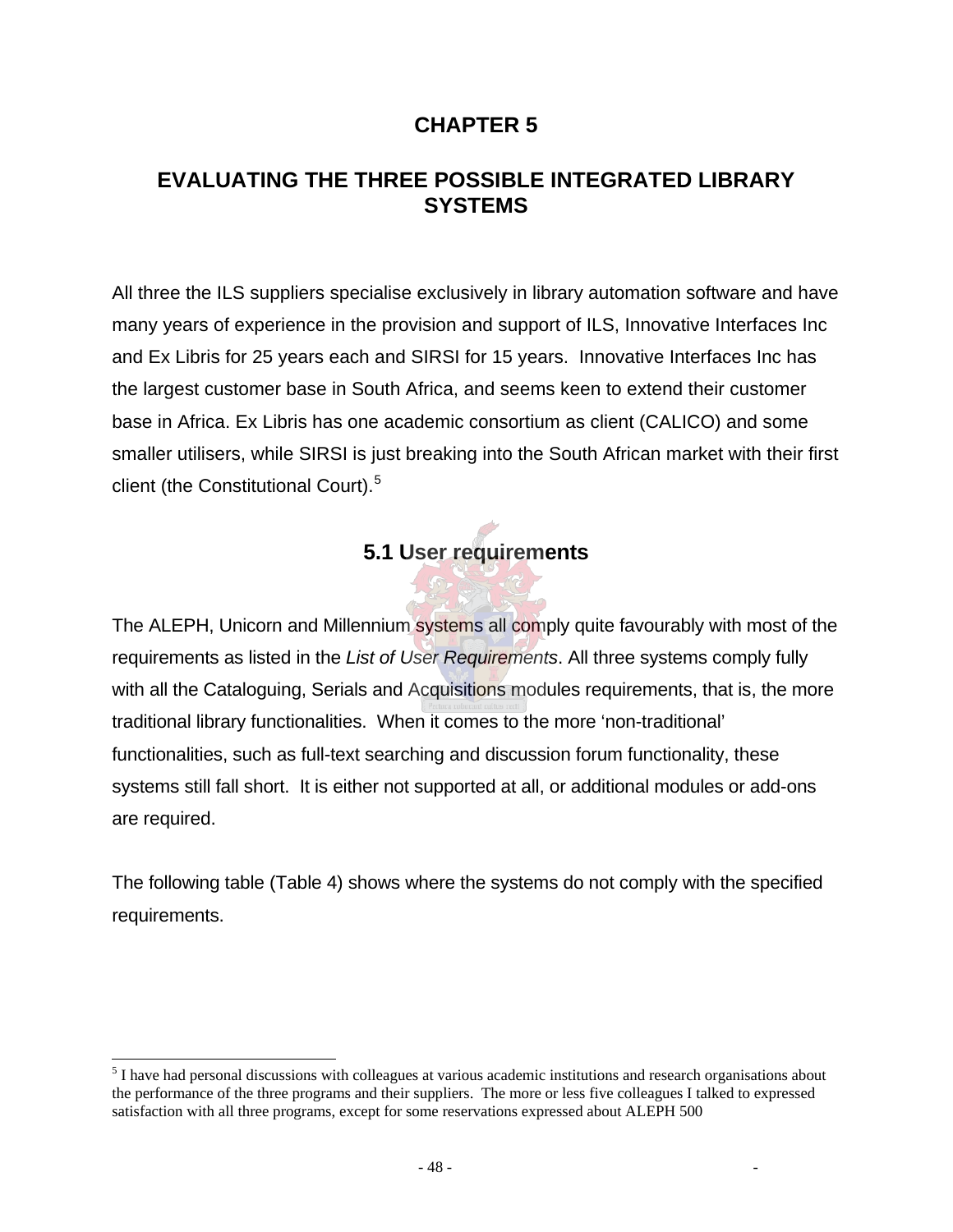**Table 4:** Non-compliance with user requirements

| <b>Online Public Access Catalogue (OPAC)</b>                                         |                                                                                                 |                 |                                                                               |  |  |  |
|--------------------------------------------------------------------------------------|-------------------------------------------------------------------------------------------------|-----------------|-------------------------------------------------------------------------------|--|--|--|
| <b>Description</b>                                                                   | <b>Comply (yes/no) or comments</b>                                                              |                 |                                                                               |  |  |  |
|                                                                                      | Ex Libris / Aleph                                                                               | Sirsi / Unicorn | <b>Milennium</b>                                                              |  |  |  |
| Sophisticated full-search<br>capabilities, particularly:                             |                                                                                                 |                 |                                                                               |  |  |  |
| Ability to search full-text<br>documents                                             | No. Additional<br>module, the Digital<br>Collection<br>Management<br>(ADAM) module,<br>required | <b>No</b>       | No.<br>Additional<br>module, the<br>MetaFind<br>search<br>engine,<br>required |  |  |  |
| support different formats,<br>$\bullet$<br>e.g. pdf, images, etc.                    | No Only in ADAM                                                                                 | <b>Yes</b>      | <b>Yes</b>                                                                    |  |  |  |
| Closely linked to the CRM<br>functionality are the Subject<br>Portals which include: |                                                                                                 |                 |                                                                               |  |  |  |
| discussion forums (ability<br>$\bullet$<br>to upload documents,<br>usability)        | <b>No</b>                                                                                       | <b>No</b>       | <b>No</b>                                                                     |  |  |  |
| users to submit<br>$\bullet$<br>comments and content to<br>the portal                | <b>No</b>                                                                                       | <b>No</b>       | <b>No</b>                                                                     |  |  |  |
|                                                                                      | <b>Circulation</b>                                                                              |                 |                                                                               |  |  |  |
| <b>Description</b>                                                                   | <b>Comply (yes/no) or comments</b>                                                              |                 |                                                                               |  |  |  |
|                                                                                      | <b>Avioniss / Aleph</b>                                                                         | Sirsi / Unicorn | <b>Milennium</b>                                                              |  |  |  |
| Full support of all circulation<br>functions such as:                                |                                                                                                 |                 |                                                                               |  |  |  |
| option for overdue items<br>$\bullet$<br>to be sent via email,<br>SMS or to a PDA    | Yes print or email<br>No SMS or PDA                                                             | <b>Yes</b>      | <b>Yes</b>                                                                    |  |  |  |

As is clear from the above, there are very few important differences in terms of the requirements between the various systems. The core modules of all three systems fully comply with HSRC requirements. A decision on which system to acquire can therefore not be taken on the basis of a comparison between the core modules. Significant differences only arise in the need for and availability of add-on systems which will make the system more attractive and useful for HSRC purposes. See the list of requirements in the table above.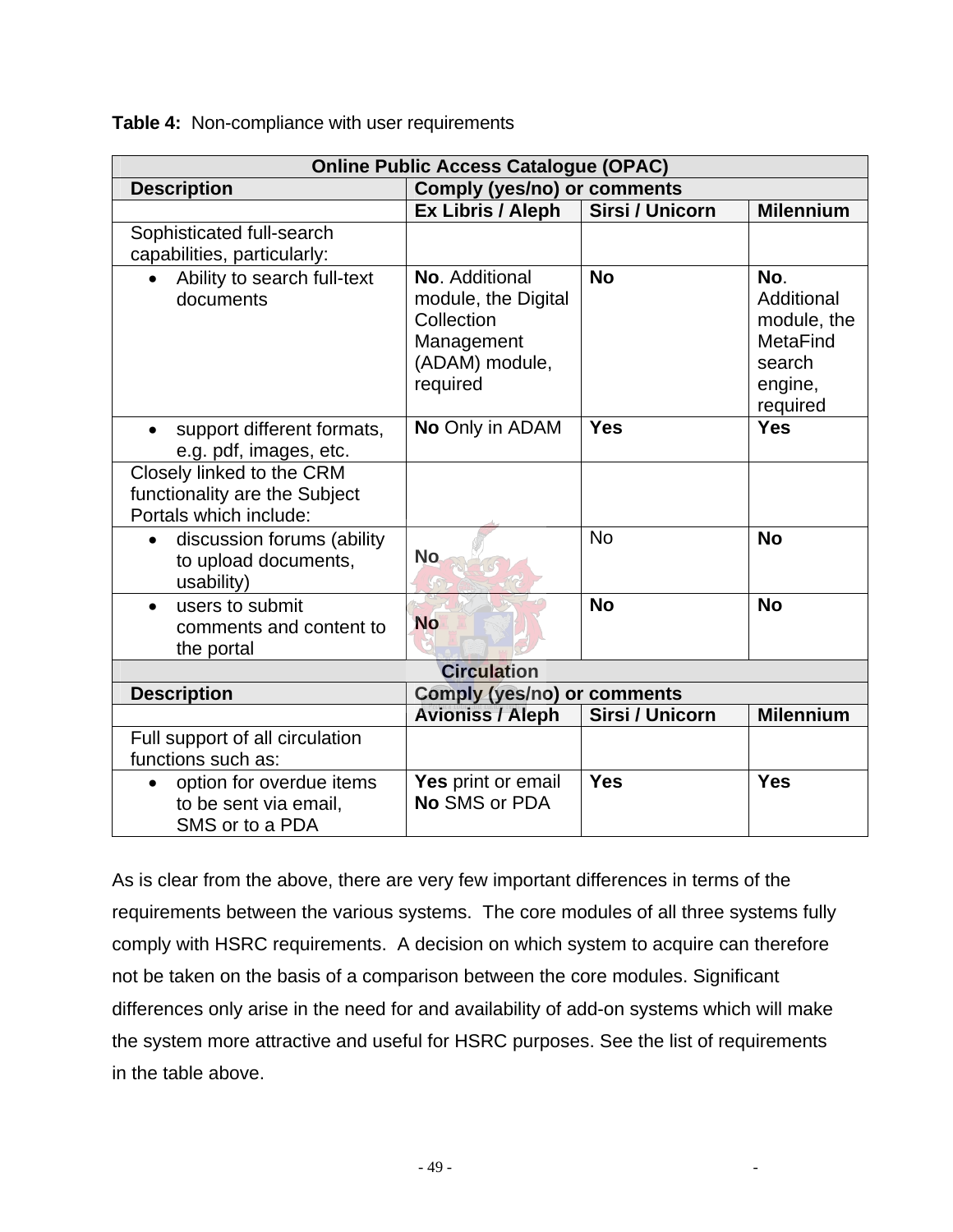# **5.2 System requirements**

#### **5.2.1 General system design**

According to an ALA report (2004), all the flagship library automation systems run under either some version of Unix or the Windows server environments. Many of the systems use only Unix for the server, including ALEPH 500 and Millennium. Operating systems providing support for the server include:

- ALEPH 500: IBM AIX, Sun Solaris and Linux
- Millennium: IBM AIX, Sun Solaris, Linux, HP Unix and Window Server (NT, W2K, Win2003)
- Unicorn: IBM AIX, Sun Solaris, HP Unix and Window Server (NT, W2K, Win2003)

The HSRC requires that all staff and OPAC modules be capable of running on Windows 2000 / XP, Linux and Mac OS X workstations.

- ALEPH 500 runs only on Windows 2000 / XP and Linux (it therefore falls short of an important in-house requirement)
- Millennium runs on Windows 2000 / XP, Linux and Mac workstations
- Unicorn runs on Windows 2000 / XP, Linux and Mac workstations

The way the ILS stores its data significantly affects the way the library can use the system beyond the functionality delivered by the vendor. The trend of the last decade or more has been towards reliance on relational database management systems (RDBMS). Among library automation systems, Oracle has grown to be the preferred RDBMS. (ALA, 2004:50) The HSRC makes use of Oracle as its preferred RDBMS, which makes the utilisation of Oracle non-negotiable. ALEPH 500, Millennium and Unicorn make use of Oracle as their RDBMS. Innovative and SIRSI also offer versions of their software that does not make use of an RDBMS.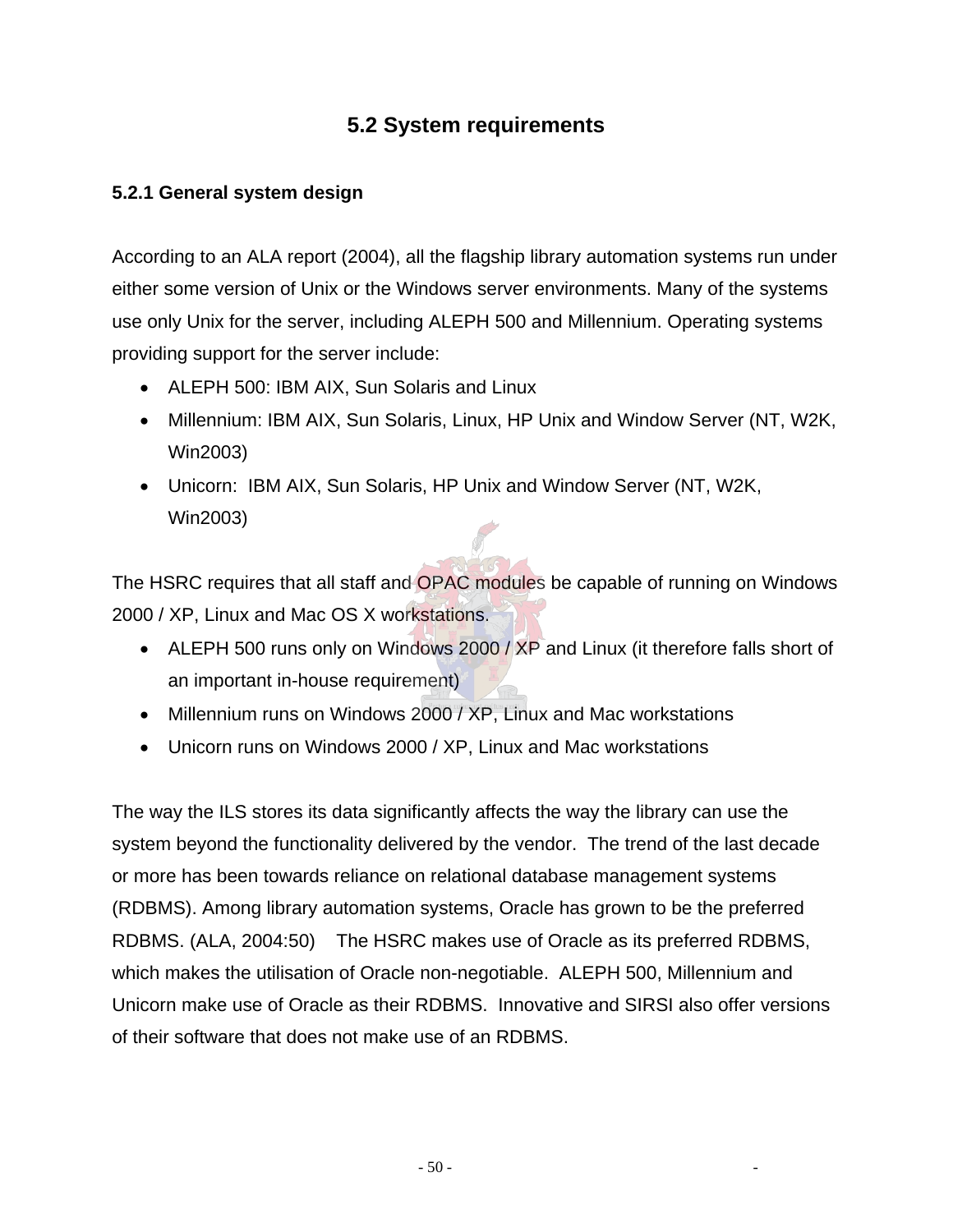Adherences to standards are very important as standards ensure interoperability. In today's environment of expanding information resources and increased needs for resource sharing, an ILS would be severely constrained if it were not able to interact with other services and systems. Standards for protocols in several different aspects of the ILS have emerged to allow systems to communicate with each other even if they are produced by different companies and perform different functions. (ALA, 2004:53) ALEPH 500, Millennium and Unicorn all support the Z39.50 protocol, Unicode, the MARC 21 family of standards, ISO, and open URL.

#### **5.2.2 Services and support**

None of the three systems place restrictions as to which Library staff may place a call when a Library experiences any trouble with hardware or software, although they all recommend that the library appoint a staff person as System Coordinator or Administrator.

As expected all three suppliers require the HSRC to sign a Service Level Agreement. Innovative Interfaces seems to be the only supplier willing to provide 24/7 support 365 days of the year, which is essential to the operating style and functions of the HSRC. Both SIRSI and Ex Libris specifies support hours. SIRSI does provide an 'out of hours' support service, but at an additional cost.

#### **5.2.3 Reports and statistics**

Extensive circulation statistics and reports are part of the standard ALEPH 500 offering and include in-house use statistics. Report writing is only available through an add-on module called ARC (ALEPH Reporting Center) which has to be acquired separately. This is a clear disadvantage in comparison with Millennium. Millennium comes with three robust and complementary report generators.

• Web Management Reports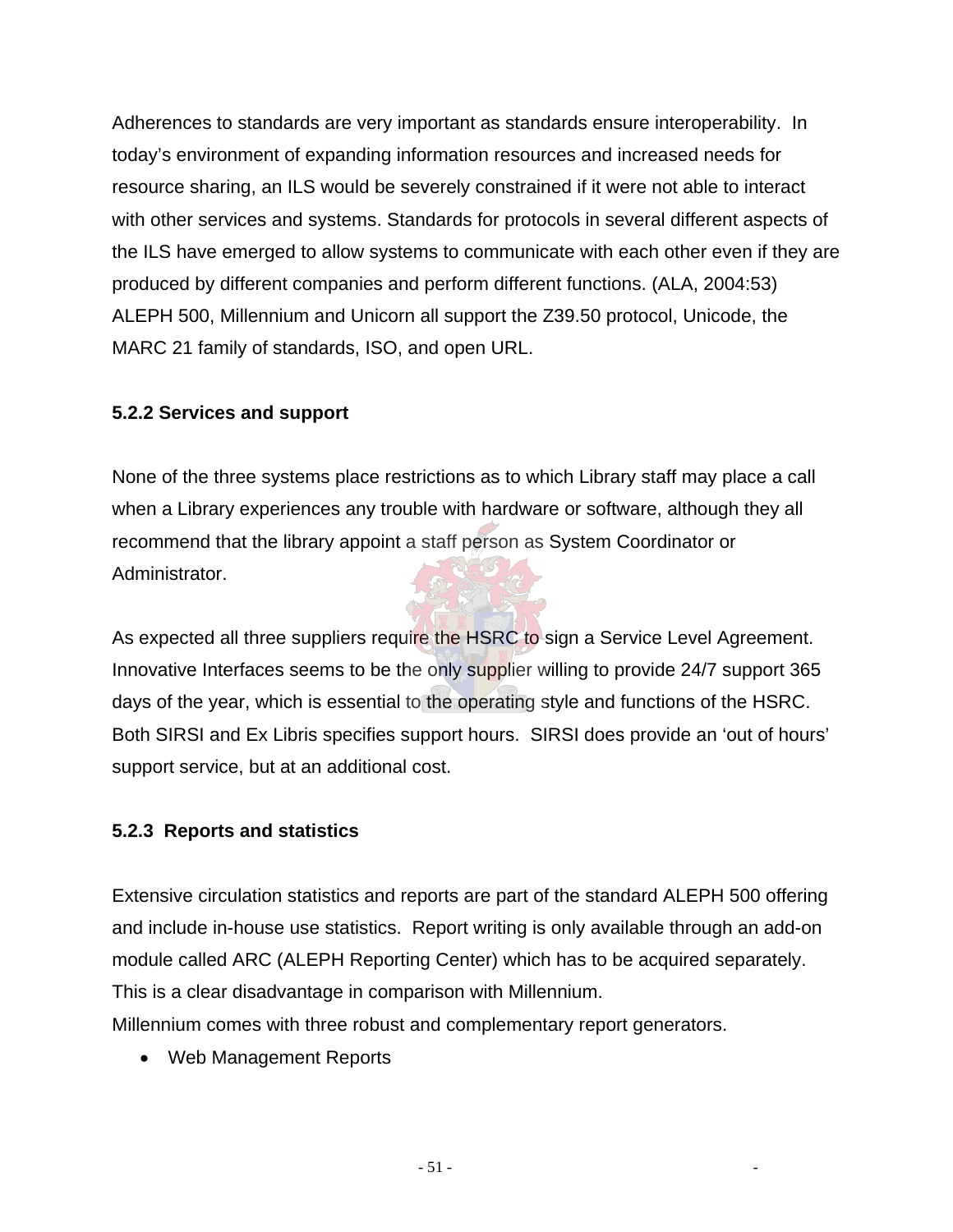- $\circ$  provides a complete and comprehensive set of reports that tracks and reports on selected transactions and activities.
- Create Lists
	- o this report generator lets authorised Library staff create lists of records based on user-specified criteria that is used to create a list to make a global update, export, check in, or use with Millennium's statistical report function.
- **Millennium Statistics** 
	- o enables staff to generate powerful statistical reports which analyse the relationship between every fixed field contained within each particular record type and a summation of all the countable field values included within those records.

Unicorn includes over 600 prepared reports for all modules. The Unicorn reporting utility is extremely easy to use, with a full graphical interface and incorporating Windows help.

### **5.2.4 Responsiveness / R & D**



Millennium: Software enhancements are issued on an annual schedule and do not require hardware modification of any kind. Libraries may self-install software upgrades by simply selecting a menu option from the Millennium System Administration menu. Technical help is available 24 hours a day should assistance with self-installation be necessary. Software enhancements and unlimited access to help desk services are provided at no additional charge as part of the Library's ongoing maintenance program.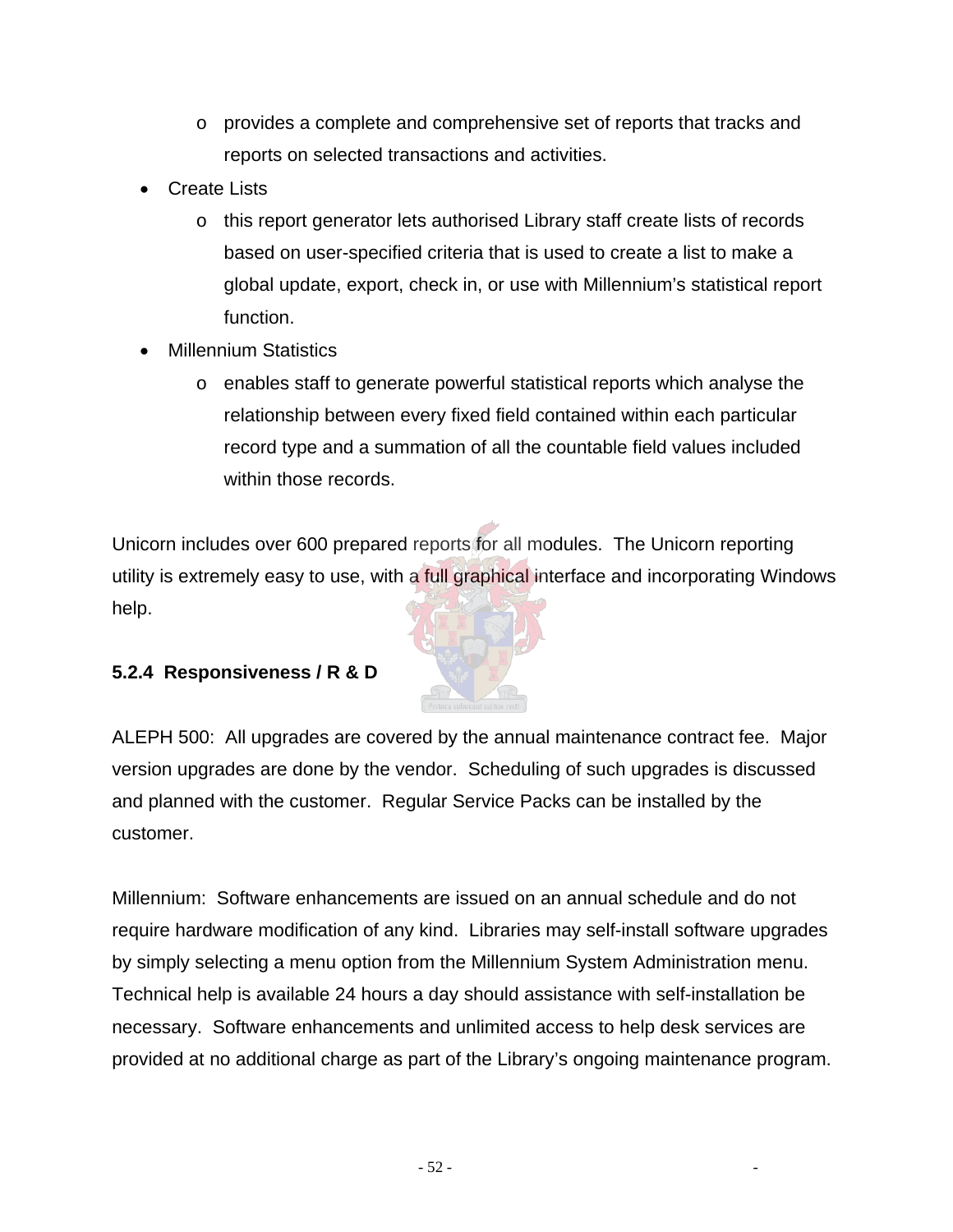Unicorn: Software upgrades are now available for self-installation from the software delivery service ftp site. The majority of SIRSI's customers tend to ask for help with upgrades and schedules a date for the upgrade. The cost of the upgrades is covered by the Software Service.

All three systems are therefore similar in that upgrades are provided free of charge. Millennium has the advantage, though, that it provides the easiest possibility for a library to self-install, as well as 24 hour a day support service should it be required. Millennium therefore seems to be the most attractive possibility.

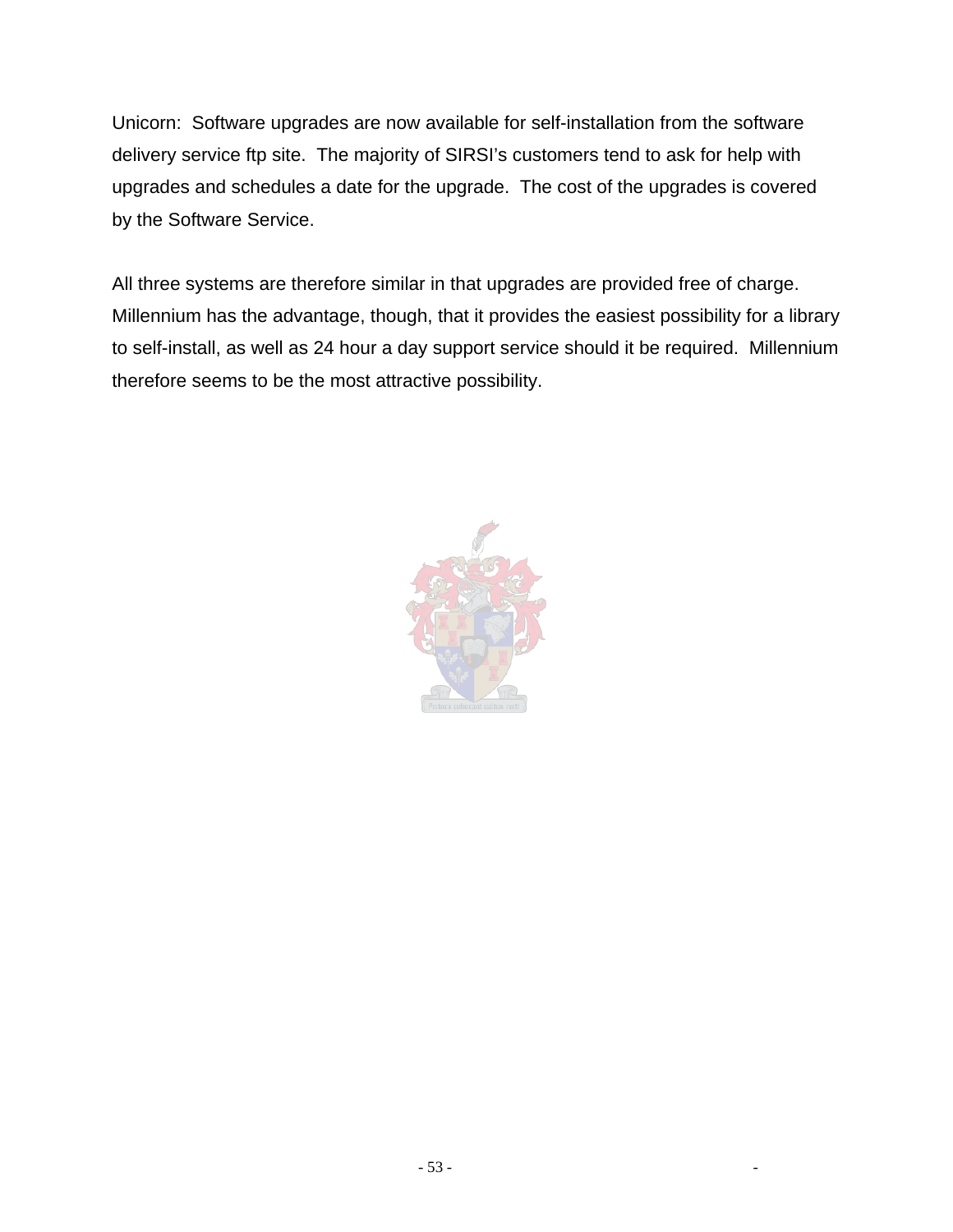#### **CHAPTER 6**

#### **CONCLUSION**

In this research paper I sketched the user and system requirements for ILS at the HSRC in South Africa. I pointed out the unique requirements, as well as the requirements the HSRC shares with any other research organisation. I have analysed three systems which appear at first sight to provide best in the specific requirements of the HSRC. I conclude that actual differences are few and far between, but that there are some specific requirements and add-on possibilities which makes Millennium the most attractive choice.

In my introduction, I identified two main problems with the present system which necessitate the acquisition of a new system. The first of these is the fact that there is no integration between the various modules within the current HSRC Library system; it cannot manage the HSRC's internal or external database resources. I consider Millennium the appropriate system which will enable IS to fulfil its mandate within the HSRC. This is so because the HSRC and Millennium both make use of Oracle as their preferred RDBMS. This will enable Millennium to integrate with other key systems used by the HSRC. It will therefore enable users to conduct information searches quite easily across all the various data made available by the HSRC across its network. As Innovate Interfaces also provides the MetaFind module, in conjunction with Millennium, this will expand the ability to include information held outside the HSRC and published on the web. MetaFind will also facilitate the provision of information that is licensed by IS but does not exist in the HSRC's physical collection. Millennium will therefore enable IS to make essential knowledge more accessible to all and enable the provision of realtime information. Millennium will consequently assist the HSRC researchers with superior information discovery ability.

The second main problem is that the HSRC's current library system does not provide any customer relations management (CRM) functionalities, e.g. enable users to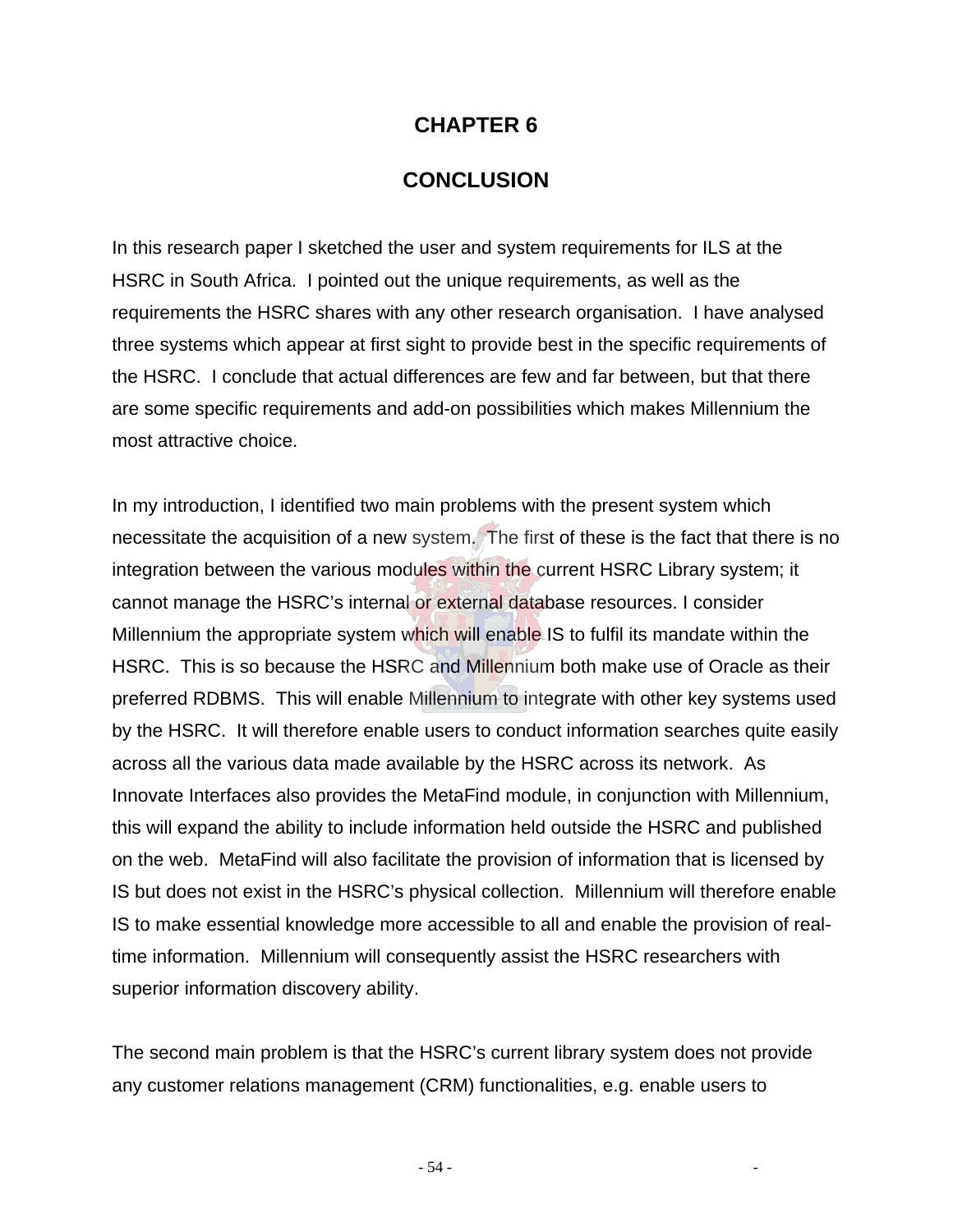maintain their own profiles. Millennium will allow the HSRC to set up its Web OPAC so that the researchers can log into the system and maintain their own profiles. HSRC researchers will also be able to view or renew items out on loan, place holds on items, choose how circulation notices are sent (e.g. email, voice mail, telephone) and change their own personal details (i.e. address, telephone number, etc.) without having to come into the library. The researchers will be able to save their favourite searches, including advanced searching, for easy reference and searching in future research. Millennium has the ability to automatically email users when the Library acquires items matching saved preferred searches. The researchers will also be able to retain and view their own reading history. This is a very useful feature in the research organisation where researchers constantly want to refer back to books previously utilised.

An important requirement on our list which will not at this stage be met is the idea of IS establishing subject portals using an ILS. Millennium does not provide the ability for users to upload documents, or submit comments and content to a portal environment. It also does not provide any discussion forum functionality. This does not present problems in the immediate future, as this is more an item on a feature wish list. The HSRC will therefore follow developments of modules which can enable this capability closely, in order to see whether anything satisfactory comes on the market.

Another requirement which I identified is that IS also wants to streamline its current awareness process through the pushing of contents pages, latest books, and various alerts. We have established that the Millennium Web OPAC will enable us to alert researchers about new books added to our collection, but that this capability does not go beyond the physical collection itself. The same proviso I mentioned in relation to the previous point, also applies here. It does not present us with serious problem in the immediate future, but is definitely a capability which we find both useful and necessary in future. We will therefore also in this regard have to follow developments in the technical field to see what becomes available.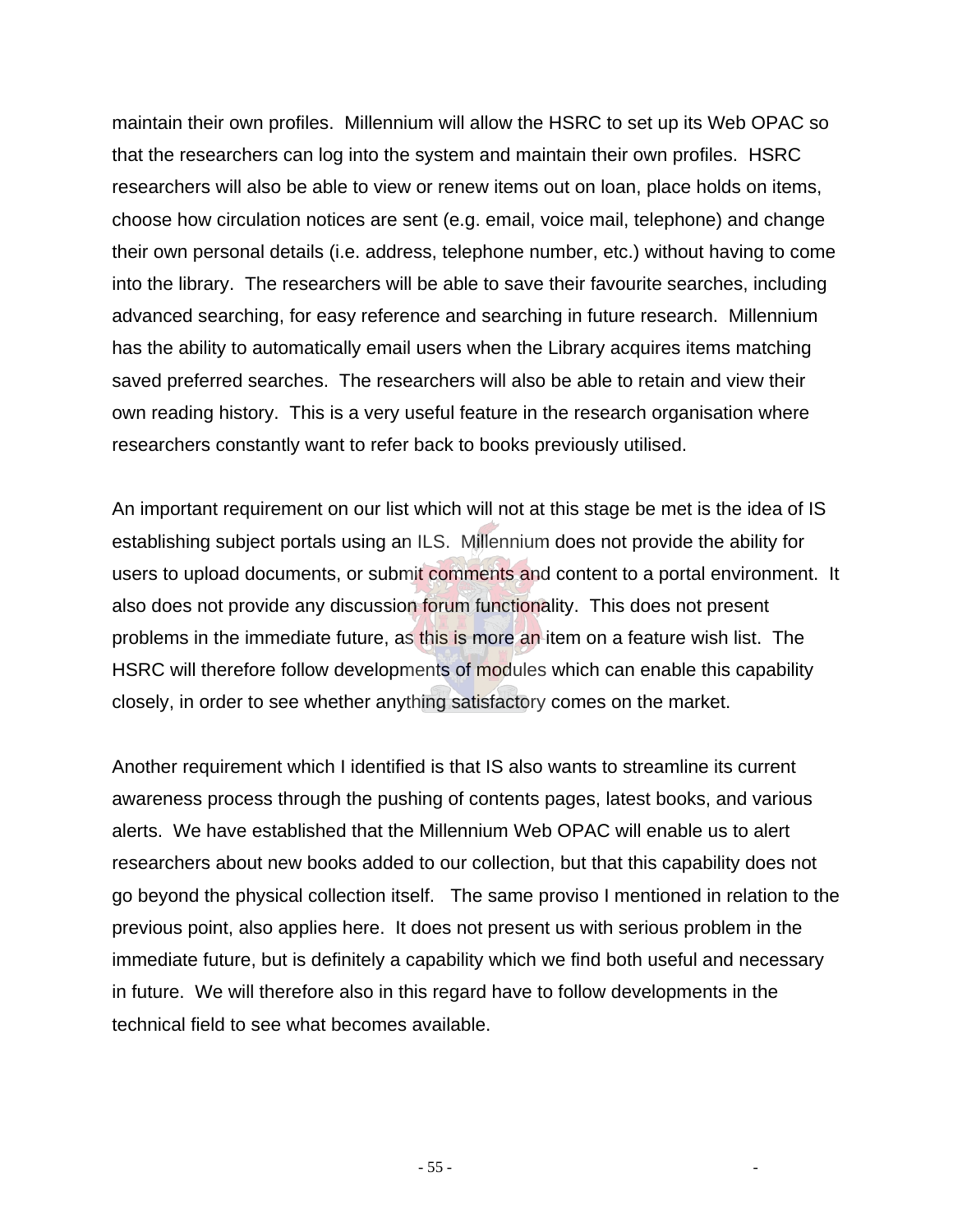It is therefore clear that Millennium best fulfils the requirements the HSRC has identified. In respect of those requirements not yet fully satisfied, it can only be hoped that future developments will make it possible to add on to the Millennium system the capabilities which are still lacking at this stage. When all things are considered, the most sensible suggestion remains the acquisition of Innovative Interfaces' Millennium system.

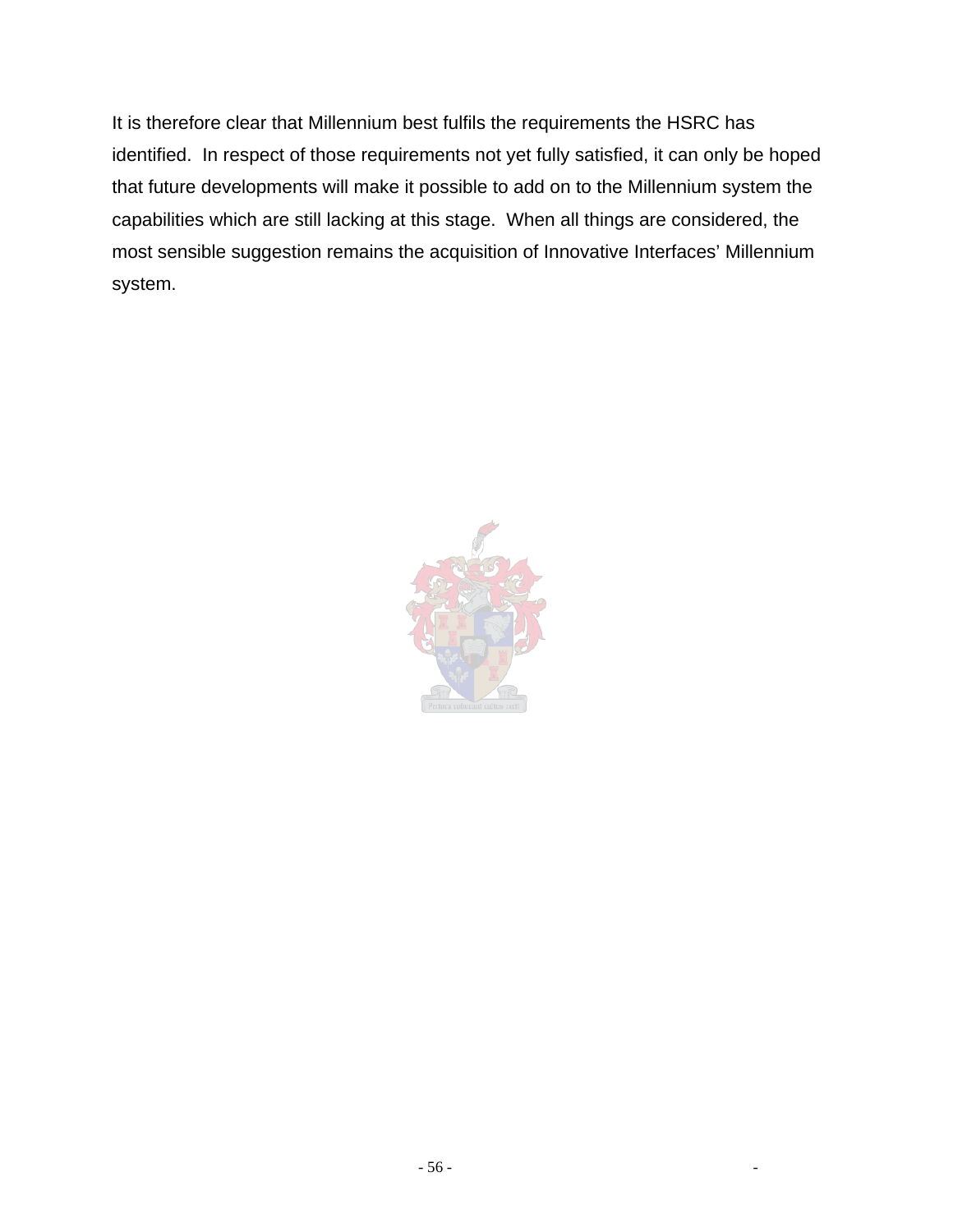#### **REFERENCES**

2005. 'Company profiles'. *Library Journal*, vol 130(6) pp.47-53

American Library Association. 2003a. Chapter 1: Overview. *Library Technology Reports*, (May - June) pp. 5-10. [Available online: [http://techsource.ala.org.](http://techsource.ala.org/)]

American Library Association. 2003. Chapter 2b: How to evaluate and purchase an ILS. *Library Technology Reports*, (May - June) pp. 11-26. [Available online: [http://techsource.ala.org.](http://techsource.ala.org/)]

American Library Association. 2003c. Appendix B: Samples from staff requirements and RFQ. *Library Technology Reports*, (July – August) pp. 55-58. [Available online: [http://techsource.ala.org.](http://techsource.ala.org/)]

American Library Association. 2004. Functional and technical comparisons. *Library Technology Reports*; Jan/Feb, Vol. 40 Issue 1, p48-77. [Available online: [http://techsource.ala.org.](http://techsource.ala.org/)]

Breeding, Marshall. 2005a. 'Re-integrating the 'integrated' library system'. *Computers in Libraries*, vol. 25(1) pp. 28-30.

Breeding, Marshall. 2005b. 'Looking toward the future of library technology'. *Computers in Libraries,* vol. 25(5) pp. 39.

Breeding. Marshall. 2005c. Gradual evolution. *Library journal*, vol. 130(6) pp. 42-47.

Cibbarelli, Pamela. 2003. *'*ILS Marketplace: CIL's Quarterly Series on Library Automation Markets'. *Computers in Libraries*, vol. 23(1) pp. 31-38.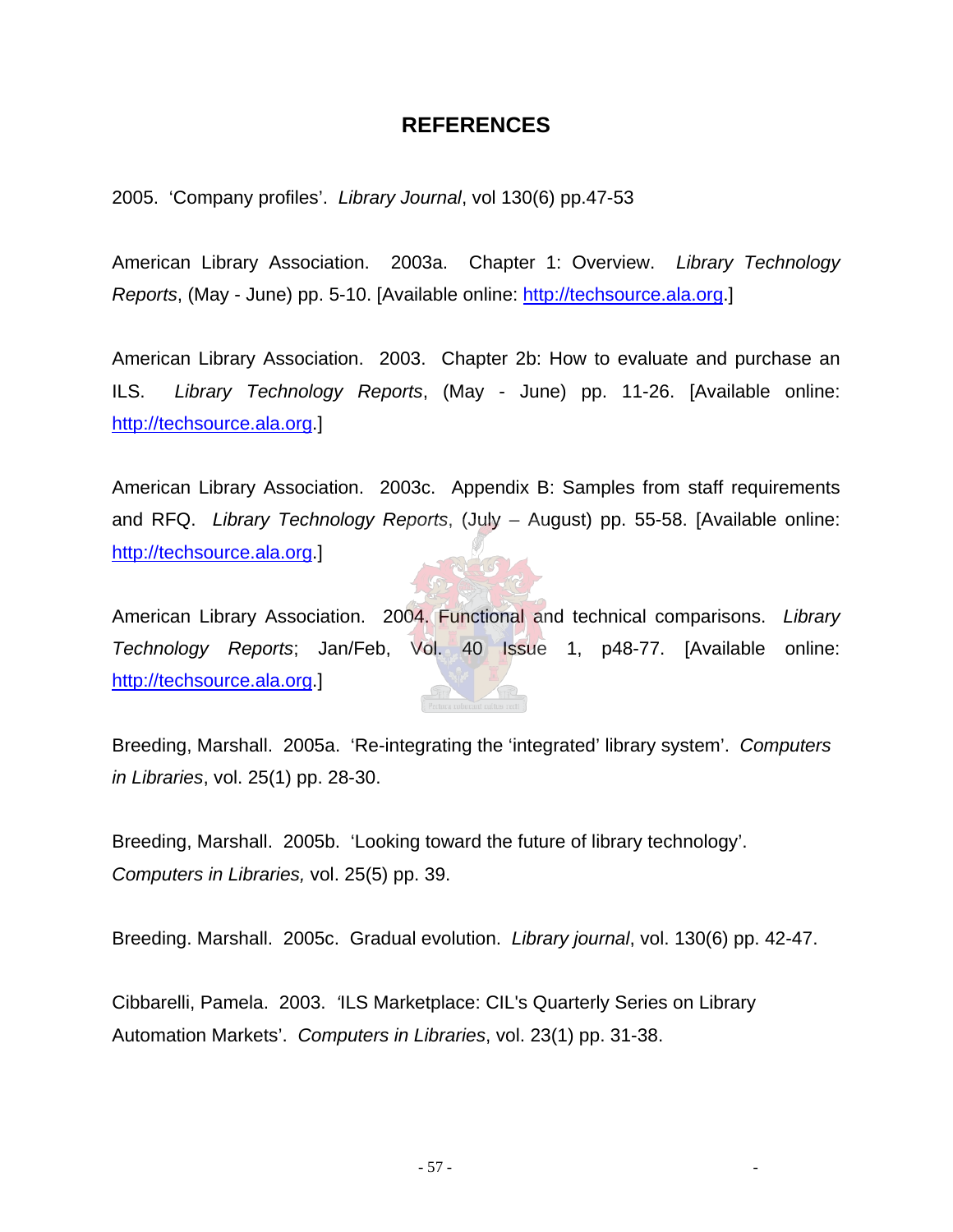Cibbarelli, Pamela. 2004. 'Comparing competing library technology products: your guide to vendor product facts'*. Computers in Libraries, Help you Buy ILS Software Update supplement,* (July/August) pp. 6-12.

Cohn, John M.Kelsey, Ann L.Fiels, Keith Michael. (2001) *Planning for integrated systems and technologies : a how-to-do-it manual for librarians*. New York : Neal-Schuman Publishers.

Deddens, Marcia. 2002. *Overview of Integrated Library Systems*. EDUCAUSE. [Available online: http://www.educause.edu/ir/library/pdf/DEC0201.pdf]

Dzurinko, Mary K. 1998. Integrated online library systems*. ILSR Integrated Library System Reports*. [Available online:<http://www.ilsr.com/iols.htm>]

Ebenezer, Catherine. (2003) 'Trends in integrated library systems'. *VINE*, 32 (4):19-45.

Ex Libris Group. *ALEPH 500TM product overview*. [Available online: <http://www.exlibrisgroup.com/aleph.htm>}

Human Sciences Research Council. 1984. *South African Plan for Research in the Human Sciences*, HSRC, Pretoria.

Human Sciences Research Council. 2001. *Annual Report of the Human Sciences Research Council for the year 2000/01*, HSRC, Pretoria.

Human Sciences Research Council. 2002*. Business Plan 2002/03*, HSRC, Pretoria.

Human Sciences Research Council. 2005a. *Enhancing excellence in policy-relevant social scientific research: strategic plan 2005/06 – 2009/10*, HSRC, Pretoria.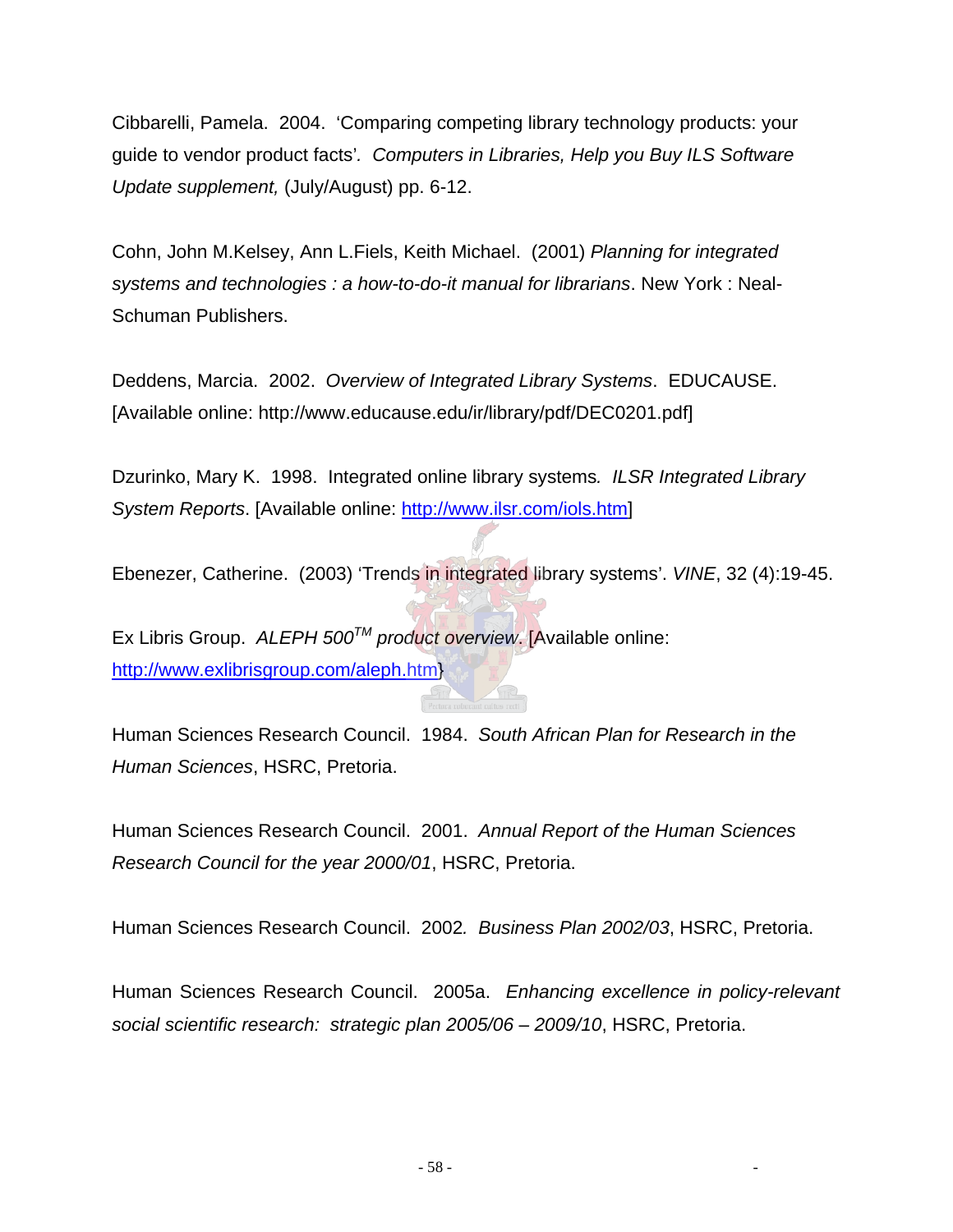Human Sciences Research Council,. 2005b. CEO spells out vision for the HSRC. HSRC Media Release, October 2006 [Available online: [http://www.hsrc.ac.za/media/2005/10/20051006\\_1.html\]](http://www.hsrc.ac.za/media/2005/10/20051006_1.html)

Innovative Interfaces. *Millennium website*. [Available online: [http://www.iii.com/mill/index.shtml}](http://www.iii.com/mill/index.shtml)

Innovative Interfaces. *Millennium product overview*. [Available online: [http://www.iii.com/pdf/lit/eng\\_millennium.pdf\]](http://www.iii.com/pdf/lit/eng_millennium.pdf)

Kenny, Brian. (2003) 'The future of integrated library systems: an LJ round table discussion'. *Library Journal* (6/15/2003) [Available online: [http://www.libraryjournal.com](http://www.libraryjournal.com/)/}

Kochtanek, Thomas R.Matthews, Joseph R. (2002) *Library information systems : from library automation to distributed information access solutions*. Westport, Conn. : Libraries Unlimited.

Lindsay, Nicole. 2004. 'Libraries come of age'. *Information World Review*, 201. pp. 16–18.

Mbeki, Thabo. 2002. *State of the nation address*. Cape Town.

OCLC. 2003. *The 2003 OCLC Environmental Scan: pattern recognition*. OCLC Online Computer Library Center, Inc. Dublin, Ohio..

Orkin, M., Cloete, N. & Muller, J. 1986. 'How we learned to stop worrying and love the HSRC', *Psychology in Society*, number 6, pp. 29-46.

Pace, Andrew K. 2005. 'Helping you buy: integrated library systems'. *Computers in Libraries*, vol. 25(8) pp. 25-28.